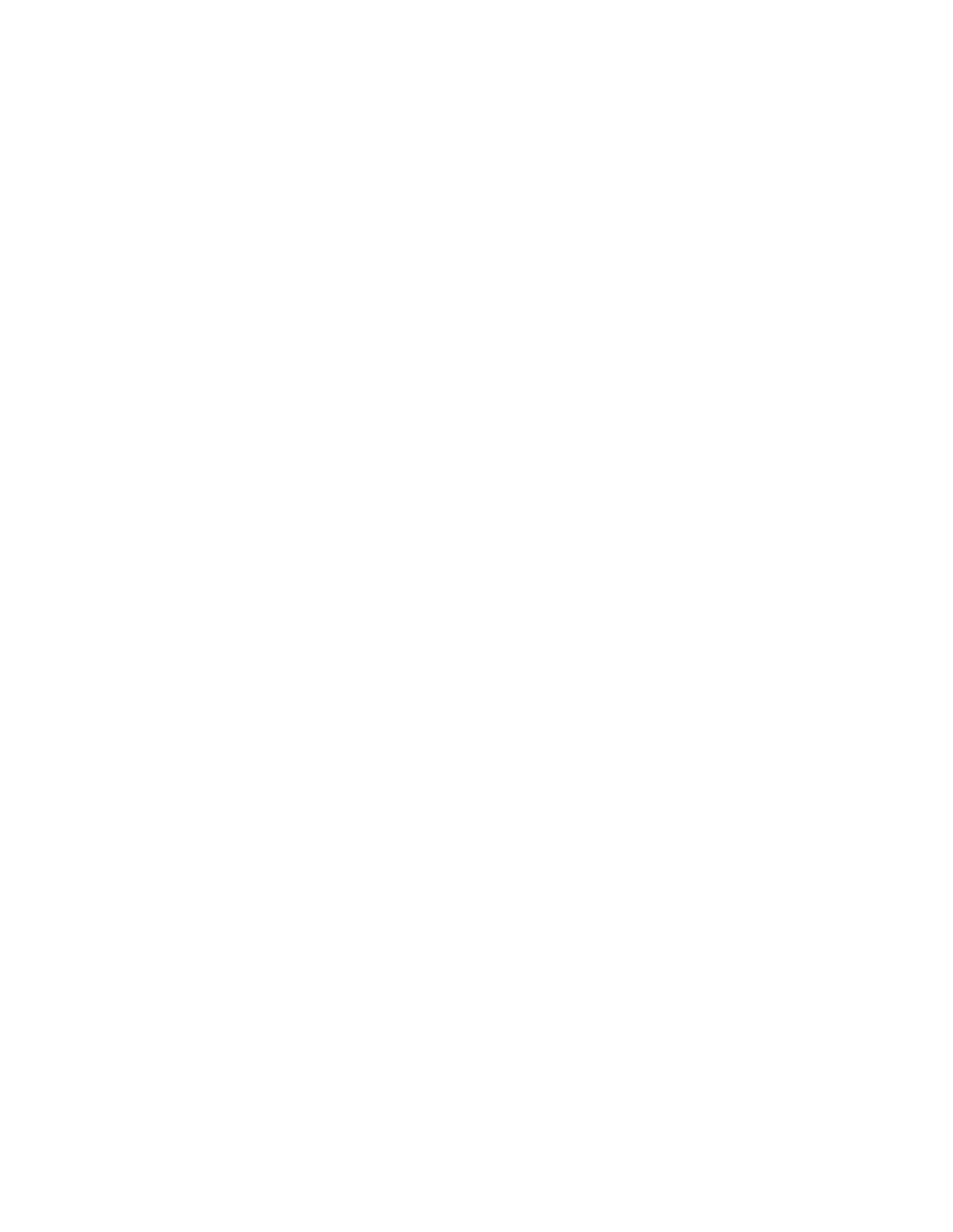# Contents:

| $\mathbf{1}$                     | <b>Overview</b> |                  |                                                                                                                    | 3              |
|----------------------------------|-----------------|------------------|--------------------------------------------------------------------------------------------------------------------|----------------|
| $\overline{2}$<br><b>Example</b> |                 |                  | 5                                                                                                                  |                |
| 3                                |                 | <b>Augmenter</b> |                                                                                                                    | 7              |
|                                  | 3.1             |                  |                                                                                                                    | $\overline{7}$ |
|                                  |                 | 3.1.1            |                                                                                                                    | $\overline{7}$ |
|                                  |                 | 3.1.2            |                                                                                                                    | 8              |
|                                  |                 | 3.1.3            |                                                                                                                    | 9              |
|                                  |                 | 3.1.4            | nlpaug.augmenter.audio.noise $\ldots \ldots \ldots \ldots \ldots \ldots \ldots \ldots \ldots \ldots \ldots \ldots$ | 9              |
|                                  |                 | 3.1.5            |                                                                                                                    | 10             |
|                                  |                 | 3.1.6            |                                                                                                                    | 11             |
|                                  |                 | 3.1.7            |                                                                                                                    | 12             |
|                                  |                 | 3.1.8            |                                                                                                                    | 13             |
|                                  |                 | 3.1.9            |                                                                                                                    | 13             |
|                                  | 3.2             |                  |                                                                                                                    | 14             |
|                                  |                 | 3.2.1            |                                                                                                                    | 14             |
|                                  |                 | 3.2.2            |                                                                                                                    | 16             |
|                                  |                 | 3.2.3            |                                                                                                                    | 17             |
|                                  | 3.3             |                  |                                                                                                                    | 19             |
|                                  |                 | 3.3.1            |                                                                                                                    | 19             |
|                                  |                 | 3.3.2            |                                                                                                                    | 20             |
|                                  |                 | 3.3.3            |                                                                                                                    | 21             |
|                                  |                 | 3.3.4            |                                                                                                                    | 22             |
|                                  | 3.4             |                  |                                                                                                                    | 24             |
|                                  |                 | 3.4.1            |                                                                                                                    | 24             |
|                                  |                 | 3.4.2            |                                                                                                                    | 25             |
|                                  | 3.5             |                  |                                                                                                                    | 26             |
|                                  |                 | 3.5.1            |                                                                                                                    | 26             |
|                                  |                 | 3.5.2            |                                                                                                                    | 27             |
|                                  |                 | 3.5.3            |                                                                                                                    | 28             |
|                                  |                 | 3.5.4            |                                                                                                                    | 29             |
|                                  |                 | 3.5.5            |                                                                                                                    | 31             |
|                                  |                 | 3.5.6            | nlpaug.augmenter.word.spelling $\ldots \ldots \ldots \ldots \ldots \ldots \ldots \ldots \ldots \ldots \ldots$      | 32             |
|                                  |                 | 3.5.7            |                                                                                                                    | 32             |
|                                  |                 | 3.5.8            |                                                                                                                    | 33             |
|                                  |                 | 3.5.9            |                                                                                                                    | 35             |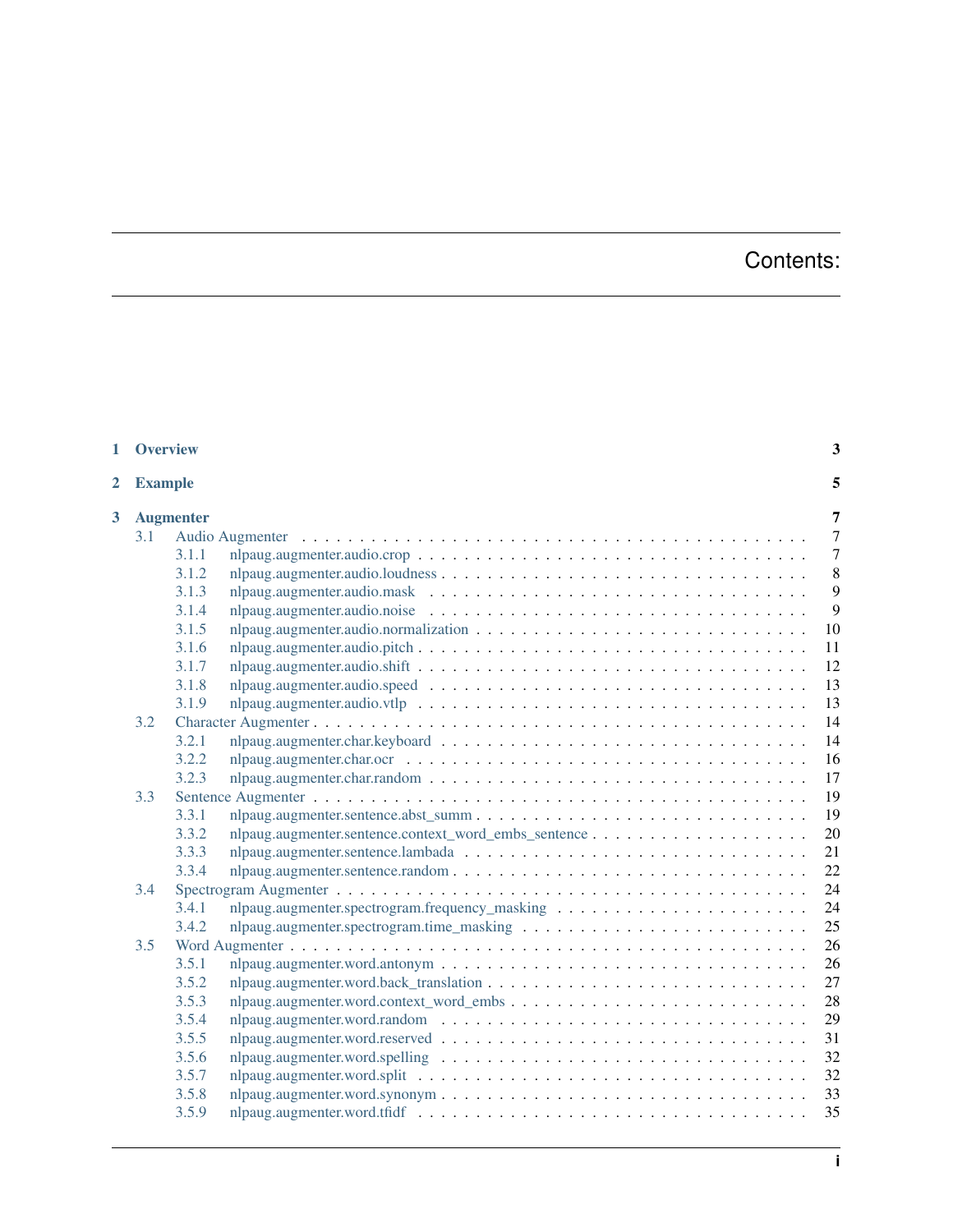| $\overline{a}$ | <b>Flow</b><br>4.1<br>4.2 |                            | 39<br>39<br>-39 |
|----------------|---------------------------|----------------------------|-----------------|
|                | 5 Util<br>5.1             |                            | 41<br>41        |
|                |                           | 6 Indices and tables       | 43              |
|                |                           | <b>Python Module Index</b> | 45              |
|                | <b>Index</b>              |                            |                 |
|                |                           |                            |                 |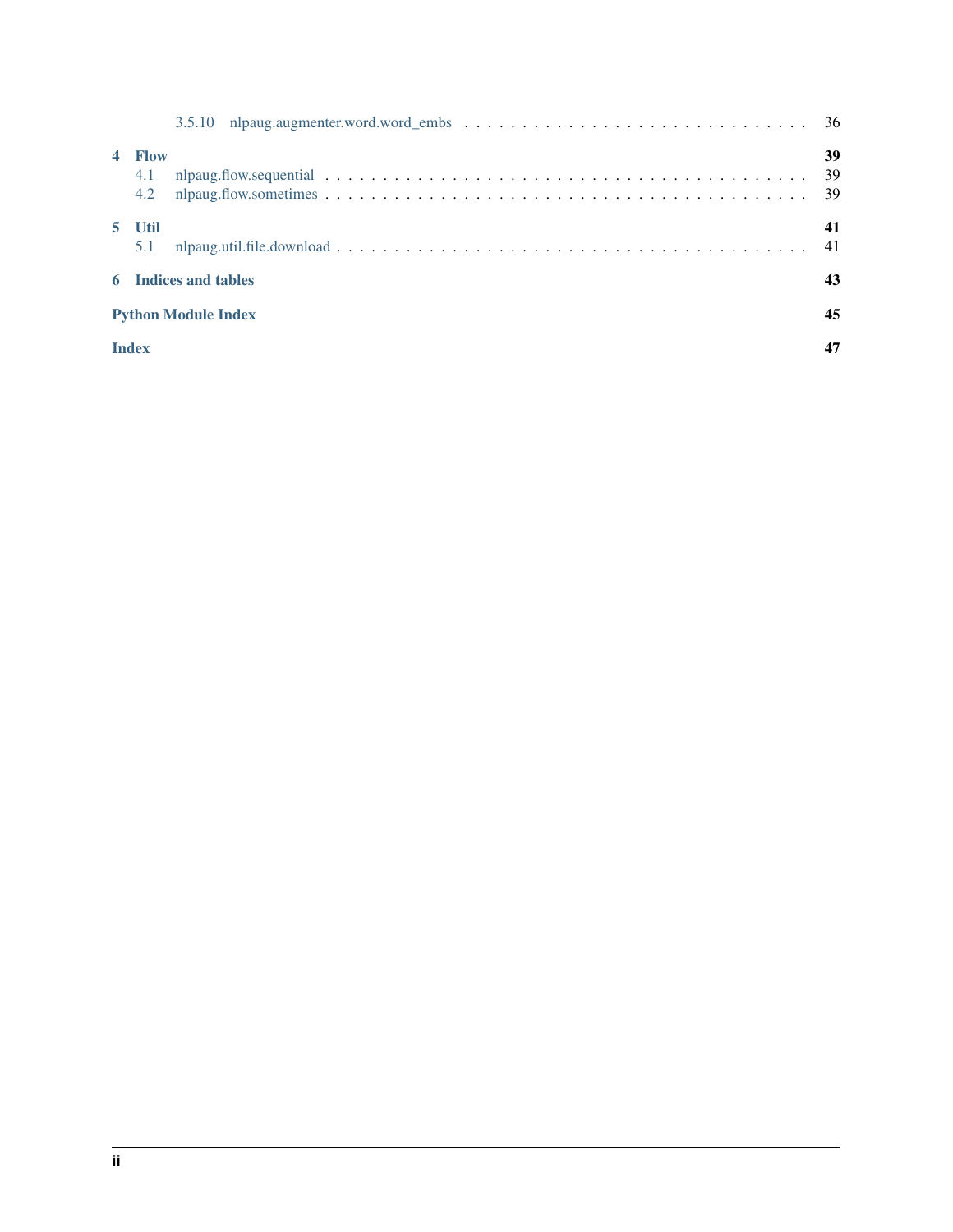*nlpgaug* is a library for textual augmentation in machine learning experiments. The goal is improving deep learning model performance by generating textual data. It also able to generate adversarial examples to prevent adversarial attacks.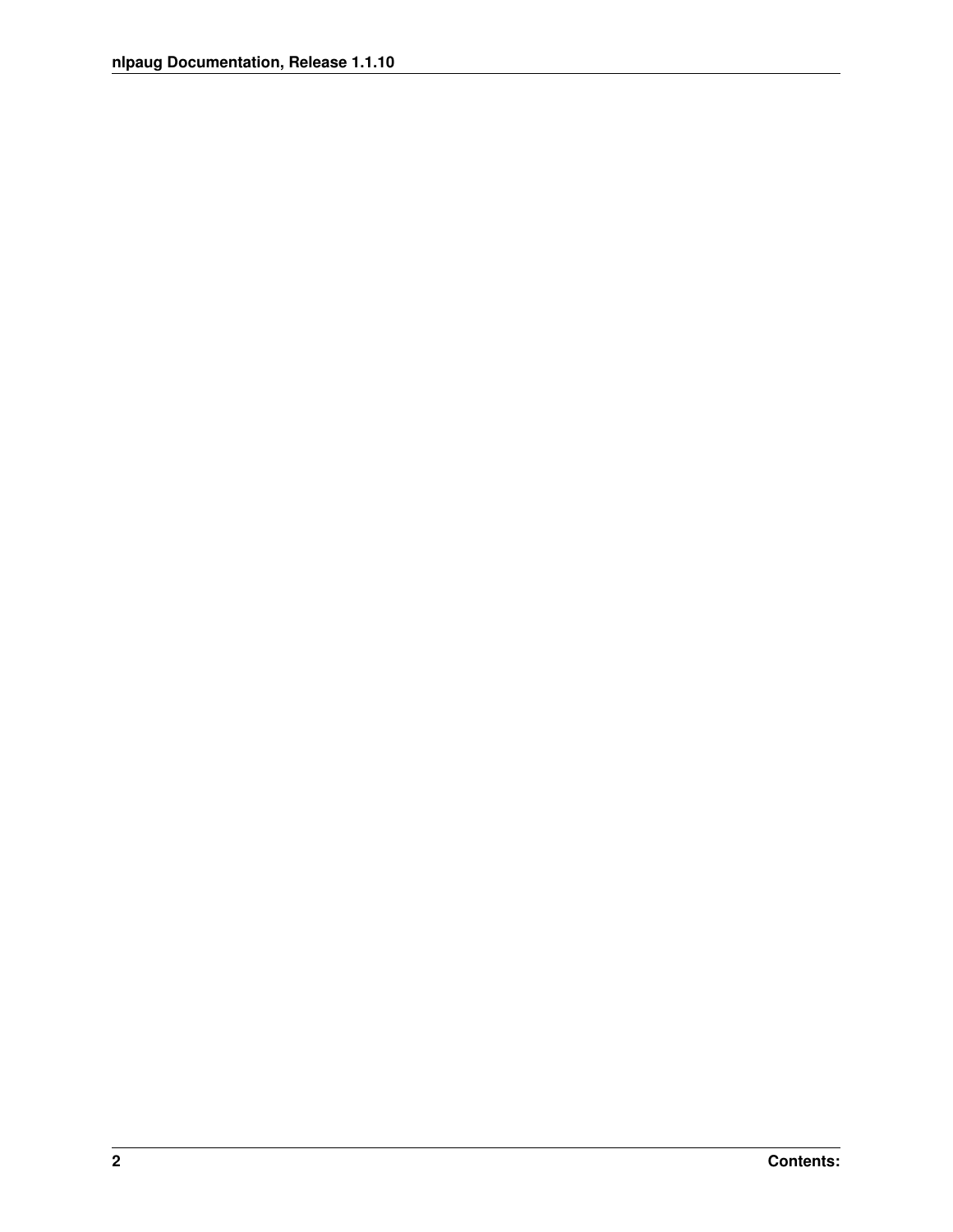**Overview** 

<span id="page-6-0"></span>This python library helps you with augmenting nlp for your machine learning projects. Visit this introduction to understand about Data Augmentation in NLP. Augmenter is the basic element of augmentation while Flow is a pipeline to orchestra multi augmenter together.

- [Data Augmentation library for Text](https://towardsdatascience.com/data-augmentation-library-for-text-9661736b13ff)
- [Data Augmentation library for Speech Recognition](https://towardsdatascience.com/data-augmentation-for-speech-recognition-e7c607482e78)
- [Data Augmentation library for Audio](https://towardsdatascience.com/data-augmentation-for-audio-76912b01fdf6)
- [Does your NLP model able to prevent adversarial attack?](https://medium.com/hackernoon/does-your-nlp-model-able-to-prevent-adversarial-attack-45b5ab75129c)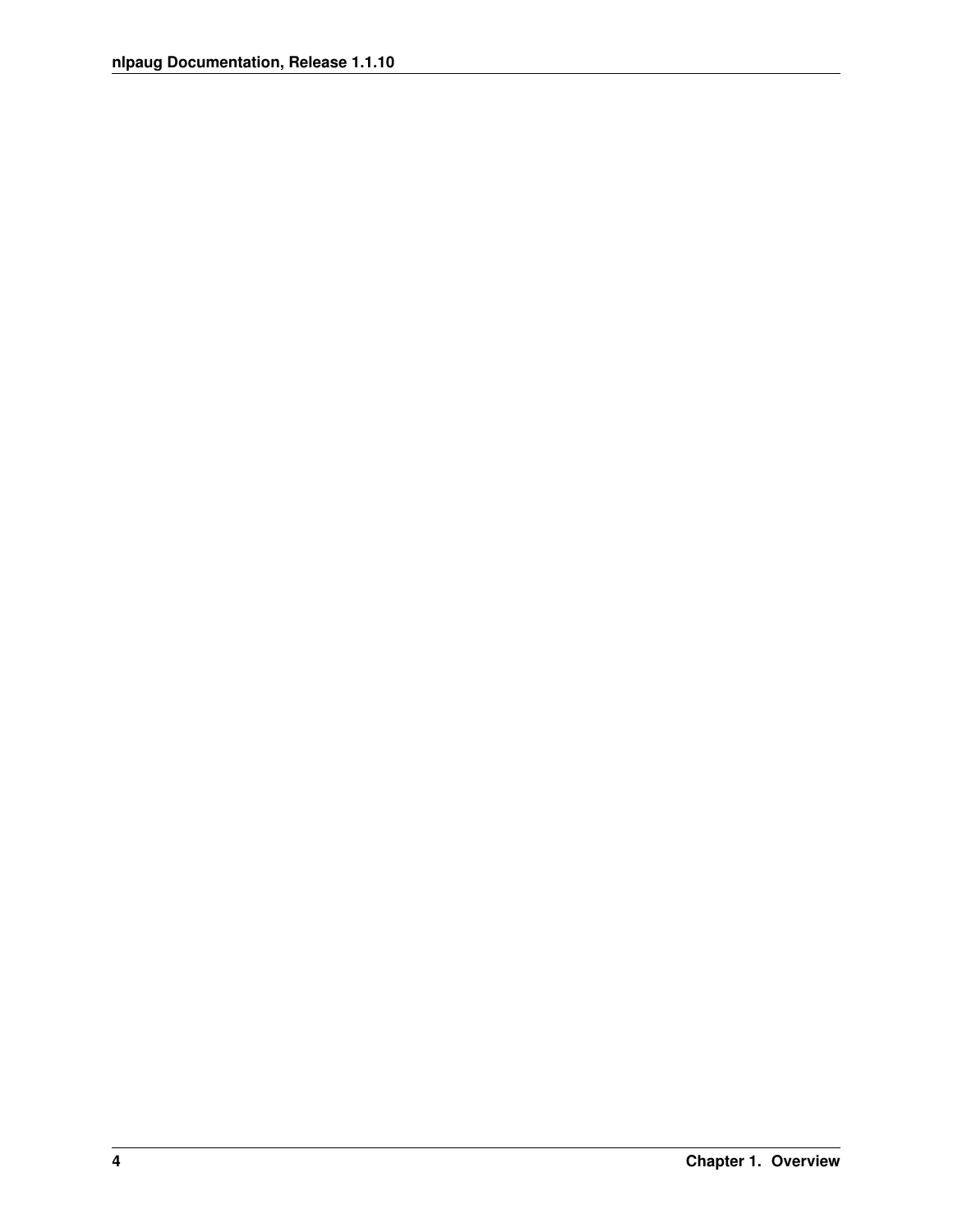# Example

<span id="page-8-0"></span>The following examples show a standard use case for augmenter.

- [Audio augmenters](https://github.com/makcedward/nlpaug/blob/master/example/audio_augmenter.ipynb)
- [Textual augmenters](https://github.com/makcedward/nlpaug/blob/master/example/textual_augmenter.ipynb)
- [Spectrogram augmenters](https://github.com/makcedward/nlpaug/blob/master/example/spectrogram_augmenter.ipynb)
- [Custom augmenter](https://github.com/makcedward/nlpaug/blob/master/example/custom_augmenter.ipynb)
- [TF-IDF model training](https://github.com/makcedward/nlpaug/blob/master/example/tfidf-train_model.ipynb)
- [Flow](https://github.com/makcedward/nlpaug/blob/master/example/flow.ipynb)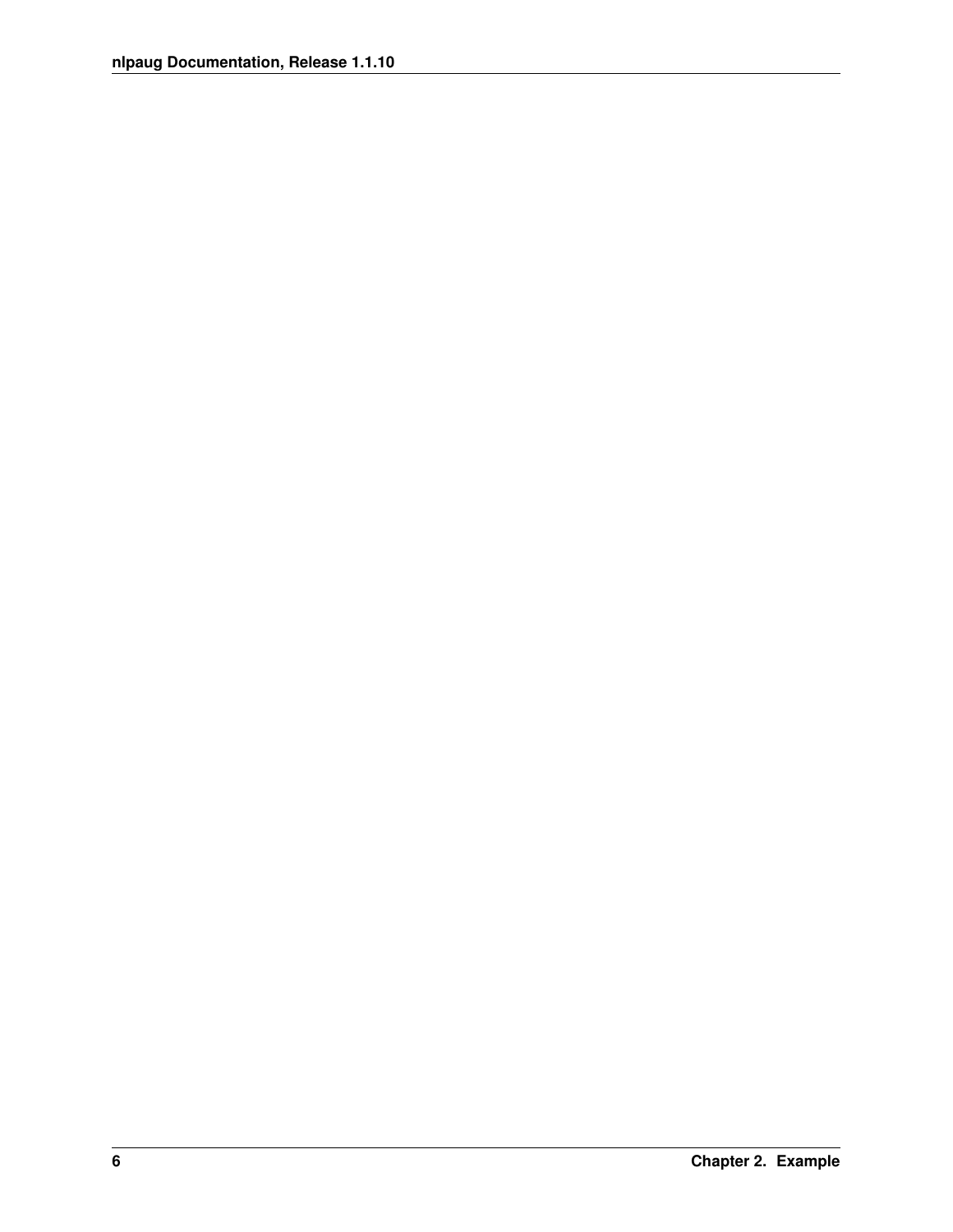# Augmenter

## <span id="page-10-3"></span><span id="page-10-1"></span><span id="page-10-0"></span>**3.1 Audio Augmenter**

### <span id="page-10-2"></span>**3.1.1 nlpaug.augmenter.audio.crop**

Augmenter that apply cropping operation to audio.

```
class nlpaug.augmenter.audio.crop.CropAug(sampling_rate=None, zone=(0.2, 0.8), cover-
                                                 age=0.1, duration=None, name='Crop_Aug',
                                                 verbose=0, stateless=True)
    Bases: nlpaug.augmenter.audio.audio_augmenter.AudioAugmenter
```
### Parameters

- **sampling\_rate** (int) Sampling rate of input audio. Mandatory if duration is provided.
- **zone** (*tuple*) Assign a zone for augmentation. Default value is (0.2, 0.8) which means that no any augmentation will be applied in first 20% and last 20% of whole audio.
- **coverage** (float) Portion of augmentation. Value should be between 0 and 1. If *0.1* is assigned, augment operation will be applied to target audio segment. For example, the audio duration is 60 seconds while zone and coverage are (0.2, 0.8) and 0.7 respectively. 25.2 seconds  $((0.8-0.2)*0.7*60)$  audio will be augmented.
- **duration** (int) Duration of augmentation (in second). Default value is None. If value is provided. *coverage* value will be ignored.
- **name**  $(str)$  Name of this augmenter

```
>>> import nlpaug.augmenter.audio as naa
>>> aug = naa.CropAug(sampling_rate=44010)
```

```
augment(data, n=1, num_thread=1)
```
Parameters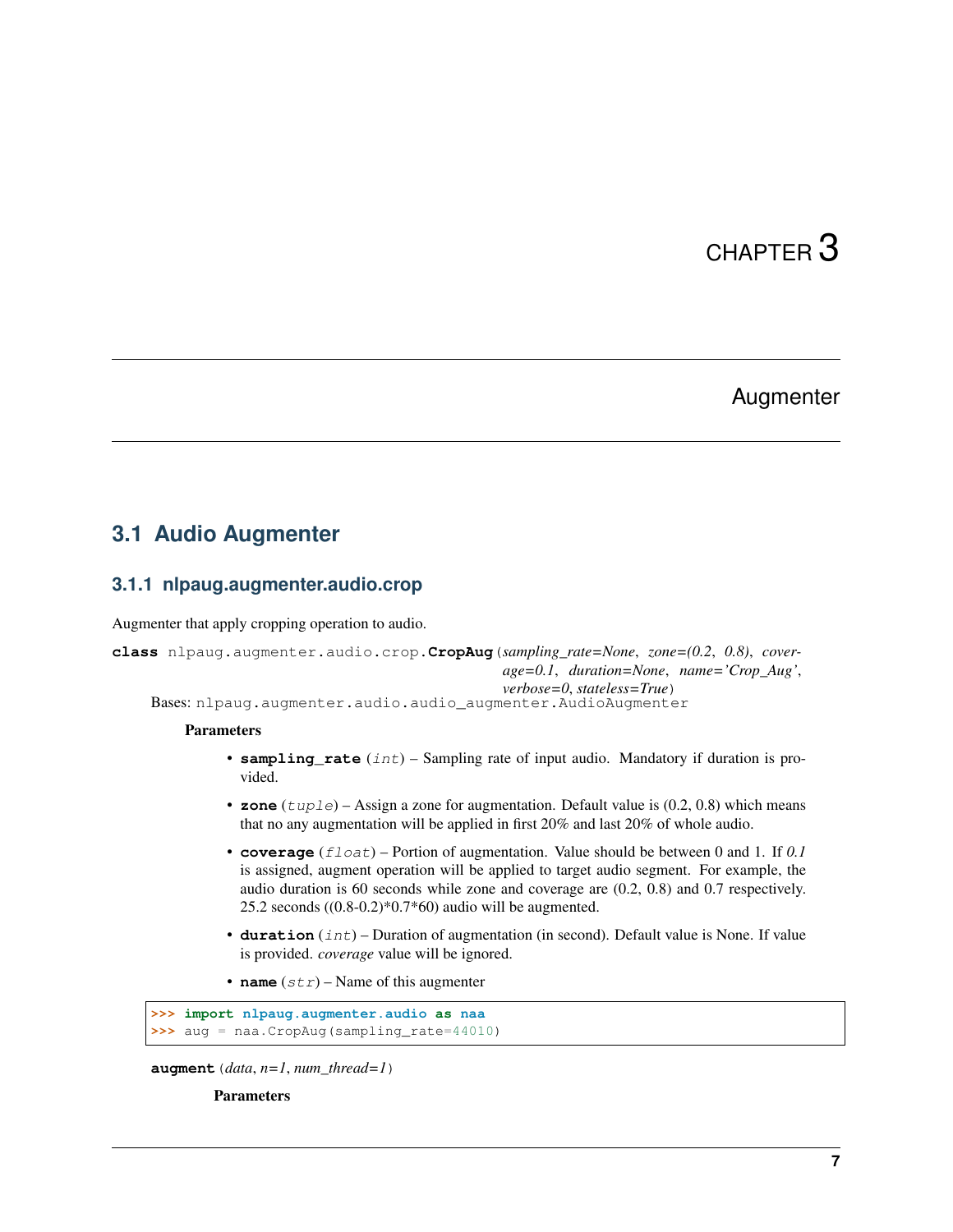- <span id="page-11-1"></span>• **data** (object/list) – Data for augmentation. It can be list of data (e.g. list of string or numpy) or single element (e.g. string or numpy). Numpy format only supports audio or spectrogram data. For text data, only support string or list of string.
- **n** (int) Default is 1. Number of unique augmented output. Will be force to 1 if input is list of data
- **num** thread  $(int)$  Number of thread for data augmentation. Use this option when you are using CPU and n is larger than 1

Returns Augmented data

```
>>> augmented_data = aug.augment(data)
```
### <span id="page-11-0"></span>**3.1.2 nlpaug.augmenter.audio.loudness**

Augmenter that apply adjusting loudness operation to audio.

```
class nlpaug.augmenter.audio.loudness.LoudnessAug(zone=(0.2, 0.8), cover-
                                                      age=1.0, factor=(0.5, 2),
                                                      name='Loudness_Aug', verbose=0,
                                                      stateless=True)
    Bases: nlpaug.augmenter.audio.audio_augmenter.AudioAugmenter
```
#### Parameters

- **zone** (*tuple*) Assign a zone for augmentation. Default value is (0.2, 0.8) which means that no any augmentation will be applied in first 20% and last 20% of whole audio.
- **coverage** (float) Portion of augmentation. Value should be between 0 and 1. If *1* is assigned, augment operation will be applied to target audio segment. For example, the audio duration is 60 seconds while zone and coverage are (0.2, 0.8) and 0.7 respectively. 42 seconds ((0.8-0.2)\*0.7\*60) audio will be augmented.
- **factor** (*tuple*) Input data volume will be increased (decreased). Augmented value will be picked within the range of this tuple value. Volume will be reduced if value is between 0 and 1.
- **name**  $(str)$  Name of this augmenter

```
>>> import nlpaug.augmenter.audio as naa
>>> aug = naa.LoudnessAug()
```
 $augment$ ( $data$ ,  $n=1$ ,  $num\_thread=1$ )

### Parameters

- **data** (object/list) Data for augmentation. It can be list of data (e.g. list of string or numpy) or single element (e.g. string or numpy). Numpy format only supports audio or spectrogram data. For text data, only support string or list of string.
- **n** (int) Default is 1. Number of unique augmented output. Will be force to 1 if input is list of data
- **num\_thread** (int) Number of thread for data augmentation. Use this option when you are using CPU and n is larger than 1

```
>>> augmented_data = aug.augment(data)
```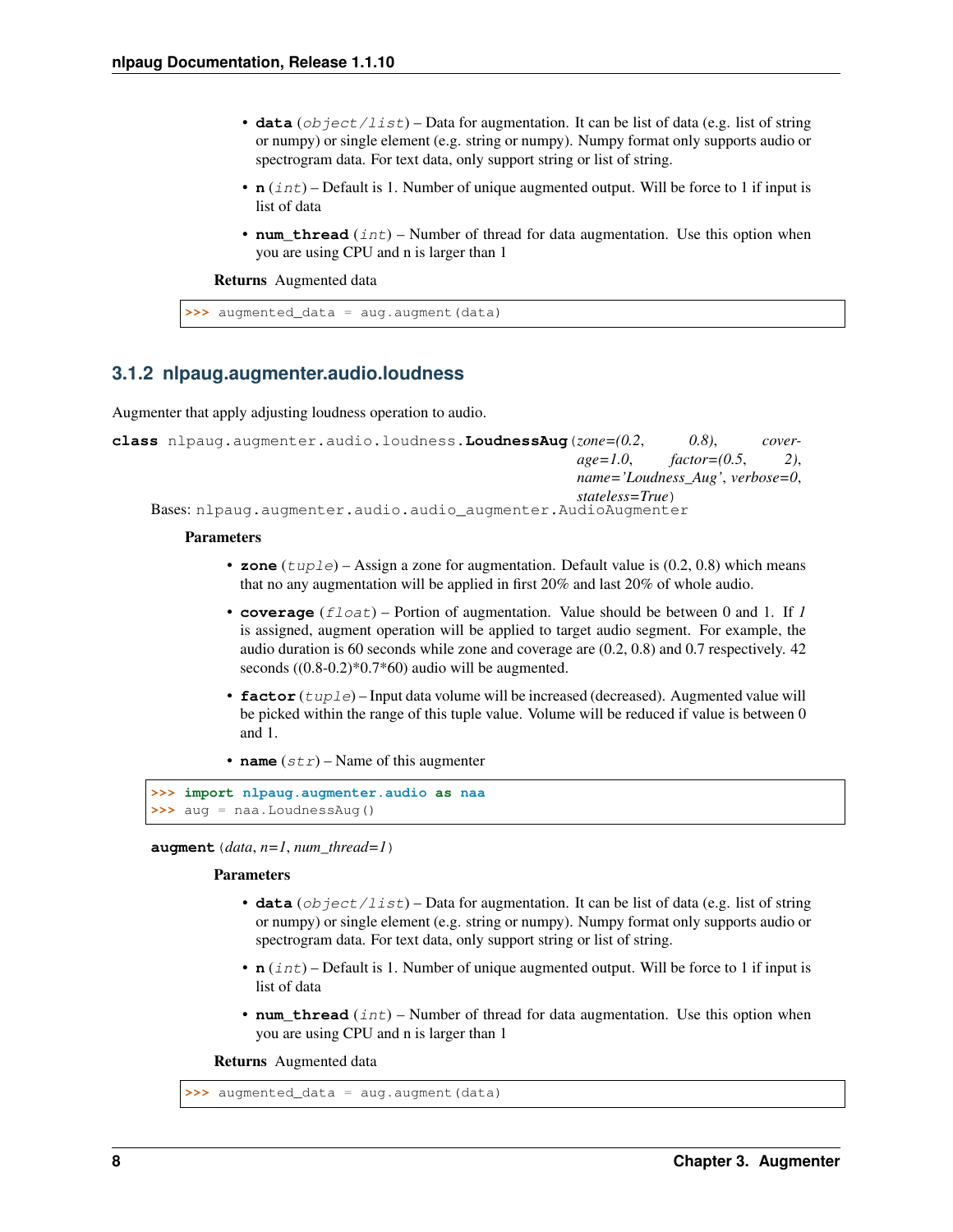## <span id="page-12-2"></span><span id="page-12-0"></span>**3.1.3 nlpaug.augmenter.audio.mask**

Augmenter that apply mask operation to audio.

| class nlpaug.augmenter.audio.mask. <b>MaskAug</b> (sampling rate=None. |           |                                 | zone= $(0.2,$    |
|------------------------------------------------------------------------|-----------|---------------------------------|------------------|
|                                                                        | $(0.8)$ . | coverage=1.0,                   | duration=None,   |
|                                                                        |           | mask with noise=True,           | name='Mask Aug', |
|                                                                        |           | $verbose = 0$ , stateless=True) |                  |
| Bases: nlpaug.augmenter.audio.audio_augmenter.AudioAugmenter           |           |                                 |                  |

### **Parameters**

- **sampling\_rate** (int) Sampling rate of input audio. Mandatory if duration is provided.
- **zone** (*tuple*) Assign a zone for augmentation. Default value is (0.2, 0.8) which means that no any augmentation will be applied in first 20% and last 20% of whole audio.
- **coverage** (float) Portion of augmentation. Value should be between 0 and 1. If *1* is assigned, augment operation will be applied to target audio segment. For example, the audio duration is 60 seconds while zone and coverage are (0.2, 0.8) and 0.7 respectively. 42 seconds ((0.8-0.2)\*0.7\*60) audio will be augmented.
- **duration** (int) Duration of augmentation (in second). Default value is None. If value is provided. *coverage* value will be ignored.
- **mask\_with\_noise** ( $boo1$ ) If it is True, targeting area will be replaced by noise. Otherwise, it will be replaced by 0.
- **name**  $(str)$  Name of this augmenter

```
>>> import nlpaug.augmenter.audio as naa
>>> aug = naa.MaskAug(sampling_rate=44010)
```
**augment**  $(data, n=1, num<sub>thread=1</sub>)$ 

#### Parameters

- **data** (object/list) Data for augmentation. It can be list of data (e.g. list of string or numpy) or single element (e.g. string or numpy). Numpy format only supports audio or spectrogram data. For text data, only support string or list of string.
- **n** (*int*) Default is 1. Number of unique augmented output. Will be force to 1 if input is list of data
- **num** thread  $(int)$  Number of thread for data augmentation. Use this option when you are using CPU and n is larger than 1

Returns Augmented data

**>>>** augmented\_data = aug.augment(data)

## <span id="page-12-1"></span>**3.1.4 nlpaug.augmenter.audio.noise**

Augmenter that apply noise injection operation to audio.

```
class nlpaug.augmenter.audio.noise.NoiseAug(zone=(0.2, 0.8), coverage=1.0,
                                              color='white', noises=None,
                                              name='Noise_Aug', verbose=0, state-
                                              less=True)
    Bases: nlpaug.augmenter.audio.audio_augmenter.AudioAugmenter
```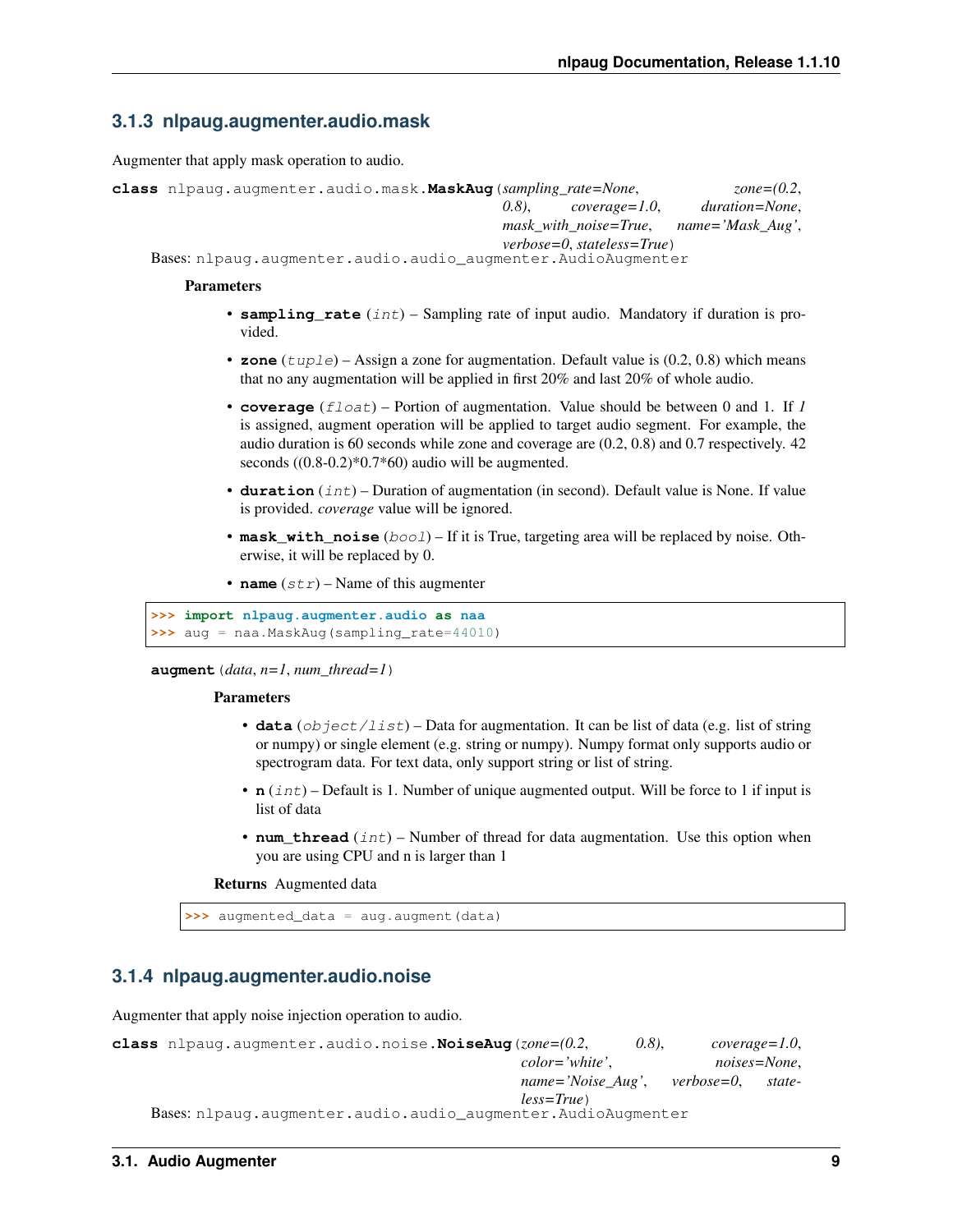### <span id="page-13-1"></span>**Parameters**

- **zone** (*tuple*) Assign a zone for augmentation. Default value is (0.2, 0.8) which means that no any augmentation will be applied in first 20% and last 20% of whole audio.
- **coverage** (float) Portion of augmentation. Value should be between 0 and 1. If *1* is assigned, augment operation will be applied to target audio segment. For example, the audio duration is 60 seconds while zone and coverage are (0.2, 0.8) and 0.7 respectively. 42 seconds  $((0.8-0.2)*0.7*60)$  audio will be augmented.
- **color**  $(str)$  Colors of noise. Supported 'white', 'pink', 'red', 'brown', 'brownian', 'blue', 'azure', 'violet', 'purple' and 'random'. If 'random' is used, noise color will be picked randomly in each augment.
- **noises** (*list*) Background noises for noise injection. You can provide more than one background noise and noise will be picked randomly. Expected format is list of numpy array. If this value is provided. *color* value will be ignored
- **name**  $(str)$  Name of this augmenter

```
>>> import nlpaug.augmenter.audio as naa
>>> aug = naa.NoiseAug()
```
**augment**(*data*, *n=1*, *num\_thread=1*)

#### **Parameters**

- **data** (*ob*  $ject / list$ ) Data for augmentation. It can be list of data (e.g. list of string or numpy) or single element (e.g. string or numpy). Numpy format only supports audio or spectrogram data. For text data, only support string or list of string.
- **n** (int) Default is 1. Number of unique augmented output. Will be force to 1 if input is list of data
- **num** thread  $(int)$  Number of thread for data augmentation. Use this option when you are using CPU and n is larger than 1

Returns Augmented data

**>>>** augmented\_data = aug.augment(data)

### <span id="page-13-0"></span>**3.1.5 nlpaug.augmenter.audio.normalization**

Augmenter that apply mask normalization to audio.

```
class nlpaug.augmenter.audio.normalization.NormalizeAug(method='max', zone=(0.2,
                                                             0.8), coverage=0.3,
                                                             name='Normalize_Aug',
                                                             verbose=0, state-
                                                             less=True)
    Bases: nlpaug.augmenter.audio.audio_augmenter.AudioAugmenter
```
#### Parameters

• **method** (str) – It supports 'minmax', 'max' and 'standard'. For 'minmax', data will be substracted by min value in data and dividing by range of max value and min value. For 'max', data will be divided by max value only. For 'standard', data will be substracted by mean value and dividing by value of standard deviation. If 'random' is used, method will be picked randomly in each augment.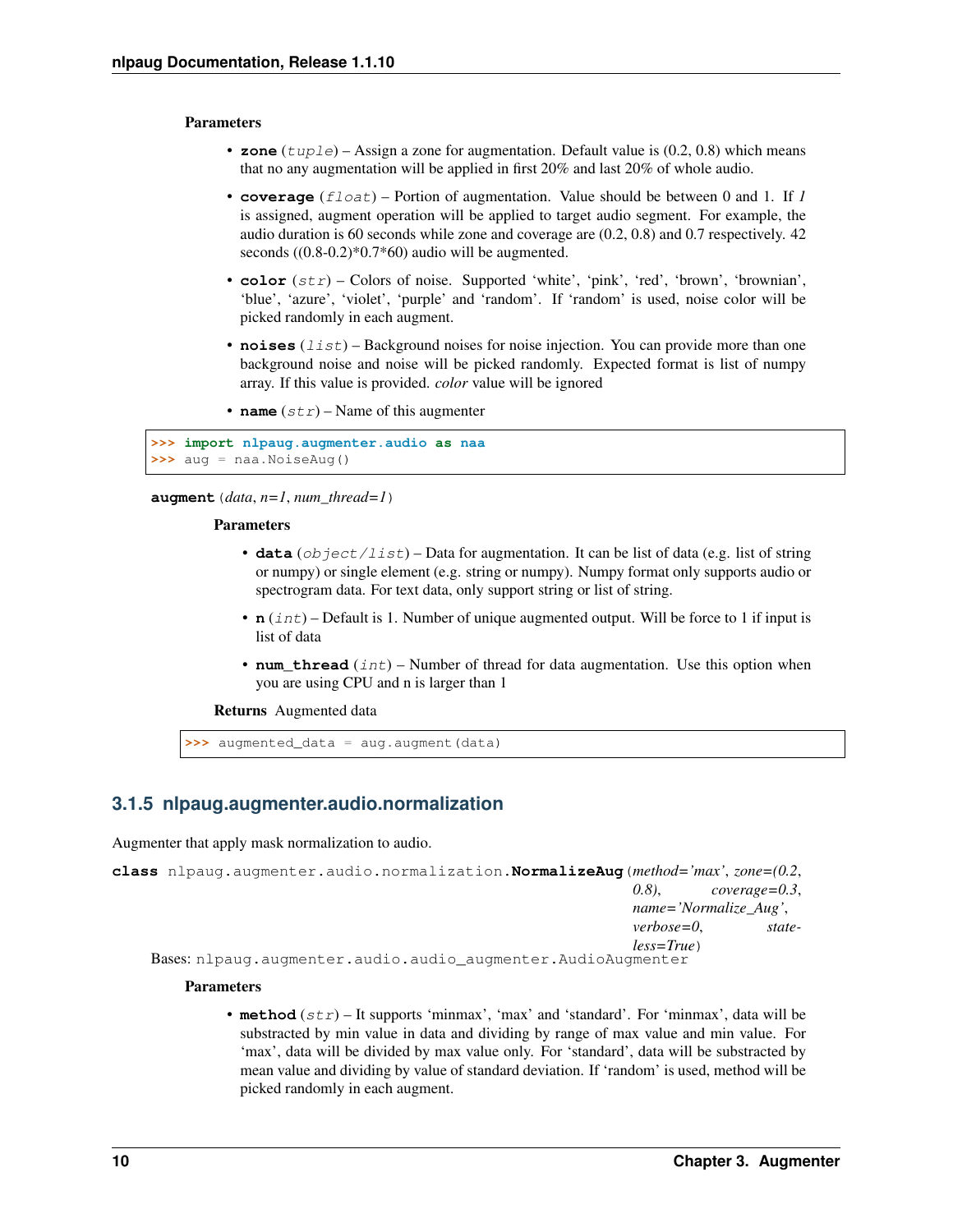- <span id="page-14-1"></span>• **zone** (*tuple*) – Assign a zone for augmentation. Default value is (0.2, 0.8) which means that no any augmentation will be applied in first 20% and last 20% of whole audio.
- **coverage** (float) Portion of augmentation. Value should be between 0 and 1. If *0.1* is assigned, augment operation will be applied to target audio segment. For example, the audio duration is 60 seconds while zone and coverage are (0.2, 0.8) and 0.7 respectively. 25.2 seconds  $((0.8-0.2)*0.7*60)$  audio will be augmented.
- **name**  $(str)$  Name of this augmenter

```
>>> import nlpaug.augmenter.audio as naa
>>> aug = naa.NormalizeAug()
```

```
augment (data, n=1, num\_thread=1)
```
### **Parameters**

- **data** (object/list) Data for augmentation. It can be list of data (e.g. list of string or numpy) or single element (e.g. string or numpy). Numpy format only supports audio or spectrogram data. For text data, only support string or list of string.
- **n** (int) Default is 1. Number of unique augmented output. Will be force to 1 if input is list of data
- **num\_thread** (int) Number of thread for data augmentation. Use this option when you are using CPU and n is larger than 1

Returns Augmented data

**>>>** augmented\_data = aug.augment(data)

### <span id="page-14-0"></span>**3.1.6 nlpaug.augmenter.audio.pitch**

Augmenter that apply pitch adjustment operation to audio.

```
class nlpaug.augmenter.audio.pitch.PitchAug(sampling_rate, zone=(0.2, 0.8), cover-
                                                     age=1.0, duration=None, factor=(-10,
                                                     10), name='Pitch_Aug', verbose=0, state-
                                                     less=True)
```
Bases: nlpaug.augmenter.audio.audio\_augmenter.AudioAugmenter

### Parameters

- **sampling\_rate** (int) Sampling rate of input audio.
- **zone** (tuple) Assign a zone for augmentation. Default value is (0.2, 0.8) which means that no any augmentation will be applied in first 20% and last 20% of whole audio.
- **coverage** (float) Portion of augmentation. Value should be between 0 and 1. If *1* is assigned, augment operation will be applied to target audio segment. For example, the audio duration is 60 seconds while zone and coverage are (0.2, 0.8) and 0.7 respectively. 42 seconds ((0.8-0.2)\*0.7\*60) audio will be augmented.
- **duration** (int) Duration of augmentation (in second). Default value is None. If value is provided. *coverage* value will be ignored.
- **factor** (tuple) Input data pitch will be increased (decreased). Augmented value will be picked within the range of this tuple value. Pitch will be reduced if value is between 0 and 1.
- **name**  $(str)$  Name of this augmenter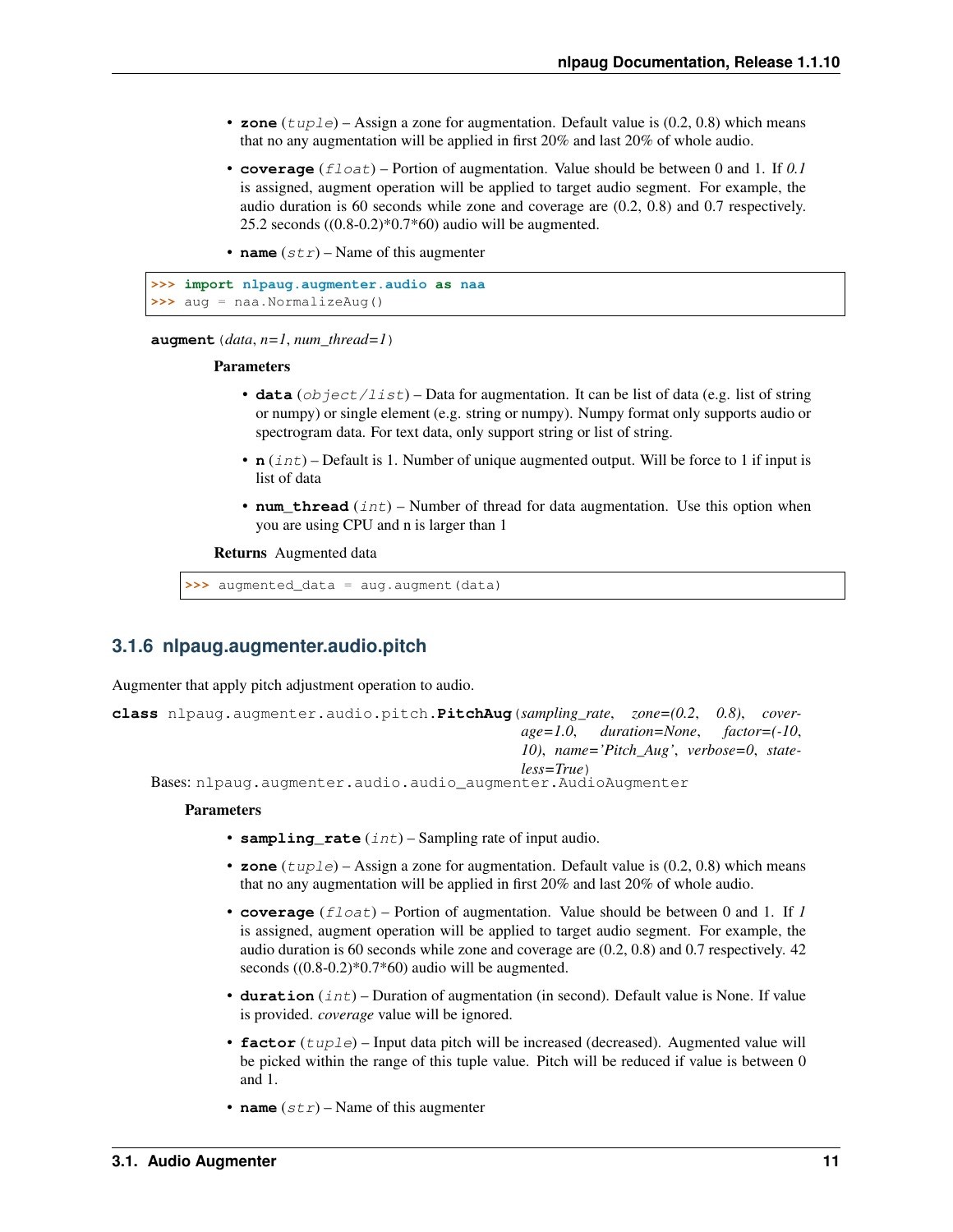```
>>> import nlpaug.augmenter.audio as naa
>>> aug = naa.PitchAug(sampling_rate=44010)
```
 $augment$  (*data*,  $n=1$ ,  $num\_thread=1$ )

#### Parameters

- **data** (object/list) Data for augmentation. It can be list of data (e.g. list of string or numpy) or single element (e.g. string or numpy). Numpy format only supports audio or spectrogram data. For text data, only support string or list of string.
- **n** (int) Default is 1. Number of unique augmented output. Will be force to 1 if input is list of data
- **num** thread  $(int)$  Number of thread for data augmentation. Use this option when you are using CPU and n is larger than 1

#### Returns Augmented data

```
>>> augmented_data = aug.augment(data)
```
## <span id="page-15-0"></span>**3.1.7 nlpaug.augmenter.audio.shift**

Augmenter that apply shifting operation to audio.

```
class nlpaug.augmenter.audio.shift.ShiftAug(sampling_rate, duration=3, direc-
                                                 tion='random', shift_direction='random',
                                                 name='Shift_Aug', verbose=0, state-
                                                 less=True)
    Bases: nlpaug.augmenter.audio.audio_augmenter.AudioAugmenter
```
#### **Parameters**

- **sampling\_rate** (int) Sampling rate of input audio.
- **duration** (*float*) Max shifting segment (in second)
- **direction**  $(str)$  Shifting segment to left, right or one of them. Value can be 'left', 'right' or 'random'
- **name**  $(str)$  Name of this augmenter

```
>>> import nlpaug.augmenter.audio as naa
>>> aug = naa.ShiftAug(sampling_rate=44010)
```
 $augment$  (*data*,  $n=1$ ,  $num\_thread=1$ )

### Parameters

- **data** (object/list) Data for augmentation. It can be list of data (e.g. list of string or numpy) or single element (e.g. string or numpy). Numpy format only supports audio or spectrogram data. For text data, only support string or list of string.
- **n** (int) Default is 1. Number of unique augmented output. Will be force to 1 if input is list of data
- **num\_thread** (int) Number of thread for data augmentation. Use this option when you are using CPU and n is larger than 1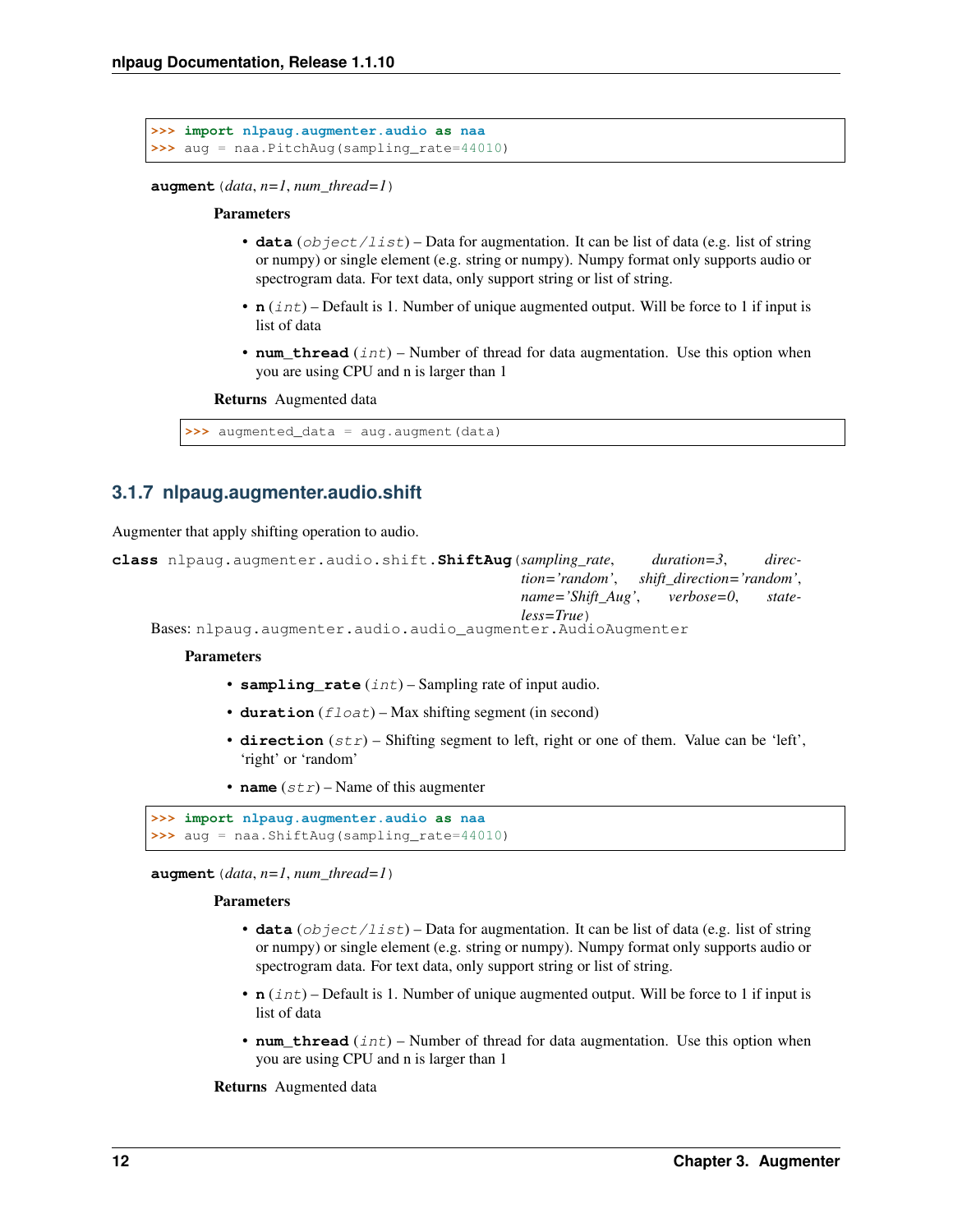```
>>> augmented_data = aug.augment(data)
```
### <span id="page-16-0"></span>**3.1.8 nlpaug.augmenter.audio.speed**

Augmenter that apply speed adjustment operation to audio.

```
class nlpaug.augmenter.audio.speed.SpeedAug(zone=(0.2, 0.8), coverage=1.0, factor=(0.5,
                                                   2), name='Speed_Aug', verbose=0, state-
                                                   less=True)
    Bases: nlpaug.augmenter.audio.audio_augmenter.AudioAugmenter
```
#### **Parameters**

- **zone** (*tuple*) Assign a zone for augmentation. Default value is (0.2, 0.8) which means that no any augmentation will be applied in first 20% and last 20% of whole audio.
- **coverage** (float) Portion of augmentation. Value should be between 0 and 1. If *1* is assigned, augment operation will be applied to target audio segment. For example, the audio duration is 60 seconds while zone and coverage are (0.2, 0.8) and 0.7 respectively. 42 seconds  $((0.8-0.2)*0.7*60)$  audio will be augmented.
- **factor** (*tuple*) Input data speed will be increased (decreased). Augmented value will be picked within the range of this tuple value. Speed will be reduced if value is between 0 and 1.
- **speed\_range** (tuple) Deprecated. Use *factor* indeed
- **name**  $(str)$  Name of this augmenter

```
>>> import nlpaug.augmenter.audio as naa
>>> aug = naa.ShiftAug()
```
**augment**(*data*, *n=1*, *num\_thread=1*)

#### Parameters

- **data** (object/list) Data for augmentation. It can be list of data (e.g. list of string or numpy) or single element (e.g. string or numpy). Numpy format only supports audio or spectrogram data. For text data, only support string or list of string.
- **n** (int) Default is 1. Number of unique augmented output. Will be force to 1 if input is list of data
- **num\_thread** (int) Number of thread for data augmentation. Use this option when you are using CPU and n is larger than 1

Returns Augmented data

```
>>> augmented_data = aug.augment(data)
```
### <span id="page-16-1"></span>**3.1.9 nlpaug.augmenter.audio.vtlp**

Augmenter that apply vocal tract length perturbation (VTLP) operation to audio.

```
class nlpaug.augmenter.audio.vtlp.VtlpAug(sampling_rate, zone=(0.2, 0.8), coverage=0.1,
                                                  fhi=4800, factor=(0.9, 1.1), name='Vtlp_Aug',
                                                  verbose=0, stateless=True)
    Bases: nlpaug.augmenter.audio.audio_augmenter.AudioAugmenter
```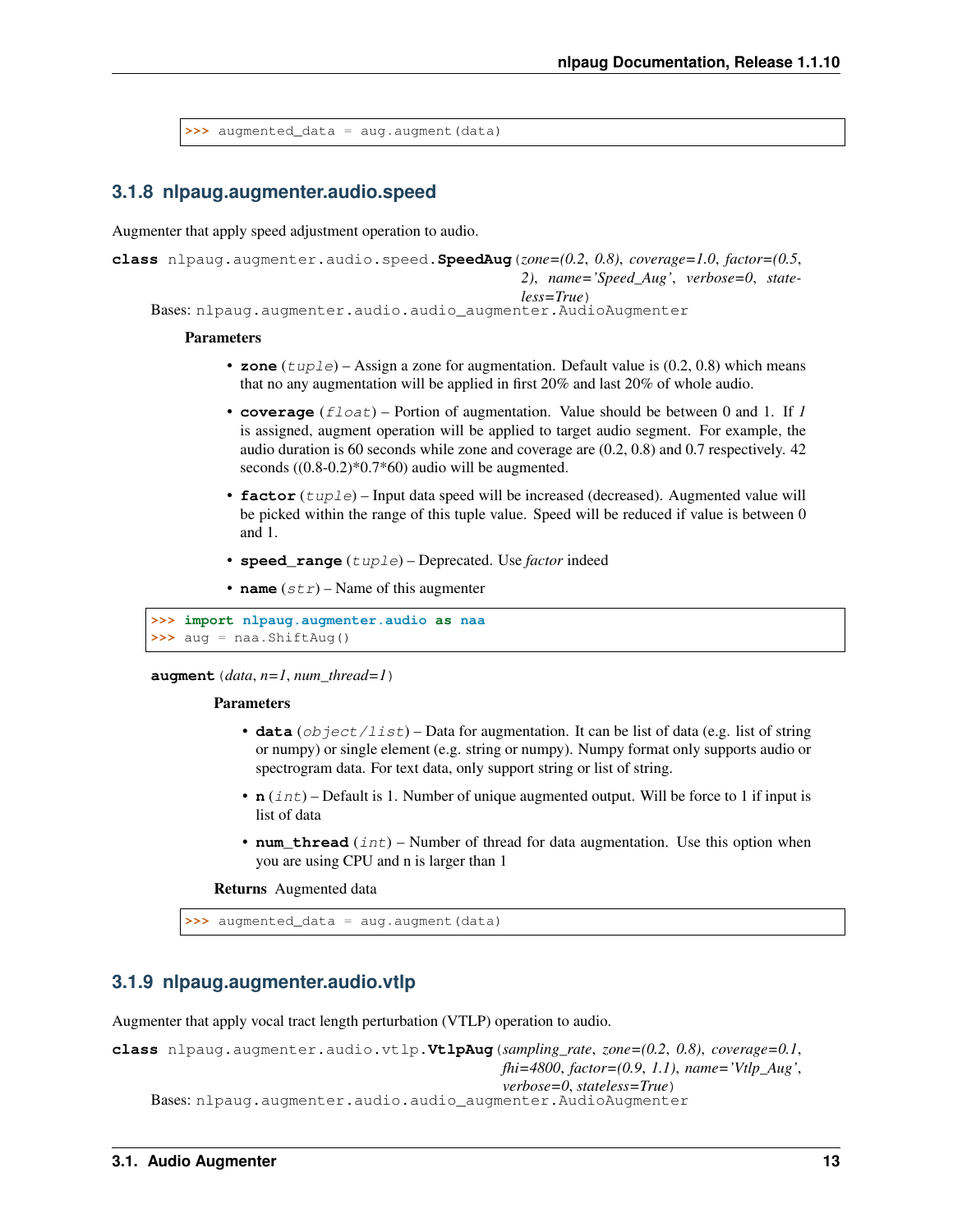### <span id="page-17-2"></span>**Parameters**

- **zone** (*tuple*) Assign a zone for augmentation. Default value is (0.2, 0.8) which means that no any augmentation will be applied in first 20% and last 20% of whole audio.
- **coverage** (float) Portion of augmentation. Value should be between 0 and 1. If *1* is assigned, augment operation will be applied to target audio segment. For example, the audio duration is 60 seconds while zone and coverage are (0.2, 0.8) and 0.7 respectively. 42 seconds  $((0.8-0.2)*0.7*60)$  audio will be augmented.
- **factor** (tuple) Input data vocal will be increased (decreased). Augmented value will be picked within the range of this tuple value. Vocal will be reduced if value is between 0 and 1.
- **fhi**  $(int)$  Boundary frequency. Default value is 4800.
- **name**  $(str)$  Name of this augmenter

```
>>> import nlpaug.augmenter.audio as naa
>>> aug = naa.VtlpAug()
```
**augment**(*data*, *n=1*, *num\_thread=1*)

### Parameters

- **data** (object/list) Data for augmentation. It can be list of data (e.g. list of string or numpy) or single element (e.g. string or numpy). Numpy format only supports audio or spectrogram data. For text data, only support string or list of string.
- **n** (int) Default is 1. Number of unique augmented output. Will be force to 1 if input is list of data
- **num** thread  $(int)$  Number of thread for data augmentation. Use this option when you are using CPU and n is larger than 1

Returns Augmented data

**>>>** augmented\_data = aug.augment(data)

# <span id="page-17-0"></span>**3.2 Character Augmenter**

### <span id="page-17-1"></span>**3.2.1 nlpaug.augmenter.char.keyboard**

Augmenter that apply typo error simulation to textual input.

**class** nlpaug.augmenter.char.keyboard.**KeyboardAug**(*name='Keyboard\_Aug'*,

*aug\_char\_min=1*, *aug\_char\_max=10*, *aug\_char\_p=0.3*, *aug\_word\_p=0.3*, *aug\_word\_min=1*, *aug\_word\_max=10*, *stopwords=None*, *tokenizer=None*, *reverse\_tokenizer=None*, *include\_special\_char=True*, *include\_numeric=True*, *include\_upper\_case=True*, *lang='en'*, *verbose=0*, *stopwords\_regex=None*, *model\_path=None*, *min\_char=4*)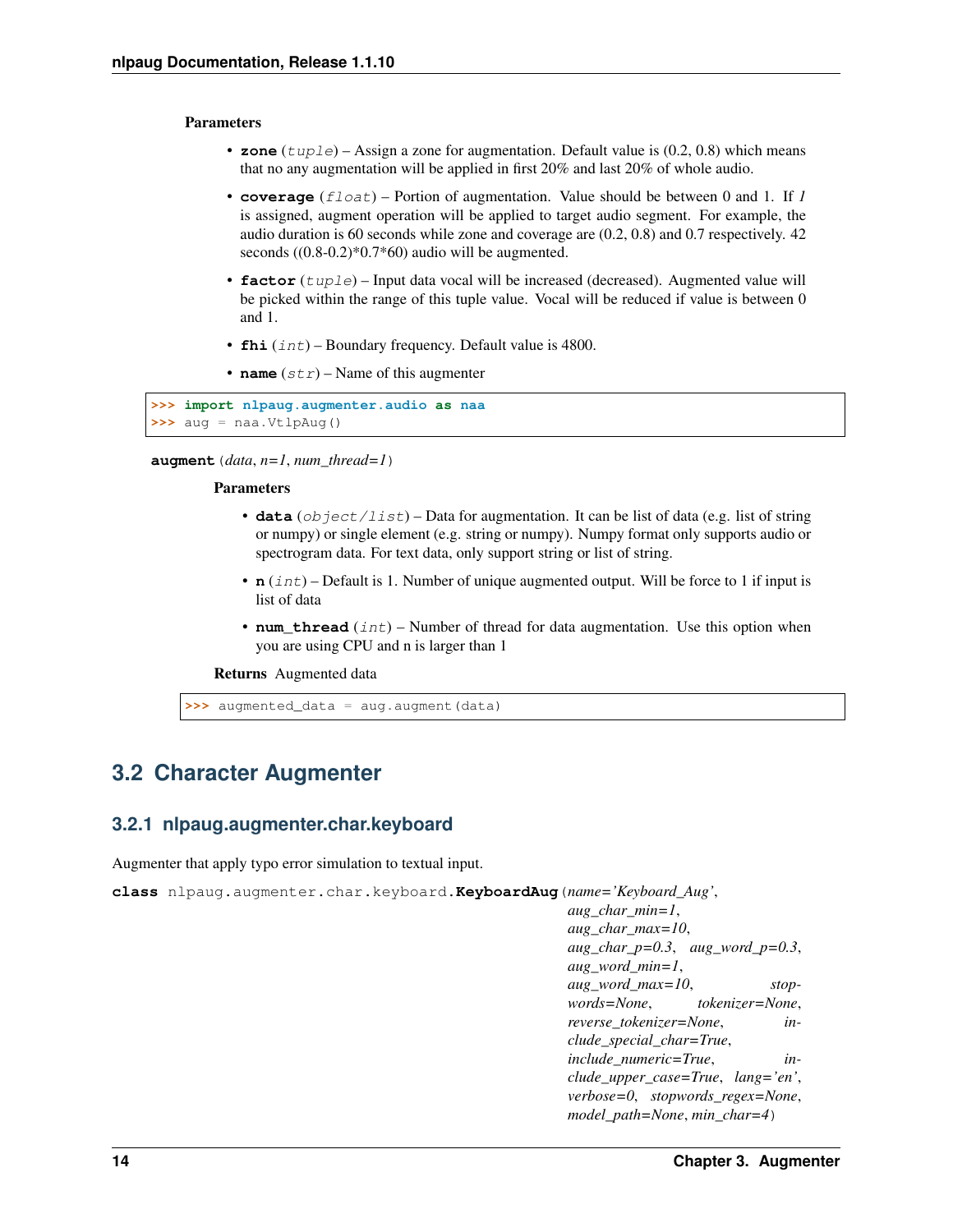<span id="page-18-0"></span>Bases: nlpaug.augmenter.char.char\_augmenter.CharAugmenter

Augmenter that simulate typo error by random values. For example, people may type i as o incorrectly. One keyboard distance is leveraged to replace character by possible keyboard error.

### **Parameters**

- **aug** char  $p(f$ *loat* $) Percentage of character (per token) will be augmented.$
- **aug\_char\_min** (int) Minimum number of character will be augmented.
- **aug\_char\_max** (int) Maximum number of character will be augmented. If None is passed, number of augmentation is calculated via aup\_char\_p. If calculated result from aug\_char\_p is smaller than aug\_char\_max, will use calculated result from aup\_char\_p. Otherwise, using aug\_max.
- **aug\_word\_p** (float) Percentage of word will be augmented.
- **aug\_word\_min** (int) Minimum number of word will be augmented.
- **aug\_word\_max** (int) Maximum number of word will be augmented. If None is passed, number of augmentation is calculated via aup\_word\_p. If calculated result from aug\_word\_p is smaller than aug\_word\_max, will use calculated result from aug\_word\_p. Otherwise, using aug\_max.
- **stopwords**  $(llist)$  List of words which will be skipped from augment operation.
- **stopwords\_regex** (str) Regular expression for matching words which will be skipped from augment operation.
- **tokenizer** (func) Customize tokenization process
- **reverse\_tokenizer** (func) Customize reverse of tokenization process
- **include\_special\_char** (bool) Include special character
- **include\_upper\_case** (bool) If True, upper case character may be included in augmented data.
- **include\_numeric** ( $boo1$ ) If True, numeric character may be included in augmented data.
- **min** char  $(int)$  If word less than this value, do not draw word for augmentation
- **model\_path**  $(str)$  Loading customize model from file system
- **lang**  $(str)$  Indicate built-in language model. Default value is 'en'. Possible values are 'en', 'th' (Thai), 'tr'(Turkish), 'de'(German), 'es'(Spanish), 'fr'(French), 'it'(Italian), 'nl'(Dutch), 'pl'(Polish), 'uk'(Ukrainian), 'he'(Hebrew). If custom model is used (passing model path), this value will be ignored.
- **name**  $(str)$  Name of this augmenter

```
>>> import nlpaug.augmenter.char as nac
>>> aug = nac.KeyboardAug()
```
**augment**  $(data, n=1, num<sub>thread=1</sub>)$ 

### Parameters

• **data** (*ob* ject/list) – Data for augmentation. It can be list of data (e.g. list of string or numpy) or single element (e.g. string or numpy). Numpy format only supports audio or spectrogram data. For text data, only support string or list of string.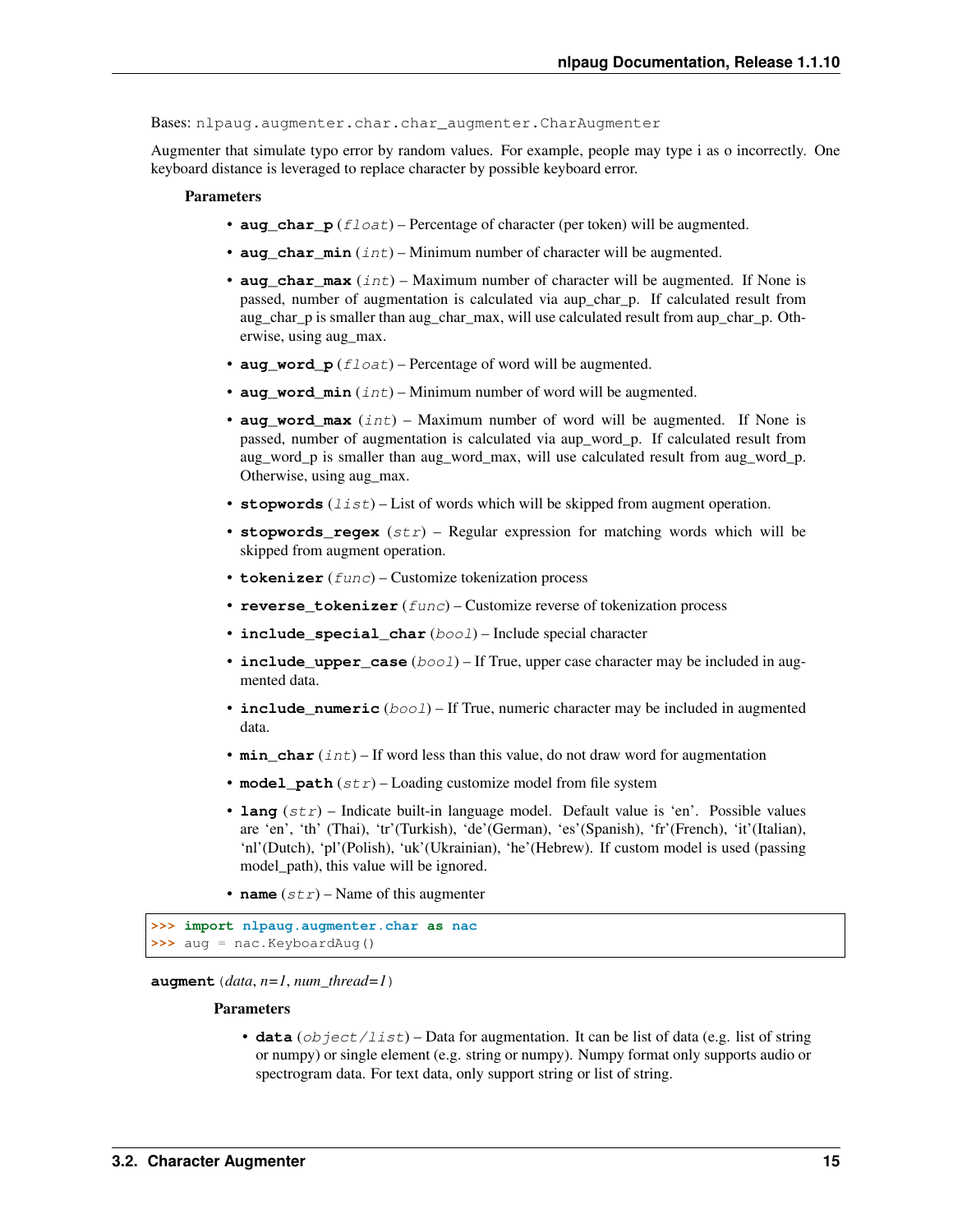- <span id="page-19-1"></span>• **n** (int) – Default is 1. Number of unique augmented output. Will be force to 1 if input is list of data
- **num\_thread** (int) Number of thread for data augmentation. Use this option when you are using CPU and n is larger than 1

Returns Augmented data

```
>>> augmented_data = aug.augment(data)
```
### <span id="page-19-0"></span>**3.2.2 nlpaug.augmenter.char.ocr**

Augmenter that apply ocr error simulation to textual input.

| class nlpaug.augmenter.char.ocr.OcrAug(name='OCR_Aug',    | $aug\_char\_min=2$ , |
|-----------------------------------------------------------|----------------------|
| $aug_{char\_max}=10$ ,                                    | aug_char_p= $0.3$ ,  |
| aug_word_p= $0.3$ ,                                       | $aug\_word\_min=1$ , |
| aug word $max=10$ ,<br>stopwords=None,                    | $tok-$               |
| enizer=None, reverse_tokenizer=None,                      | ver-                 |
| $bose=0$ , stopwords regex=None, min char=1,              |                      |
| $dict\_of\_path = None$                                   |                      |
| Bases: nlpaug.augmenter.char.char_augmenter.CharAugmenter |                      |

Augmenter that simulate ocr error by random values. For example, OCR may recognize I as 1 incorrectly. Pre-defined OCR mapping is leveraged to replace character by possible OCR error.

#### **Parameters**

- **aug\_char\_p** (float) Percentage of character (per token) will be augmented.
- **aug** char  $min(int) Minimum number of character will be augmented.$
- **aug\_char\_max** (int) Maximum number of character will be augmented. If None is passed, number of augmentation is calculated via aup\_char\_p. If calculated result from aug\_char\_p is smaller than aug\_char\_max, will use calculated result from aup\_char\_p. Otherwise, using aug\_max.
- **aug\_word\_p** (float) Percentage of word will be augmented.
- **aug\_word\_min** (int) Minimum number of word will be augmented.
- **aug\_word\_max** (int) Maximum number of word will be augmented. If None is passed, number of augmentation is calculated via aup\_word\_p. If calculated result from aug\_word\_p is smaller than aug\_word\_max, will use calculated result from aug\_word\_p. Otherwise, using aug\_max.
- **min** char  $(int)$  If word less than this value, do not draw word for augmentation
- **stopwords** (*list*) List of words which will be skipped from augment operation.
- **stopwords\_regex** (str) Regular expression for matching words which will be skipped from augment operation.
- **tokenizer** (func) Customize tokenization process
- **reverse\_tokenizer** (func) Customize reverse of tokenization process
- **dict\_of\_path** (*obj*) Use pre-defined dictionary by default. Pass either file path of dict to use custom mapping.
- **name**  $(str)$  Name of this augmenter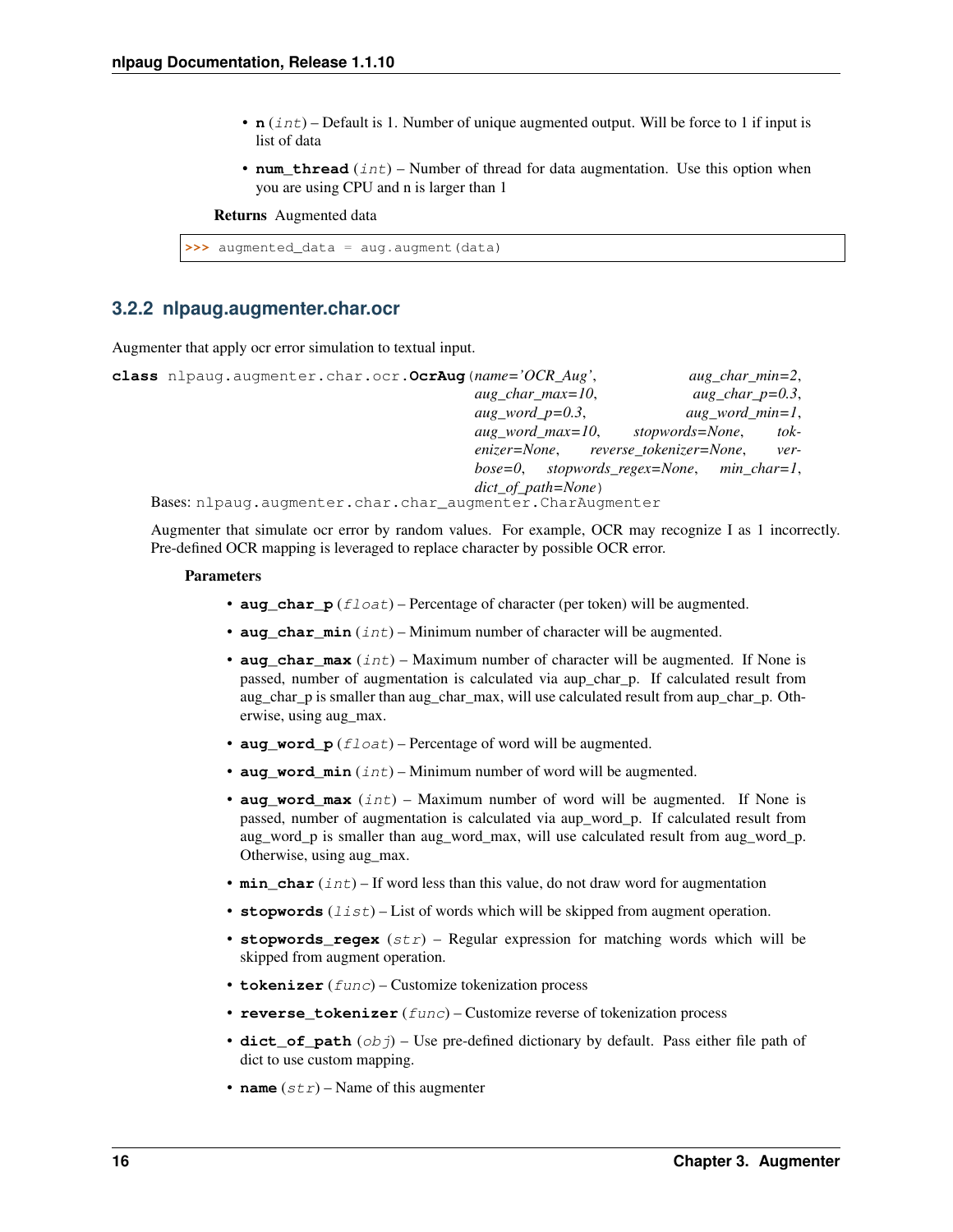```
>>> import nlpaug.augmenter.char as nac
>>> aug = nac.OcrAug()
```
**augment**(*data*, *n=1*, *num\_thread=1*)

#### Parameters

- **data** (object/list) Data for augmentation. It can be list of data (e.g. list of string or numpy) or single element (e.g. string or numpy). Numpy format only supports audio or spectrogram data. For text data, only support string or list of string.
- **n** (int) Default is 1. Number of unique augmented output. Will be force to 1 if input is list of data
- **num** thread  $(int)$  Number of thread for data augmentation. Use this option when you are using CPU and n is larger than 1

#### Returns Augmented data

**>>>** augmented\_data = aug.augment(data)

### <span id="page-20-0"></span>**3.2.3 nlpaug.augmenter.char.random**

Augmenter that apply random character error to textual input.

**class** nlpaug.augmenter.char.random.**RandomCharAug**(*action='substitute'*,

*name='RandomChar\_Aug'*, *aug\_char\_min=1*, *aug\_char\_max=10*, *aug\_char\_p=0.3*, *aug\_word\_p=0.3*, *aug\_word\_min=1*, *aug\_word\_max=10*, *include\_upper\_case=True*, *include\_lower\_case=True*, *include\_numeric=True*, *min\_char=4*, *swap\_mode='adjacent'*, *spec\_char='!@#\$%^&\*()\_+'*, *stopwords=None*, *tokenizer=None*, *reverse\_tokenizer=None*, *verbose=0*, *stopwords\_regex=None*, *candidiates=None*)

```
Bases: nlpaug.augmenter.char.char_augmenter.CharAugmenter
```
Augmenter that generate character error by random values. For example, people may type i as o incorrectly.

### **Parameters**

- **action**  $(str)$  Possible values are 'insert', 'substitute', 'swap' and 'delete'. If value is 'insert', a new character will be injected to randomly. If value is 'substitute', a random character will be replaced original character randomly. If value is 'swap', adjacent characters within sample word will be swapped randomly. If value is 'delete', character will be removed randomly.
- **aug** char  $p(f$ *loat* $) Percentage of character (per token) will be augmented.$
- **aug** char  $min(int) Minimum number of character will be augmented.$
- **aug\_char\_max** (int) Maximum number of character will be augmented. If None is passed, number of augmentation is calculated via aup\_char\_p. If calculated result from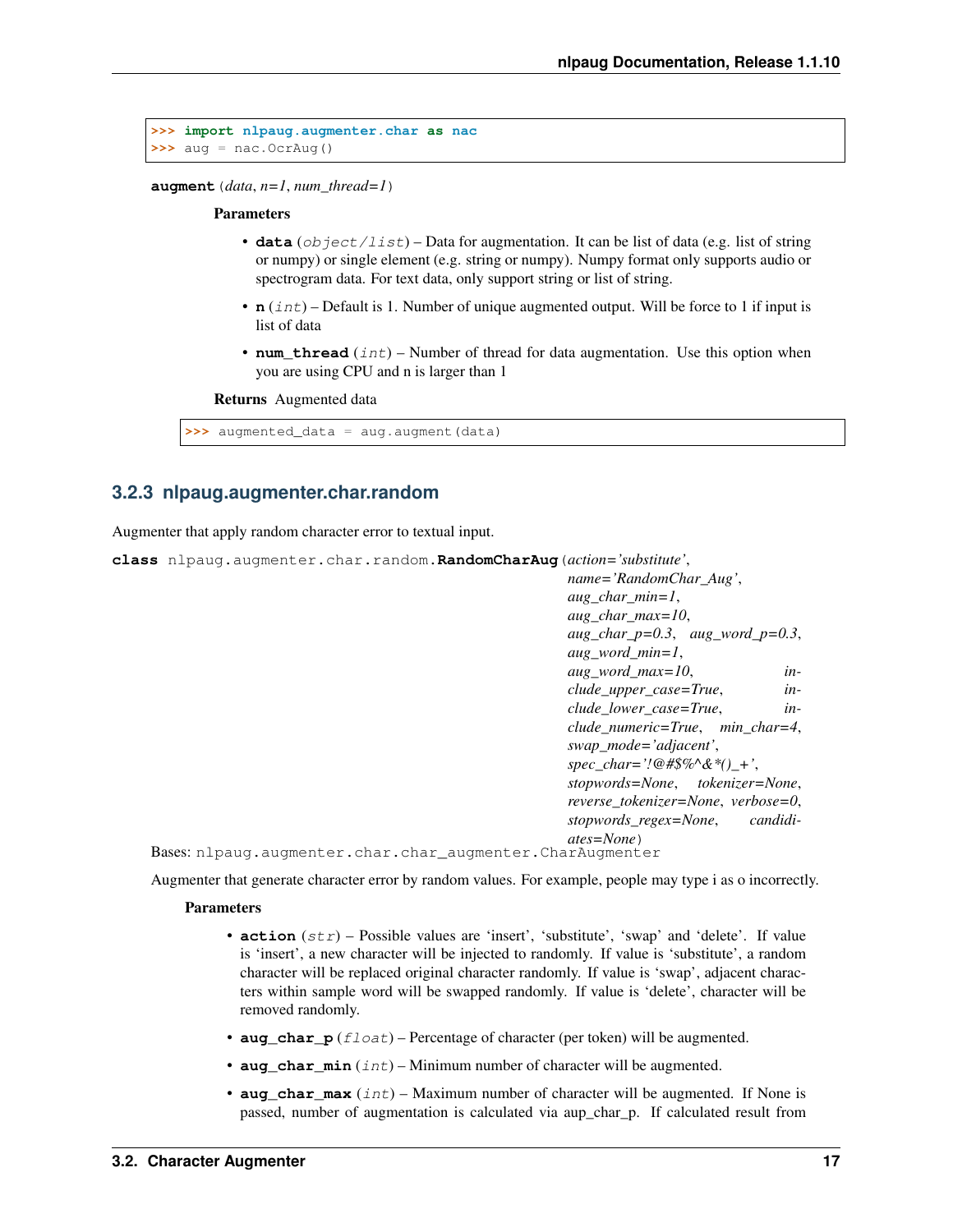<span id="page-21-0"></span>aug char p is smaller than aug char max, will use calculated result from aup char p. Otherwise, using aug\_max.

- **aug\_word\_p** (float) Percentage of word will be augmented.
- **aug\_word\_min** (int) Minimum number of word will be augmented.
- **aug** word max  $(int)$  Maximum number of word will be augmented. If None is passed, number of augmentation is calculated via aup\_word\_p. If calculated result from aug word p is smaller than aug word max, will use calculated result from aug word p. Otherwise, using aug\_max.
- **include\_upper\_case** (bool) If True, upper case character may be included in augmented data. If 'candidiates' value is provided, this param will be ignored.
- **include\_lower\_case** (bool) If True, lower case character may be included in augmented data. If 'candidiates' value is provided, this param will be ignored.
- **include\_numeric** (bool) If True, numeric character may be included in augmented data. If 'candidiates' value is provided, this param will be ignored.
- **min** char  $(int)$  If word less than this value, do not draw word for augmentation
- **swap\_mode** When action is 'swap', you may pass 'adjacent', 'middle' or 'random'. 'adjacent' means swap action only consider adjacent character (within same word). 'middle' means swap action consider adjacent character but not the first and last character of word. 'random' means swap action will be executed without constraint.
- **spec\_char**  $(str)$  Special character may be included in augmented data. If 'candidiates' value is provided, this param will be ignored.
- **stopwords**  $(llist)$  List of words which will be skipped from augment operation.
- **stopwords\_regex** (str) Regular expression for matching words which will be skipped from augment operation.
- **tokenizer** (func) Customize tokenization process
- **reverse\_tokenizer** (func) Customize reverse of tokenization process
- **candidiates** (List) List of string for augmentation. E.g. ['AAA', '11', '===']. If values is provided, *include\_upper\_case*, *include\_lower\_case*, *include\_numeric* and *spec\_char* will be ignored.
- **name**  $(str)$  Name of this augmenter.

```
>>> import nlpaug.augmenter.char as nac
>>> aug = nac.RandomCharAug()
```
**augment**(*data*, *n=1*, *num\_thread=1*)

### Parameters

- **data** (*ob*  $ject / list$ ) Data for augmentation. It can be list of data (e.g. list of string or numpy) or single element (e.g. string or numpy). Numpy format only supports audio or spectrogram data. For text data, only support string or list of string.
- **n** (int) Default is 1. Number of unique augmented output. Will be force to 1 if input is list of data
- **num\_thread** (int) Number of thread for data augmentation. Use this option when you are using CPU and n is larger than 1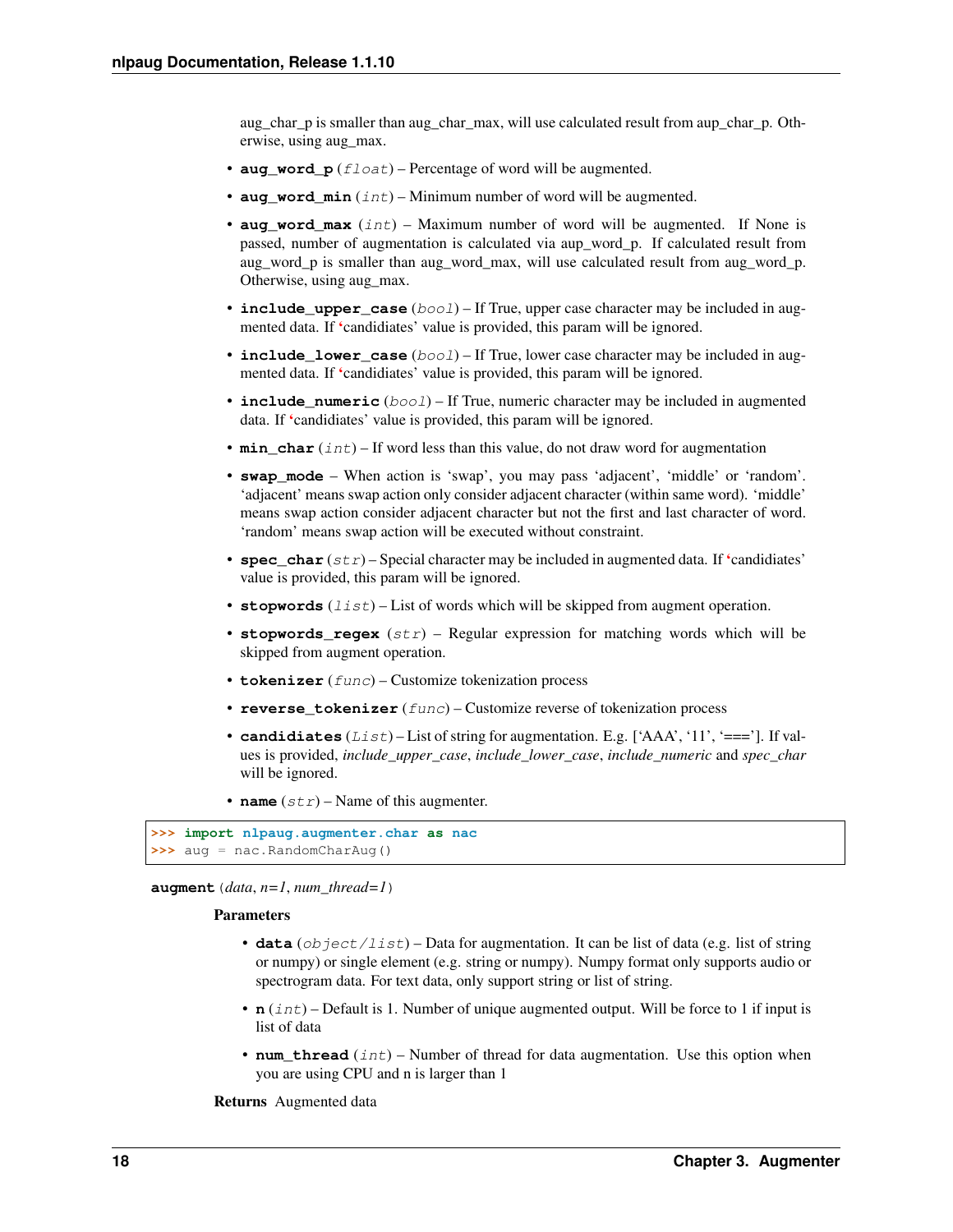<span id="page-22-2"></span>**>>>** augmented\_data = aug.augment(data)

# <span id="page-22-0"></span>**3.3 Sentence Augmenter**

### <span id="page-22-1"></span>**3.3.1 nlpaug.augmenter.sentence.abst\_summ**

Augmenter that apply operation (sentence level) to textual input based on abstractive summarization.

**class** nlpaug.augmenter.sentence.abst\_summ.**AbstSummAug**(*model\_path='t5-base'*,

*tokenizer\_path='t5 base'*, *min\_length=20*, *max\_length=50*, *batch\_size=32*, *temperature=1.0*, *top\_k=50*, *top\_p=0.9*, *name='AbstSumm\_Aug'*, *device='cpu'*, *force\_reload=False*, *verbose=0*, *use\_custom\_api=True*)

Bases: nlpaug.augmenter.sentence.sentence\_augmenter.SentenceAugmenter

Augmenter that leverage contextual word embeddings to find top n similar word for augmentation.

### Parameters

- model\_path  $(str)$  Model name or model path. It used transformers to load the model. Tested 'facebook/bart-large-cnn', t5-small', 't5-base' and 't5-large'. For models, you can visit <https://huggingface.co/models?filter=summarization>
- **batch\_size** (int) Batch size.
- **min\_length** (int) The min length of output text.
- **max\_length** (int) The max length of output text.
- **temperature**  $(fload)$  The value used to module the next token probabilities.
- **top\_k** (int) The number of highest probability vocabulary tokens to keep for top-kfiltering.
- **top\_p**  $(f$ loat) If set to float < 1, only the most probable tokens with probabilities that add up to *top\_p* or higher are kept for generation.
- **device** (str) Default value is CPU. If value is CPU, it uses CPU for processing. If value is CUDA, it uses GPU for processing. Possible values include 'cuda' and 'cpu'. (May able to use other options)
- **force\_reload** (bool) Force reload the contextual word embeddings model to memory when initialize the class. Default value is False and suggesting to keep it as False if performance is the consideration.
- **name**  $(str)$  Name of this augmenter

```
>>> import nlpaug.augmenter.sentence as nas
>>> aug = nas.AbstSummAug()
```
**augment**  $(data, n=1, num, thread=1)$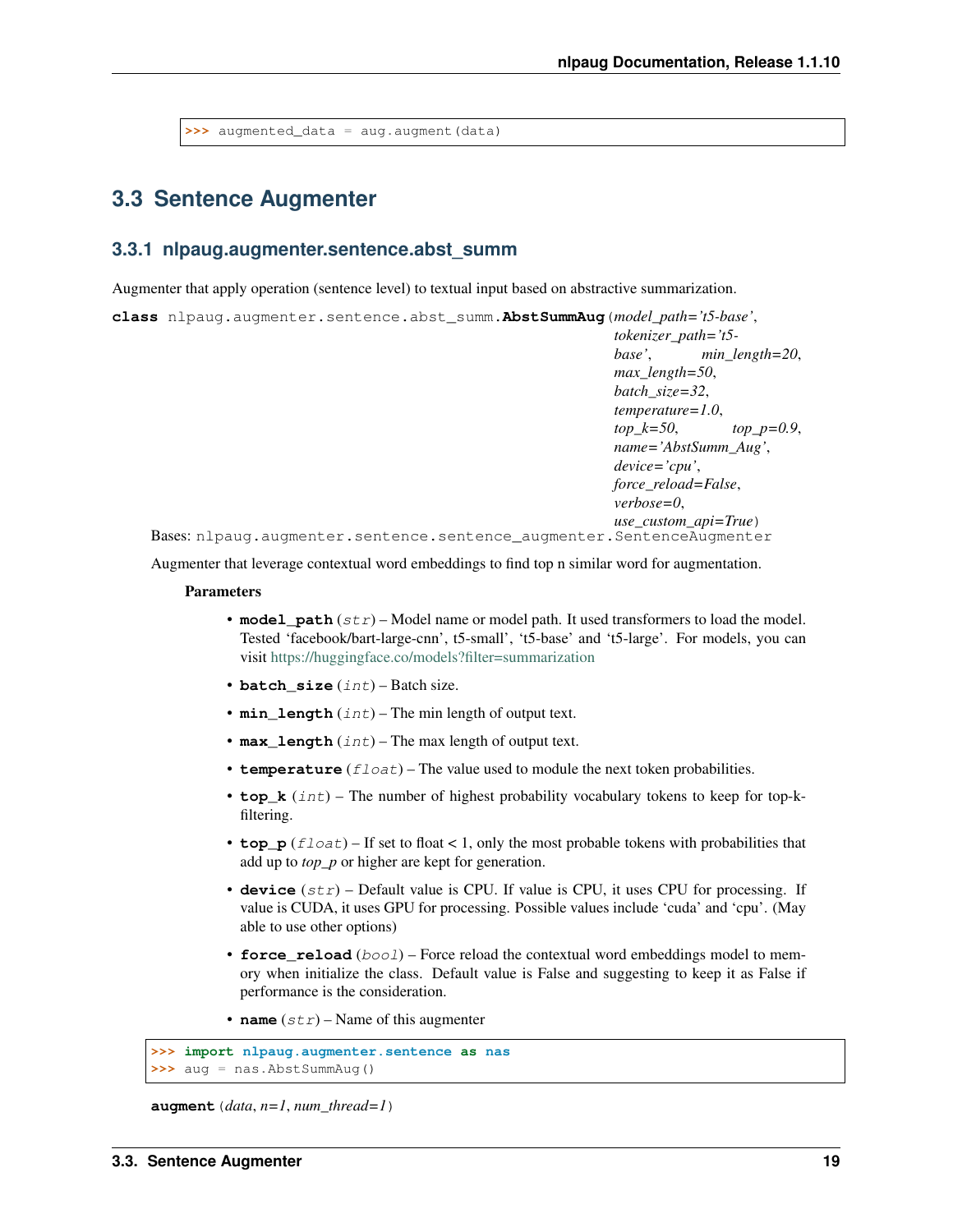### <span id="page-23-1"></span>Parameters

- **data** (*object/list*) Data for augmentation. It can be list of data (e.g. list of string or numpy) or single element (e.g. string or numpy). Numpy format only supports audio or spectrogram data. For text data, only support string or list of string.
- **n** (int) Default is 1. Number of unique augmented output. Will be force to 1 if input is list of data
- **num** thread  $(int)$  Number of thread for data augmentation. Use this option when you are using CPU and n is larger than 1

Returns Augmented data

```
>>> augmented_data = aug.augment(data)
```
### <span id="page-23-0"></span>**3.3.2 nlpaug.augmenter.sentence.context\_word\_embs\_sentence**

Augmenter that apply operation (sentence level) to textual input based on contextual word embeddings.

**class** nlpaug.augmenter.sentence.context\_word\_embs\_sentence.**ContextualWordEmbsForSentenceAug**(*model\_path='gpt2'*,

Bases: nlpaug.augmenter.sentence.sentence\_augmenter.SentenceAugmenter

Augmenter that leverage contextual word embeddings to find top n similar word for augmentation.

### Parameters

- **model**  $path (str)$  Model name or model path. It used transformers to load the model. Tested 'gpt2', 'distilgpt2'.
- **model\_type** (str) Type of model. For XLNet model, use 'xlnet'. For GPT2 or distilgpt2 model, use 'gpt'. If no value is provided, will determine from model name.
- **batch\_size** (int) Batch size.
- **min\_length** (int) The min length of output text.
- max\_length  $(int)$  The max length of output text.
- **temperature**  $(fload)$  The value used to module the next token probabilities.
- **top\_k** (int) The number of highest probability vocabulary tokens to keep for top-kfiltering.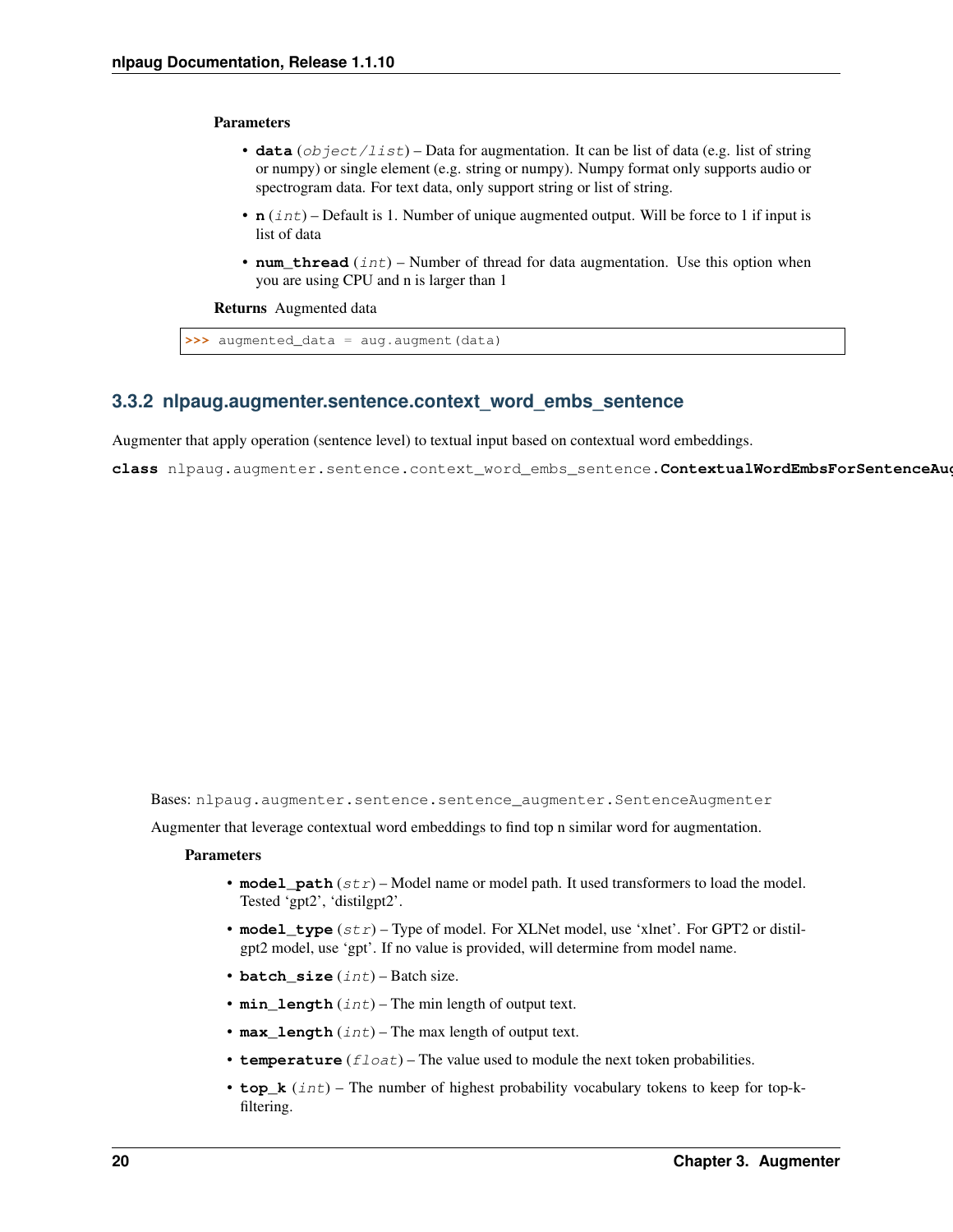- <span id="page-24-1"></span>• **top**  $p(f\text{load}) - If set to float < 1$ , only the most probable tokens with probabilities that add up to *top\_p* or higher are kept for generation.
- **device** (str) Default value is CPU. If value is CPU, it uses CPU for processing. If value is CUDA, it uses GPU for processing. Possible values include 'cuda' and 'cpu'. (May able to use other options)
- **force** reload (bool) Force reload the contextual word embeddings model to memory when initialize the class. Default value is False and suggesting to keep it as False if performance is the consideration.
- **silence** (bool) Default is True. transformers library will print out warning message when leveraing pre-trained model. Set True to disable the expected warning message.
- **name**  $(str)$  Name of this augmenter

```
>>> import nlpaug.augmenter.sentence as nas
>>> aug = nas.ContextualWordEmbsForSentenceAug()
```
**augment**  $(data, n=1, num$  *thread=1*)

#### Parameters

- **data** (object/list) Data for augmentation. It can be list of data (e.g. list of string or numpy) or single element (e.g. string or numpy). Numpy format only supports audio or spectrogram data. For text data, only support string or list of string.
- **n** (int) Default is 1. Number of unique augmented output. Will be force to 1 if input is list of data
- **num\_thread** (int) Number of thread for data augmentation. Use this option when you are using CPU and n is larger than 1

Returns Augmented data

**>>>** augmented\_data = aug.augment(data)

### <span id="page-24-0"></span>**3.3.3 nlpaug.augmenter.sentence.lambada**

Augmenter that apply operation (sentence level) to textual input based on abstractive summarization.

| class nlpaug.augmenter.sentence.lambada.LambadaAug( <i>model dir</i> , |                         | thresh-                           |
|------------------------------------------------------------------------|-------------------------|-----------------------------------|
|                                                                        | old=None.               | $min$ length=100,                 |
|                                                                        | $max$ length=300,       |                                   |
|                                                                        | batch size=16,          | tempera-                          |
|                                                                        |                         | ture=1.0, top_k=50, top_p=0.9,    |
|                                                                        | repetition_penalty=1.0, |                                   |
|                                                                        | $name='Lambda_Aug',$    | $de-$                             |
|                                                                        |                         | $vice='cpu', force_reload=False,$ |
|                                                                        | $verbose=0$             |                                   |
| Bases: nlpauq.augmenter.sentence.sentence augmenter.SentenceAugmenter  |                         |                                   |

Augmenter that leverage contextual word embeddings to find top n similar word for augmentation.

#### **Parameters**

- **model\_dir** (str) Directory of model. It is generated from train\_lambada.sh under scritps folders.n
- **threshold** (float) The threshold of classification probabilty for accpeting generated text. Return all result if threshold is None.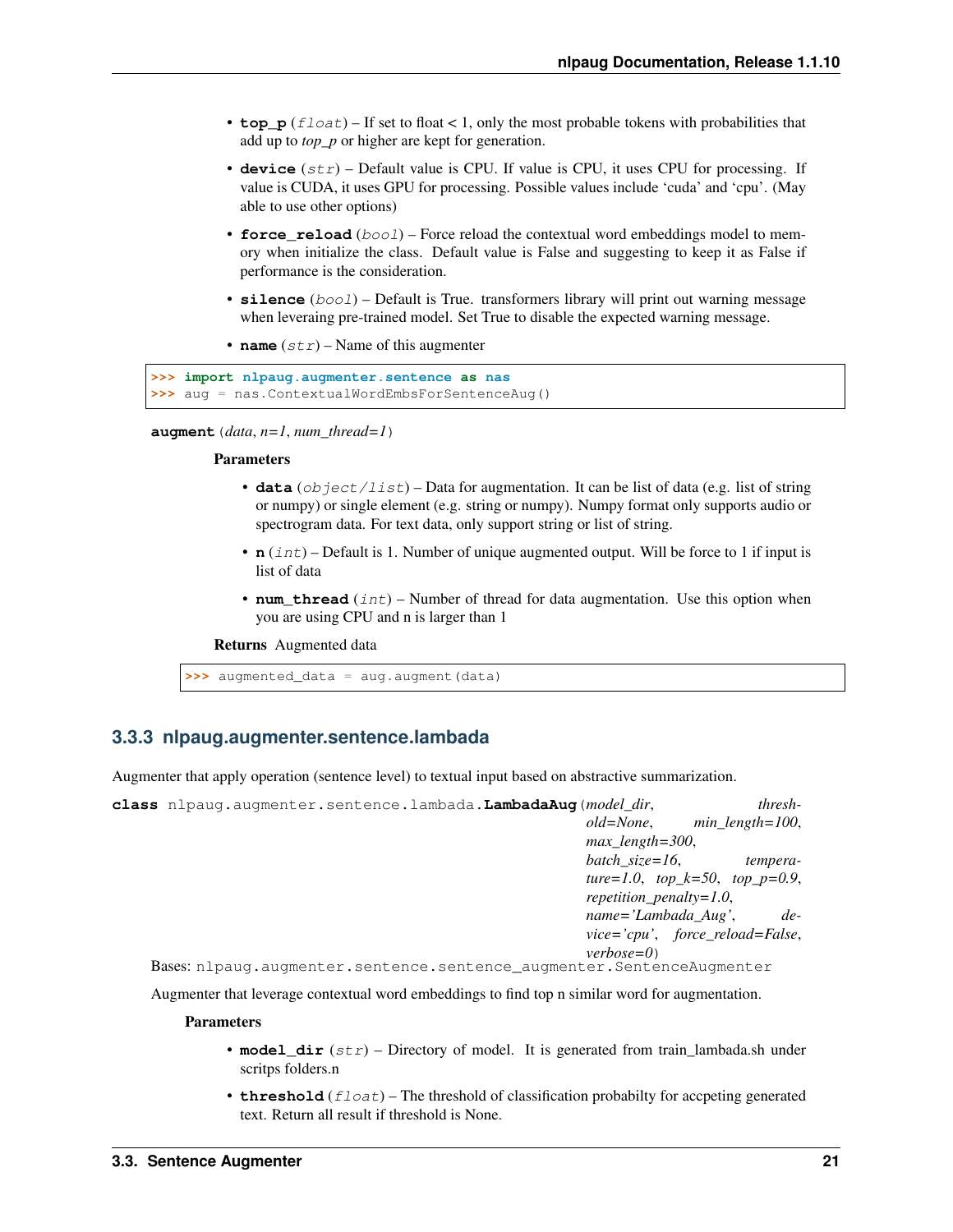- <span id="page-25-1"></span>• **batch** size (int) – Batch size.
- **min\_length** (int) The min length of output text.
- max\_length  $(int)$  The max length of output text.
- **temperature**  $(fload)$  The value used to module the next token probabilities.
- **top k** (int) The number of highest probability vocabulary tokens to keep for top-kfiltering.
- **top\_p**  $(f$ loat) If set to float < 1, only the most probable tokens with probabilities that add up to *top\_p* or higher are kept for generation.

:param float repetition\_penalty : The parameter for repetition penalty. 1.0 means no penalty. :param str device: Default value is CPU. If value is CPU, it uses CPU for processing. If value is CUDA, it uses GPU

for processing. Possible values include 'cuda' and 'cpu'.

### **Parameters**

- **force** reload  $(boool)$  Force reload the contextual word embeddings model to memory when initialize the class. Default value is False and suggesting to keep it as False if performance is the consideration.
- **name**  $(str)$  Name of this augmenter

```
>>> import nlpaug.augmenter.sentence as nas
>>> aug = nas.LambadaAug()
```
**augment**(*data*, *n=1*, *num\_thread=1*)

#### **Parameters**

- **data** (*object/list*) Data for augmentation. It can be list of data (e.g. list of string or numpy) or single element (e.g. string or numpy). Numpy format only supports audio or spectrogram data. For text data, only support string or list of string.
- **n** (int) Default is 1. Number of unique augmented output. Will be force to 1 if input is list of data
- **num\_thread** (int) Number of thread for data augmentation. Use this option when you are using CPU and n is larger than 1

#### Returns Augmented data

```
>>> augmented_data = aug.augment(data)
```
### <span id="page-25-0"></span>**3.3.4 nlpaug.augmenter.sentence.random**

Augmenter that apply operation (sentence level) to textual input based on abstractive summarization.

```
class nlpaug.augmenter.sentence.random.RandomSentAug(mode='neighbor',
                                                           action='swap',
                                                           name='RandomSent_Aug',
                                                           aug_min=1, aug_max=10,
                                                           aug_p=0.3, tokenizer=None,
                                                           verbose=0)
    Bases: nlpaug.augmenter.sentence.sentence_augmenter.SentenceAugmenter
```
Augmenter that apply randomly behavior for augmentation.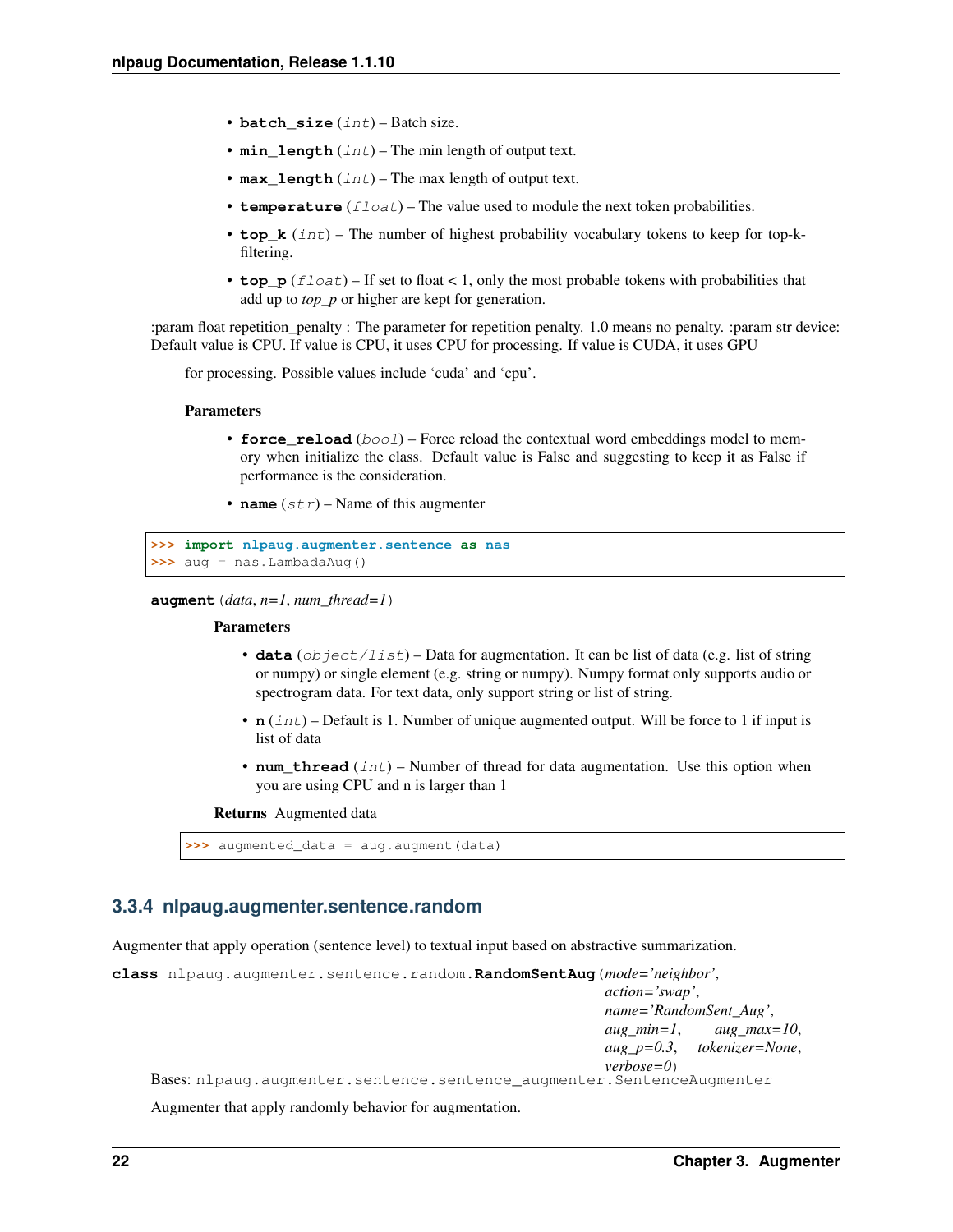### <span id="page-26-0"></span>**Parameters**

- **mode** (str) Shuffle sentence to left, right, neighbor or random position. For *left*, target sentence will be swapped with left sentnece. For *right*, target sentence will be swapped with right sentnece. For *neighbor*, target sentence will be swapped with left or right sentnece radomly. For *random*, target sentence will be swapped with any sentnece randomly.
- **aug**  $p$  (*float*) Percentage of sentence will be augmented.
- **aug\_min** (int) Minimum number of sentence will be augmented.
- **aug\_max** (int) Maximum number of sentence will be augmented. If None is passed, number of augmentation is calculated via aup\_p. If calculated result from aug\_p is smaller than aug\_max, will use calculated result from aug\_p. Otherwise, using aug\_max.
- **tokenizer** (func) Customize tokenization process
- **name**  $(str)$  Name of this augmenter

```
>>> import nlpaug.augmenter.sentence as nas
>>> aug = nas.RandomSentAug()
```
**augment**(*data*, *n=1*, *num\_thread=1*)

#### Parameters

- **data** (object/list) Data for augmentation. It can be list of data (e.g. list of string or numpy) or single element (e.g. string or numpy). Numpy format only supports audio or spectrogram data. For text data, only support string or list of string.
- **n** (int) Default is 1. Number of unique augmented output. Will be force to 1 if input is list of data
- **num** thread  $(int)$  Number of thread for data augmentation. Use this option when you are using CPU and n is larger than 1

Returns Augmented data

**>>>** augmented\_data = aug.augment(data)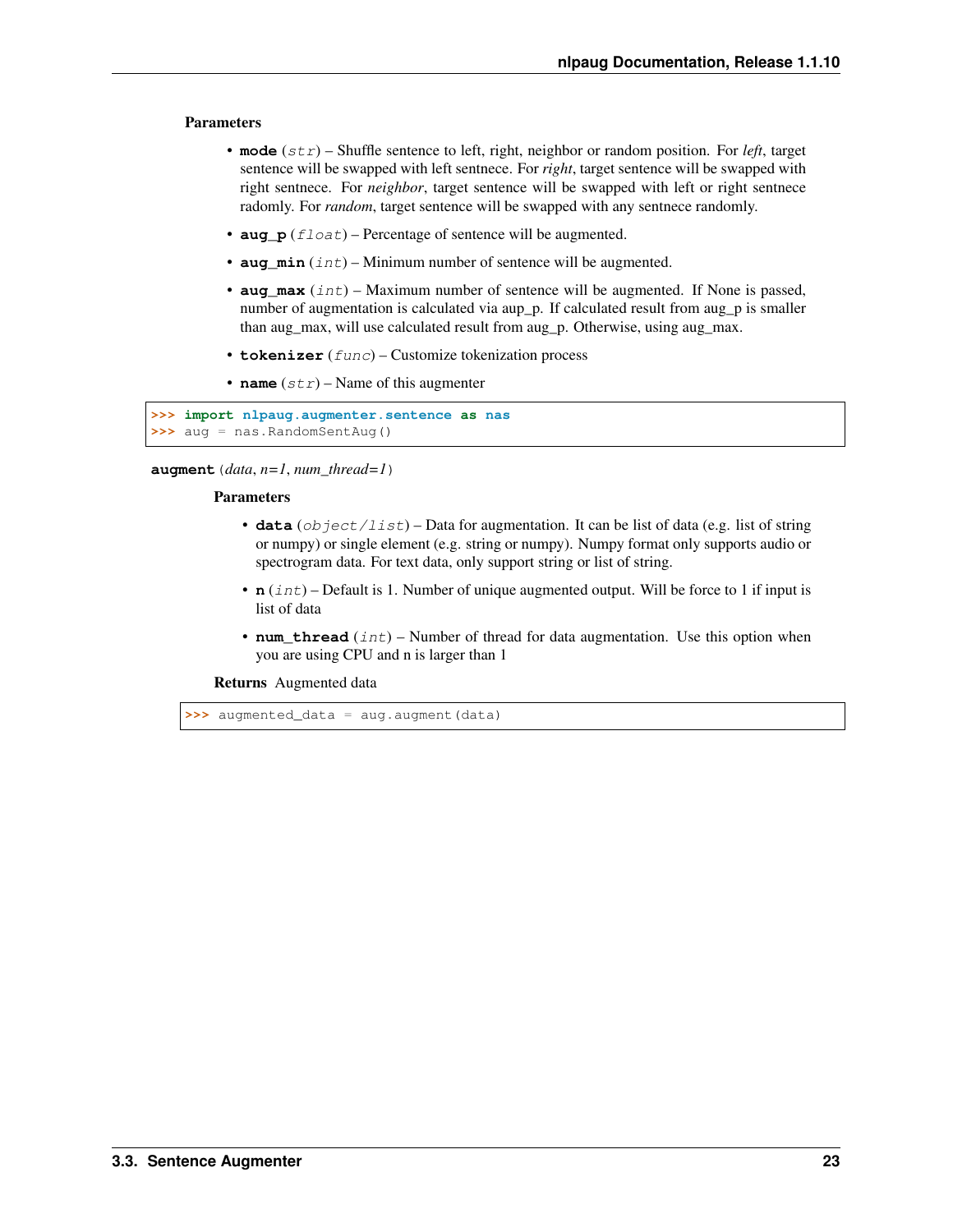# <span id="page-27-2"></span><span id="page-27-0"></span>**3.4 Spectrogram Augmenter**

### <span id="page-27-1"></span>**3.4.1 nlpaug.augmenter.spectrogram.frequency\_masking**

**class** nlpaug.augmenter.spectrogram.frequency\_masking.**FrequencyMaskingAug**(*name='FrequencyMasking\_Aug'*,

|                      |                                                     | $zone = (0.2,$    |
|----------------------|-----------------------------------------------------|-------------------|
|                      |                                                     | $(0.8)$ ,         |
|                      |                                                     | $\mathcal{C}ov$ - |
|                      |                                                     | $er-$             |
|                      |                                                     | $age=1.0$ ,       |
|                      |                                                     | $fac-$            |
|                      |                                                     | $tor=(40,$        |
|                      |                                                     | 80),              |
|                      |                                                     | ver-              |
|                      |                                                     | $bose=0$ ,        |
|                      |                                                     | $si$ -            |
|                      |                                                     | lence=False,      |
|                      |                                                     | state-            |
|                      |                                                     | $less=True)$      |
| Bases:               | nlpaug.augmenter.spectrogram.spectrogram_augmenter. |                   |
| SpectrogramAugmenter |                                                     |                   |

Augmenter that mask spectrogram based on frequency by random values.

### Parameters

- **zone** (tuple) Default value is (0.2, 0.8). Assign a zone for augmentation. By default, no any augmentation will be applied in first 20% and last 20% of whole audio.
- **coverage** (float) Default value is 1 and value should be between 0 and 1. Portion of augmentation. If *1* is assigned, augment operation will be applied to target audio segment. For example, the audio duration is 60 seconds while zone and coverage are (0.2, 0.8) and 0.7 respectively. 42 seconds  $((0.8-0.2)*0.7*60)$  audio will be augmented.
- **factor** (*tuple*) Default value is (40, 80) and value should not exceed number of mel frequency channels. Factor value will be picked within the range of this tuple value. Mask range will be between [0, v - factor) while v is the number of mel frequency channels.
- **name**  $(str)$  Name of this augmenter

```
>>> import nlpaug.augmenter.spectogram as nas
>>> aug = nas.FrequencyMaskingAug()
```
**augment**(*data*, *n=1*, *num\_thread=1*)

### Parameters

- **data** (object/list) Data for augmentation. It can be list of data (e.g. list of string or numpy) or single element (e.g. string or numpy). Numpy format only supports audio or spectrogram data. For text data, only support string or list of string.
- **n** (int) Default is 1. Number of unique augmented output. Will be force to 1 if input is list of data
- **num\_thread** (int) Number of thread for data augmentation. Use this option when you are using CPU and n is larger than 1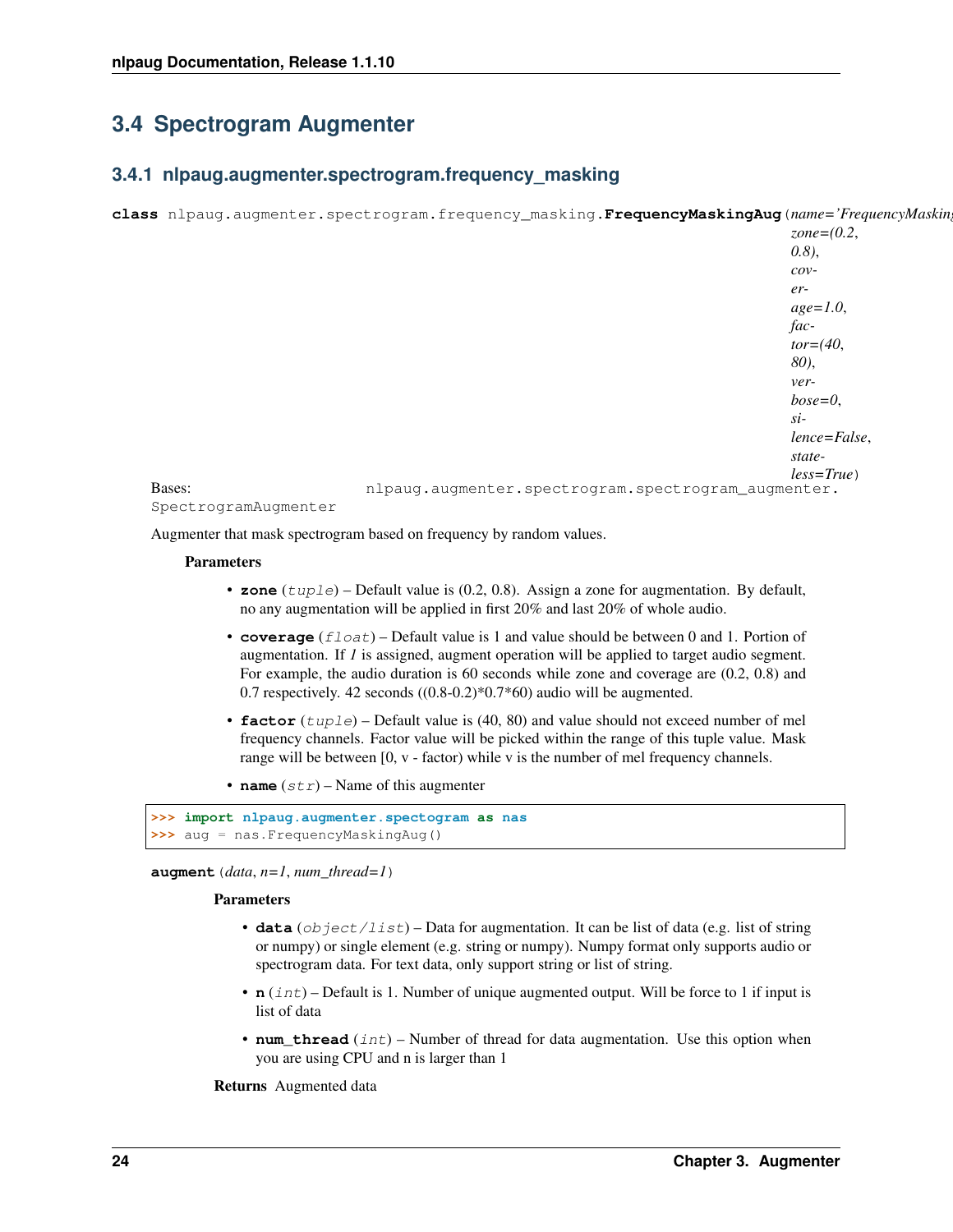```
>>> augmented_data = aug.augment(data)
```
**substitute**(*data*)

[https://arxiv.org/pdf/1904.08779.pdf,](https://arxiv.org/pdf/1904.08779.pdf) <https://arxiv.org/pdf/2001.01401.pdf> Frequency masking is applied so that f consecutive mel frequency channels  $[ $f(0, f(0) + f)$ )$  are masked, where f is first chosen from a uniform distribution from 0 to the frequency mask parameter F, and f0 is chosen from  $[0, v - f]$ . v is the number of mel frequency channels.

### <span id="page-28-0"></span>**3.4.2 nlpaug.augmenter.spectrogram.time\_masking**

|                      |  | class nlpaug.augmenter.spectrogram.time_masking.TimeMaskingAug(name='TimeMasking_Aug', |
|----------------------|--|----------------------------------------------------------------------------------------|
|                      |  | zone= $(0.2, 0.8)$ ,                                                                   |
|                      |  | $coverage=1.0,$                                                                        |
|                      |  | $verbose = 0$ .                                                                        |
|                      |  | silence=False,                                                                         |
|                      |  | stateless=True)                                                                        |
| Bases:               |  | nlpaug.augmenter.spectrogram.spectrogram augmenter.                                    |
| SpectrogramAugmenter |  |                                                                                        |

Augmenter that mask spectrogram based on frequency by random values.

### **Parameters**

- **zone** (tuple) Default value is (0.2, 0.8). Assign a zone for augmentation. By default, no any augmentation will be applied in first 20% and last 20% of whole audio.
- **coverage** (float) Default value is 1 and value should be between 0 and 1. Portion of augmentation. If *1* is assigned, augment operation will be applied to target audio segment. For example, the audio duration is 60 seconds while zone and coverage are (0.2, 0.8) and 0.7 respectively. 42 seconds ((0.8-0.2)\*0.7\*60) audio will be chosen for augmentation.
- **name**  $(str)$  Name of this augmenter

```
>>> import nlpaug.augmenter.spectogram as nas
>>> aug = nas.TimeMaskingAug()
```
**augment**  $(data, n=1, num$  *thread=1*)

#### Parameters

- **data** (object/list) Data for augmentation. It can be list of data (e.g. list of string or numpy) or single element (e.g. string or numpy). Numpy format only supports audio or spectrogram data. For text data, only support string or list of string.
- **n** (int) Default is 1. Number of unique augmented output. Will be force to 1 if input is list of data
- **num** thread  $(int)$  Number of thread for data augmentation. Use this option when you are using CPU and n is larger than 1

Returns Augmented data

**>>>** augmented\_data = aug.augment(data)

### **substitute**(*data*)

From: [https://arxiv.org/pdf/1904.08779.pdf,](https://arxiv.org/pdf/1904.08779.pdf) Time masking is applied so that t consecutive time steps [t0,  $t0 + t$ ) are masked, where t is first chosen from a uniform distribution from 0 to the time mask parameter T, and t0 is chosen from [0, tau - t).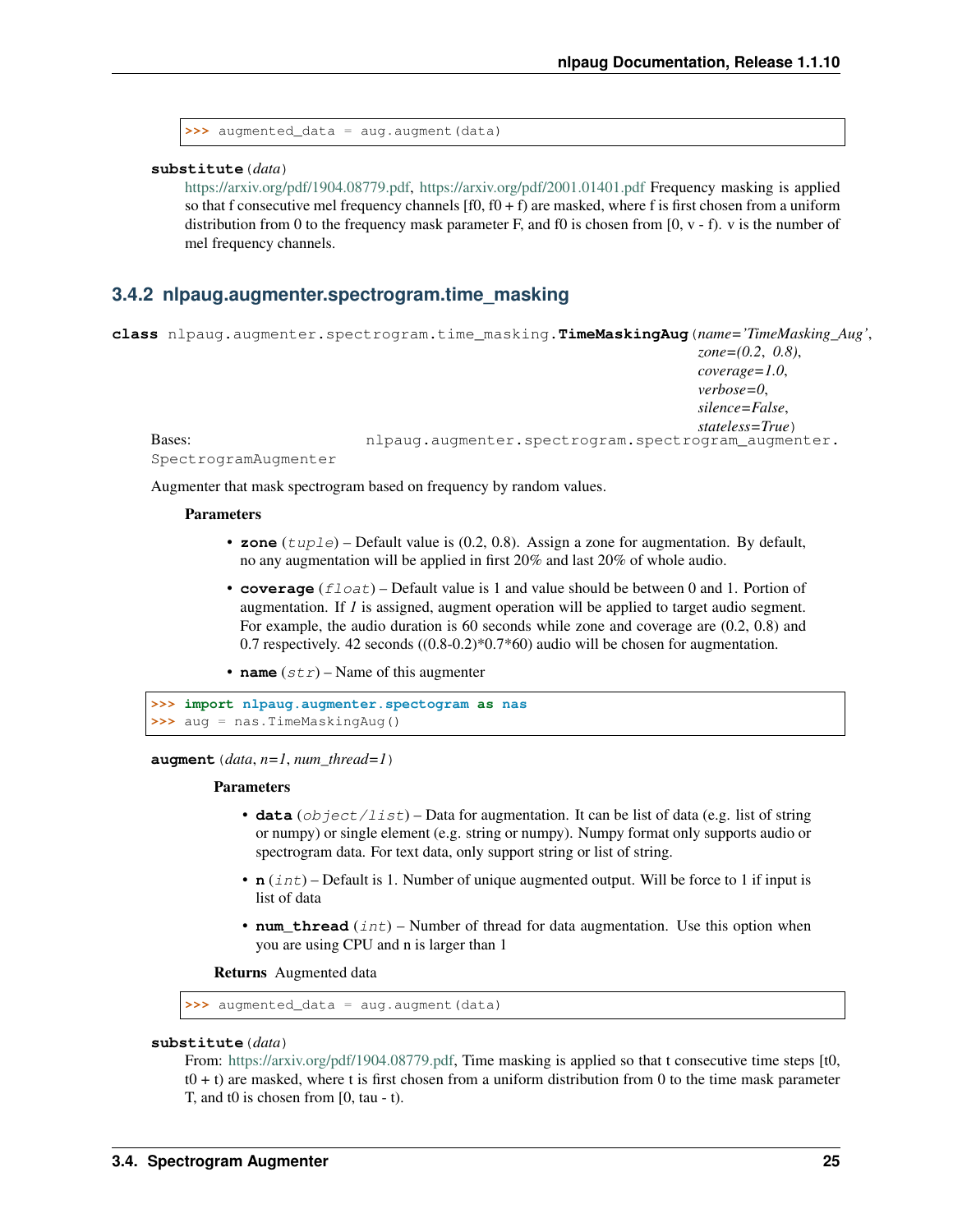# <span id="page-29-2"></span><span id="page-29-0"></span>**3.5 Word Augmenter**

### <span id="page-29-1"></span>**3.5.1 nlpaug.augmenter.word.antonym**

Augmenter that apply semantic meaning based to textual input.

```
class nlpaug.augmenter.word.antonym.AntonymAug(name='Antonym_Aug', aug_min=1,
                                                    aug_max=10, aug_p=0.3, lang='eng',
                                                    stopwords=None, tokenizer=None,
                                                    reverse_tokenizer=None, stop-
                                                    words_regex=None, verbose=0)
    Bases: nlpaug.augmenter.word.word_augmenter.WordAugmenter
```
Augmenter that leverage semantic meaning to substitute word.

### **Parameters**

- **lang**  $(str)$  Language of your text. Default value is 'eng'.
- **aug\_p** (float) Percentage of word will be augmented.
- **aug\_min** (int) Minimum number of word will be augmented.
- **aug\_max** (int) Maximum number of word will be augmented. If None is passed, number of augmentation is calculated via aup\_p. If calculated result from aug\_p is smaller than aug\_max, will use calculated result from aug\_p. Otherwise, using aug\_max.
- **stopwords**  $(llist)$  List of words which will be skipped from augment operation.
- **stopwords\_regex** (str) Regular expression for matching words which will be skipped from augment operation.
- **tokenizer** (func) Customize tokenization process
- **reverse\_tokenizer** (func) Customize reverse of tokenization process
- **name**  $(str)$  Name of this augmenter

```
>>> import nlpaug.augmenter.word as naw
>>> aug = naw.AntonymAug()
```
**augment**  $(data, n=1, num$  *thread=1*)

### Parameters

- **data** (*object/list*) Data for augmentation. It can be list of data (e.g. list of string or numpy) or single element (e.g. string or numpy). Numpy format only supports audio or spectrogram data. For text data, only support string or list of string.
- **n** (int) Default is 1. Number of unique augmented output. Will be force to 1 if input is list of data
- **num\_thread** (int) Number of thread for data augmentation. Use this option when you are using CPU and n is larger than 1

```
>>> augmented_data = aug.augment(data)
```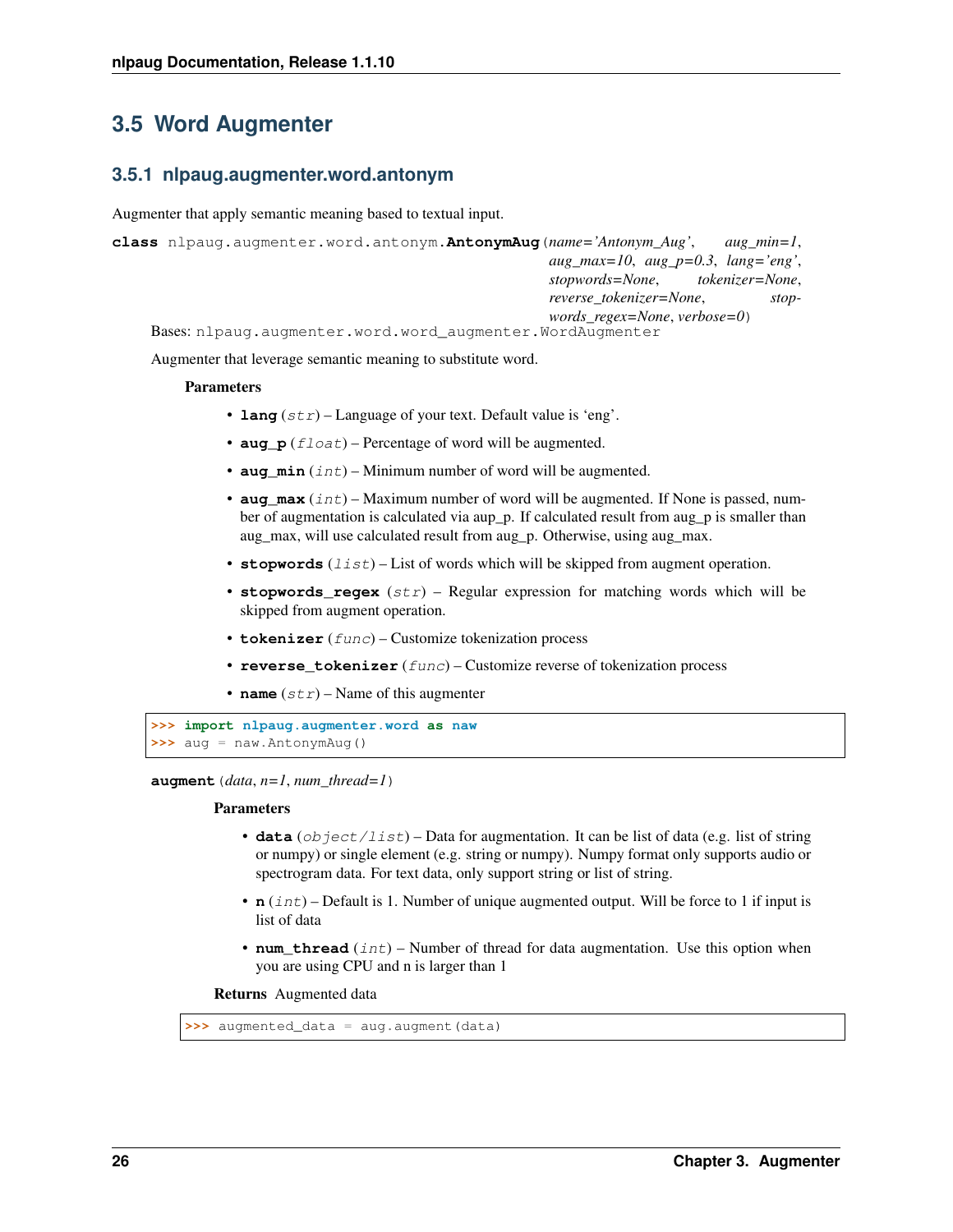### <span id="page-30-1"></span><span id="page-30-0"></span>**3.5.2 nlpaug.augmenter.word.back\_translation**

Augmenter that apply operation (word level) to textual input based on back translation.

**class** nlpaug.augmenter.word.back\_translation.**BackTranslationAug**(*from\_model\_name='facebook/wmt19-*

*en-de'*, *to\_model\_name='facebook/wmt19 de-en'*, *name='BackTranslationAug'*, *device='cpu'*, *batch\_size=32*, *max\_length=300*, *force\_reload=False*, *verbose=0*)

Bases: nlpaug.augmenter.word.word\_augmenter.WordAugmenter

Augmenter that leverage two translation models for augmentation. For example, the source is English. This augmenter translate source to German and translating it back to English. For detail, you may visit [https://](https://towardsdatascience.com/data-augmentation-in-nlp-2801a34dfc28) [towardsdatascience.com/data-augmentation-in-nlp-2801a34dfc28](https://towardsdatascience.com/data-augmentation-in-nlp-2801a34dfc28)

### **Parameters**

- **from\_model\_name** (str) Any model from [https://huggingface.co/models?filter=](https://huggingface.co/models?filter=translation&search=Helsinki-NLP) [translation&search=Helsinki-NLP.](https://huggingface.co/models?filter=translation&search=Helsinki-NLP) As long as from\_model\_name is pair with to\_model\_name. For example, from\_model\_name is English to Japanese, then to model name should be Japanese to English.
- **to\_model\_name** (str) Any model from [https://huggingface.co/models?filter=](https://huggingface.co/models?filter=translation&search=Helsinki-NLP) [translation&search=Helsinki-NLP.](https://huggingface.co/models?filter=translation&search=Helsinki-NLP)
- **device** (str) Default value is CPU. If value is CPU, it uses CPU for processing. If value is CUDA, it uses GPU for processing. Possible values include 'cuda' and 'cpu'. (May able to use other options)
- **force\_reload** (bool) Force reload the contextual word embeddings model to memory when initialize the class. Default value is False and suggesting to keep it as False if performance is the consideration.
- **batch\_size** (int) Batch size.
- **max\_length** (int) The max length of output text.
- **name**  $(str)$  Name of this augmenter

```
>>> import nlpaug.augmenter.word as naw
>>> aug = naw.BackTranslationAug()
```
**augment**  $(data, n=1, num<sub>thread=1</sub>)$ 

#### Parameters

- **data** (object/list) Data for augmentation. It can be list of data (e.g. list of string or numpy) or single element (e.g. string or numpy). Numpy format only supports audio or spectrogram data. For text data, only support string or list of string.
- **n** (int) Default is 1. Number of unique augmented output. Will be force to 1 if input is list of data
- **num\_thread** (int) Number of thread for data augmentation. Use this option when you are using CPU and n is larger than 1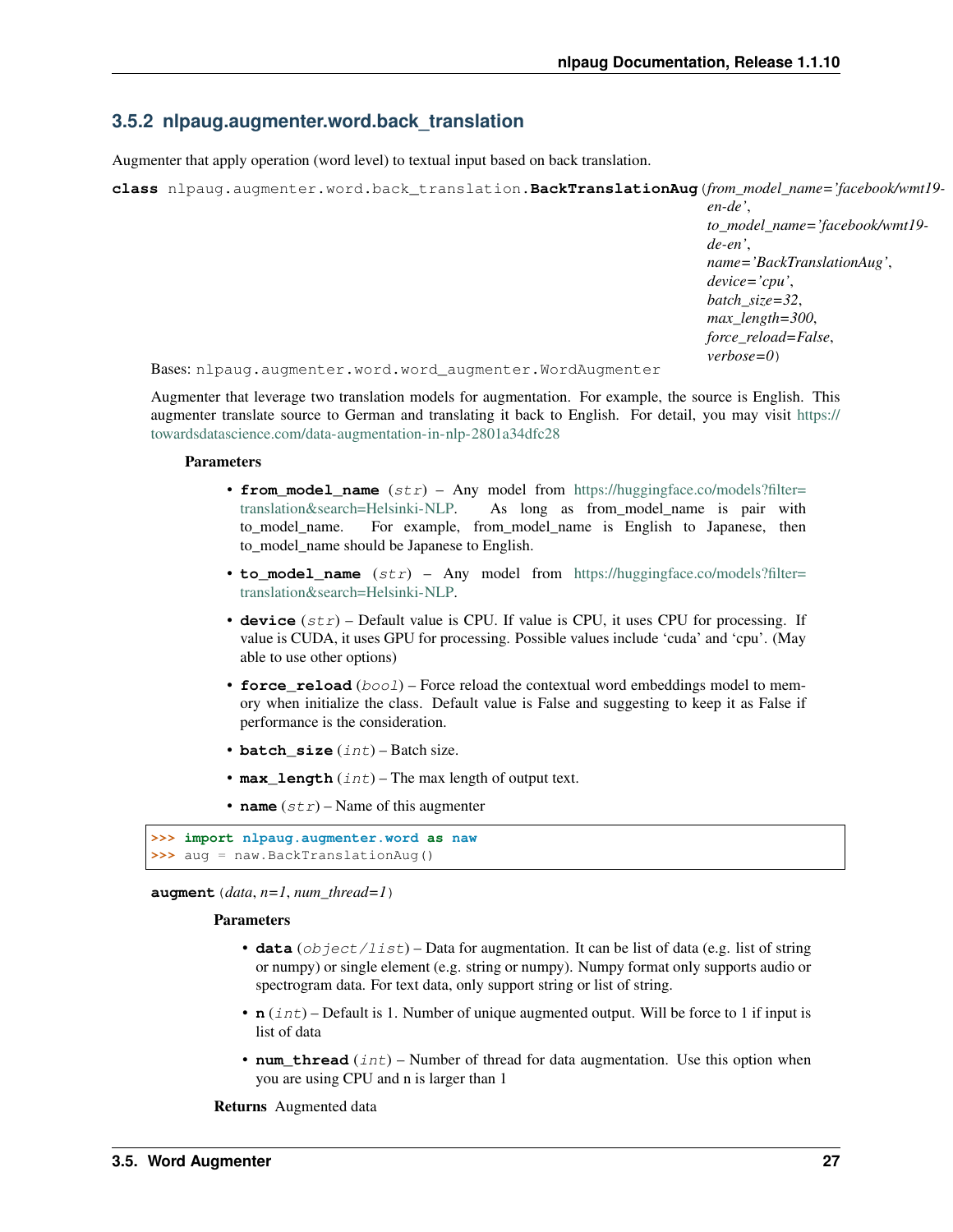<span id="page-31-1"></span>**>>>** augmented\_data = aug.augment(data)

## <span id="page-31-0"></span>**3.5.3 nlpaug.augmenter.word.context\_word\_embs**

Augmenter that apply operation (word level) to textual input based on contextual word embeddings.

**class** nlpaug.augmenter.word.context\_word\_embs.**ContextualWordEmbsAug**(*model\_path='bert-*

```
base-
uncased',
model_type=",
ac-
tion='substitute',
top_k=100,
name='ContextualWordEmbs_Aug',
aug_min=1,
aug_max=10,
aug_p=0.3,
stop-
words=None,
batch_size=32,
de-
vice='cpu',
force_reload=False,
stop-
words_regex=None,
ver-
bose=0,
si-
lence=True,
use_custom_api=True)
```
Bases: nlpaug.augmenter.word.word\_augmenter.WordAugmenter

Augmenter that leverage contextual word embeddings to find top n similar word for augmentation.

### Parameters

- **model\_path** (str) Model name or model path. It used transformers to load the model. Tested 'bert-base-uncased', 'bert-base-cased', 'distilbert-base-uncased', 'robertabase', 'distilroberta-base', 'facebook/bart-base', 'squeezebert/squeezebert-uncased'.
- **model\_type** (str) Type of model. For BERT model, use 'bert'. For RoBERTa/LongFormer model, use 'roberta'. For BART model, use 'bart'. If no value is provided, will determine from model name.
- **action** (str) Either 'insert or 'substitute'. If value is 'insert', a new word will be injected to random position according to contextual word embeddings calculation. If value is 'substitute', word will be replaced according to contextual embeddings calculation
- **top\_k** (int) Controlling lucky draw pool. Top k score token will be used for augmentation. Larger k, more token can be used. Default value is 100. If value is None which means using all possible tokens.
- **aug\_p** (*float*) Percentage of word will be augmented.
- **aug\_min** (int) Minimum number of word will be augmented.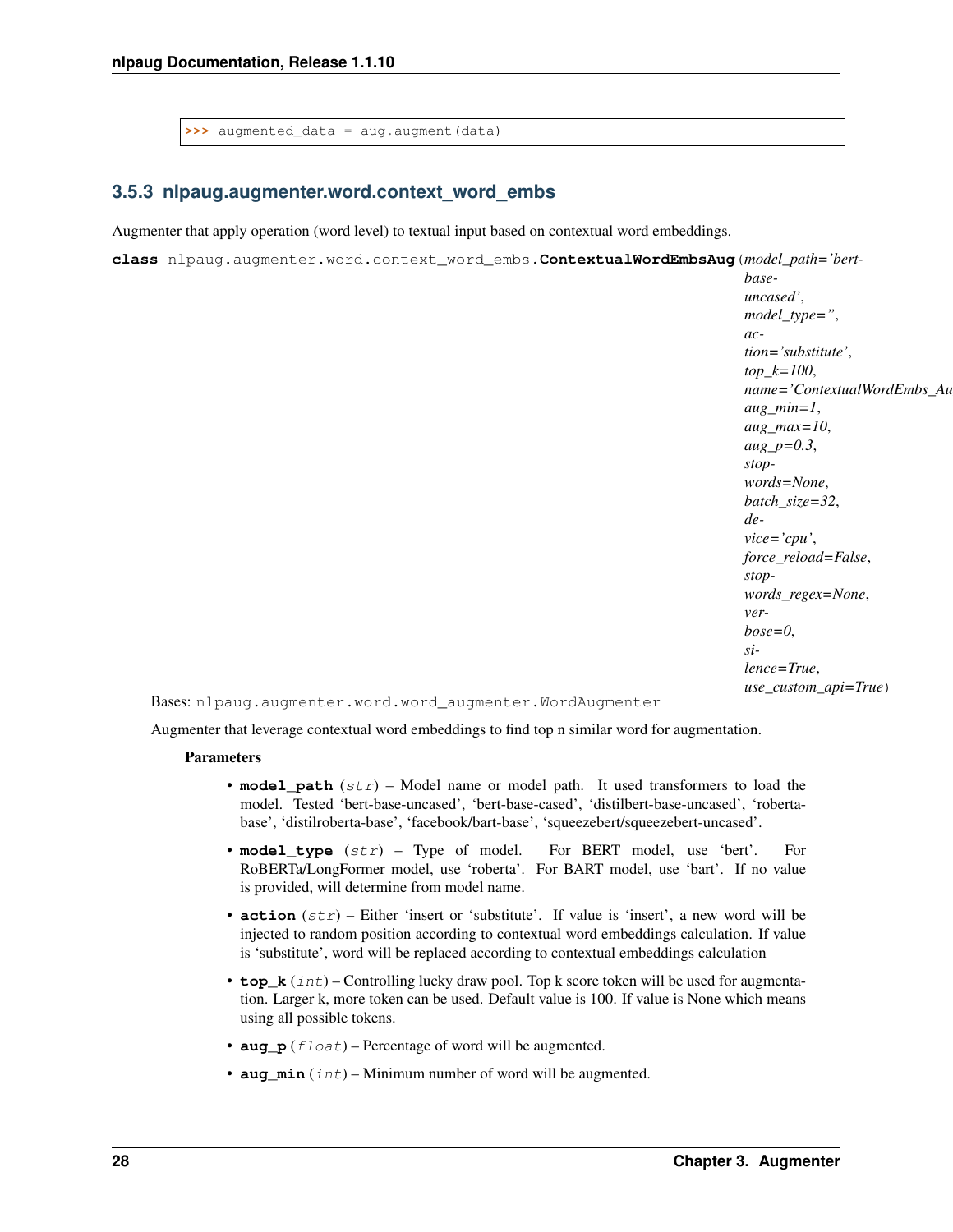- <span id="page-32-1"></span>• **aug** max  $(int)$  – Maximum number of word will be augmented. If None is passed, number of augmentation is calculated via aup\_p. If calculated result from aug\_p is smaller than aug\_max, will use calculated result from aug\_p. Otherwise, using aug\_max.
- **stopwords** (*list*) List of words which will be skipped from augment operation. Do NOT include the UNKNOWN word. UNKNOWN word of BERT is [UNK]. UNKNOWN word of RoBERTa and BART is <unk>.
- **stopwords\_regex** (str) Regular expression for matching words which will be skipped from augment operation.
- **device** (str) Default value is CPU. If value is CPU, it uses CPU for processing. If value is CUDA, it uses GPU for processing. Possible values include 'cuda' and 'cpu'. (May able to use other options)
- **batch\_size** (int) Batch size.
- **force\_reload** ( $boo1$ ) Force reload the contextual word embeddings model to memory when initialize the class. Default value is False and suggesting to keep it as False if performance is the consideration.
- **silence** (bool) Default is True. transformers library will print out warning message when leveraing pre-trained model. Set True to disable the expected warning message.
- **name**  $(str)$  Name of this augmenter

```
>>> import nlpaug.augmenter.word as naw
>>> aug = naw.ContextualWordEmbsAug()
```

```
augment(data, n=1, num_thread=1)
```
### Parameters

- $\bullet$  **data** (object/list) Data for augmentation. It can be list of data (e.g. list of string or numpy) or single element (e.g. string or numpy). Numpy format only supports audio or spectrogram data. For text data, only support string or list of string.
- **n** (int) Default is 1. Number of unique augmented output. Will be force to 1 if input is list of data
- **num\_thread** (int) Number of thread for data augmentation. Use this option when you are using CPU and n is larger than 1

Returns Augmented data

```
>>> augmented_data = aug.augment(data)
```
### **device = None**

```
TODO: Reserve 2 spaces (e.g. [CLS], [SEP]) is not enough as it hit CUDA error in batch processing mode.
Therefore, forcing to reserve 5 times of reserved spaces (i.e. 5)
```
## <span id="page-32-0"></span>**3.5.4 nlpaug.augmenter.word.random**

Augmenter that apply random word operation to textual input.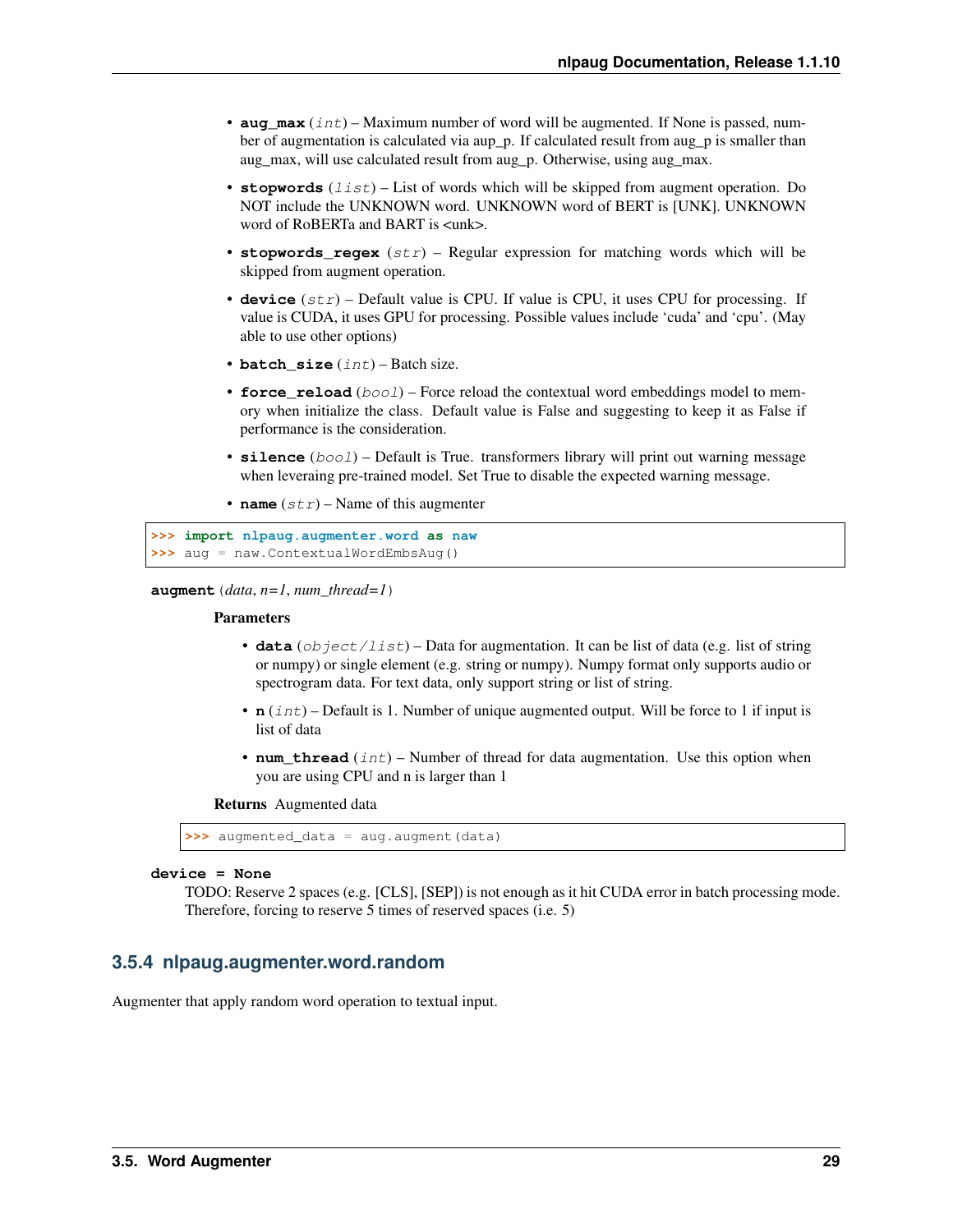<span id="page-33-0"></span>**class** nlpaug.augmenter.word.random.**RandomWordAug**(*action='delete'*,

```
name='RandomWord_Aug',
                                                   aug_min=1, aug_max=10,
                                                   aug_p=0.3, stopwords=None, tar-
                                                   get_words=None, tokenizer=None,
                                                   reverse_tokenizer=None, stop-
                                                   words_regex=None, verbose=0)
Bases: nlpaug.augmenter.word.word_augmenter.WordAugmenter
```
Augmenter that apply randomly behavior for augmentation.

### **Parameters**

- **action**  $(str)$  'substitute', 'swap', 'delete' or 'crop'. If value is 'swap', adjacent words will be swapped randomly. If value is 'delete', word will be removed randomly. If value is 'crop', a set of contunous word will be removed randomly.
- **aug**  $p(fload)$  Percentage of word will be augmented.
- **aug\_min** (int) Minimum number of word will be augmented.
- **aug\_max** (int) Maximum number of word will be augmented. If None is passed, number of augmentation is calculated via aup p. If calculated result from aug p is smaller than aug\_max, will use calculated result from aug\_p. Otherwise, using aug\_max.
- **stopwords** (*list*) List of words which will be skipped from augment operation. Not effective if action is 'crop'
- **stopwords\_regex** (str) Regular expression for matching words which will be skipped from augment operation. Not effective if action is 'crop'
- **target words**  $(llist)$  List of word for replacement (used for substitute operation only). Default value is \_.
- **tokenizer** (func) Customize tokenization process
- **reverse\_tokenizer** (func) Customize reverse of tokenization process
- **name**  $(str)$  Name of this augmenter

```
>>> import nlpaug.augmenter.word as naw
>>> aug = naw.RandomWordAug()
```
**augment**  $(data, n=1, num<sub>thread=1</sub>)$ 

### Parameters

- **data** (object/list) Data for augmentation. It can be list of data (e.g. list of string or numpy) or single element (e.g. string or numpy). Numpy format only supports audio or spectrogram data. For text data, only support string or list of string.
- **n** (int) Default is 1. Number of unique augmented output. Will be force to 1 if input is list of data
- **num\_thread** (int) Number of thread for data augmentation. Use this option when you are using CPU and n is larger than 1

```
>>> augmented_data = aug.augment(data)
```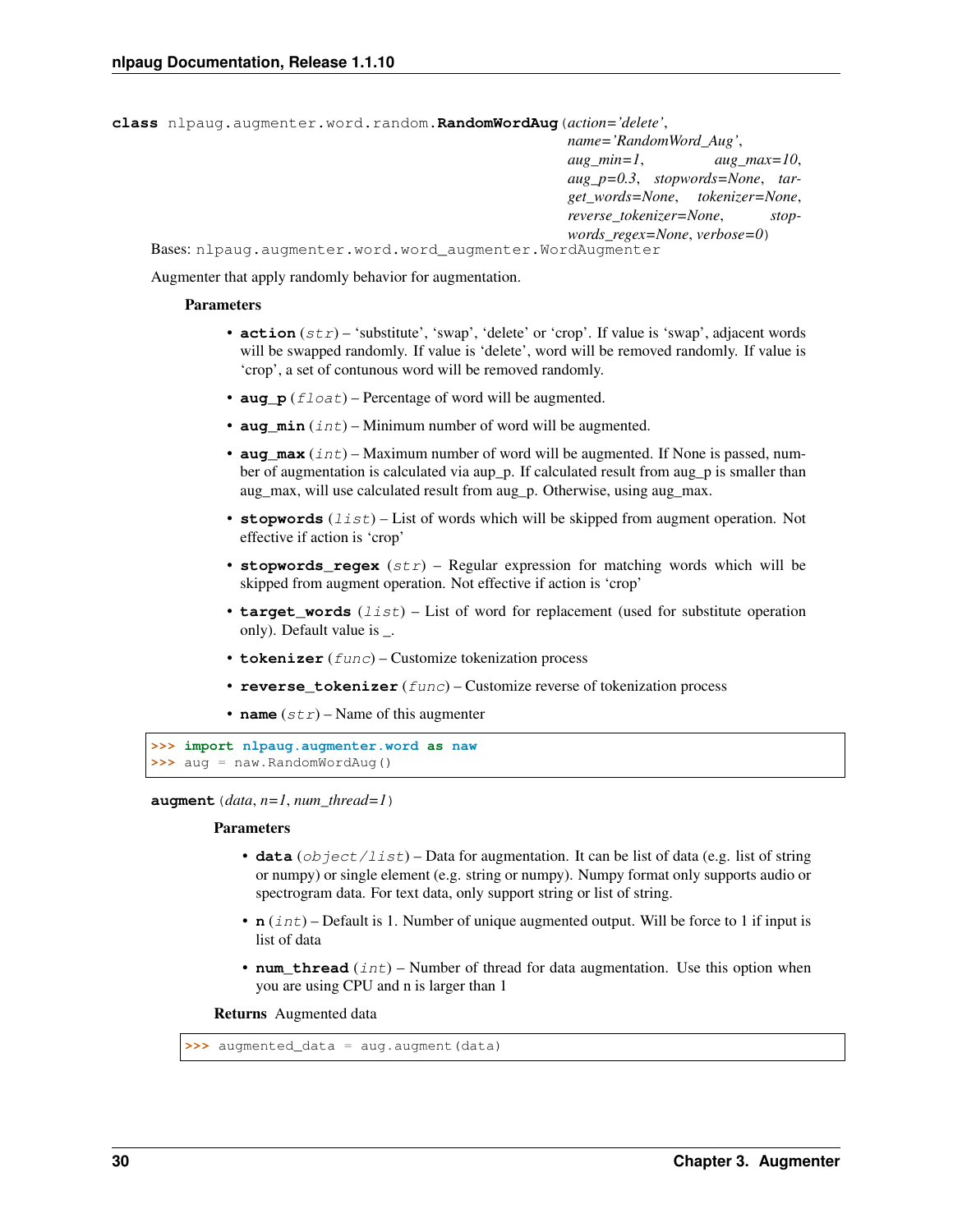### <span id="page-34-1"></span><span id="page-34-0"></span>**3.5.5 nlpaug.augmenter.word.reserved**

Augmenter that apply target word replacement operation to textual input.

```
class nlpaug.augmenter.word.reserved.ReservedAug(reserved_tokens, action='substitute',
                                                         case_sensitive=True,
                                                         name='Reserved_Aug',
                                                         aug_min=1, aug_max=10,
                                                         aug_p=0.3, tokenizer=None, re-
                                                         verse_tokenizer=None, verbose=0,
                                                         generate_all_combinations=False)
    Bases: nlpaug.augmenter.word.word_augmenter.WordAugmenter
```
Augmenter that apply target word replacement for augmentation. Can also be used to generate all possible combinations. :param float aug p: Percentage of word will be augmented. :param int aug min: Minimum number of word will be augmented. :param int aug\_max: Maximum number of word will be augmented. If None is passed, number of augmentation is

calculated via aup\_p. If calculated result from aug\_p is smaller than aug\_max, will use calculated result from aug\_p. Otherwise, using aug\_max.

### **Parameters**

- **reserved\_tokens**  $(llist) A$  list of swappable tokens (a list of list). For example, "FWD", "Fwd" and "FW" are referring to "foward" in email communcation while "Sincerely" and "Best Regards" treated as same meaning. The input should be [["FWD", "Fwd", "FW"], ["Sincerely", "Best Regards"]].
- **case\_sensitive** (*bool*) Default is True. If True, it will only replace alternative token if all cases are same.
- **generate\_all\_combinations** (bool) Default is False. If True, all the possible combinations of sentences possible with reserved\_tokens will be returned.
- **tokenizer** (func) Customize tokenization process
- **reverse\_tokenizer** (*func*) Customize reverse of tokenization process
- **name**  $(str)$  Name of this augmenter

```
>>> import nlpaug.augmenter.word as naw
>>> aug = naw.ReservedAug()
```
**augment**(*data*, *n=1*, *num\_thread=1*)

### Parameters

- **data** (*ob* ject/list) Data for augmentation. It can be list of data (e.g. list of string or numpy) or single element (e.g. string or numpy). Numpy format only supports audio or spectrogram data. For text data, only support string or list of string.
- **n** (int) Default is 1. Number of unique augmented output. Will be force to 1 if input is list of data
- **num** thread  $(int)$  Number of thread for data augmentation. Use this option when you are using CPU and n is larger than 1

```
>>> augmented_data = aug.augment(data)
```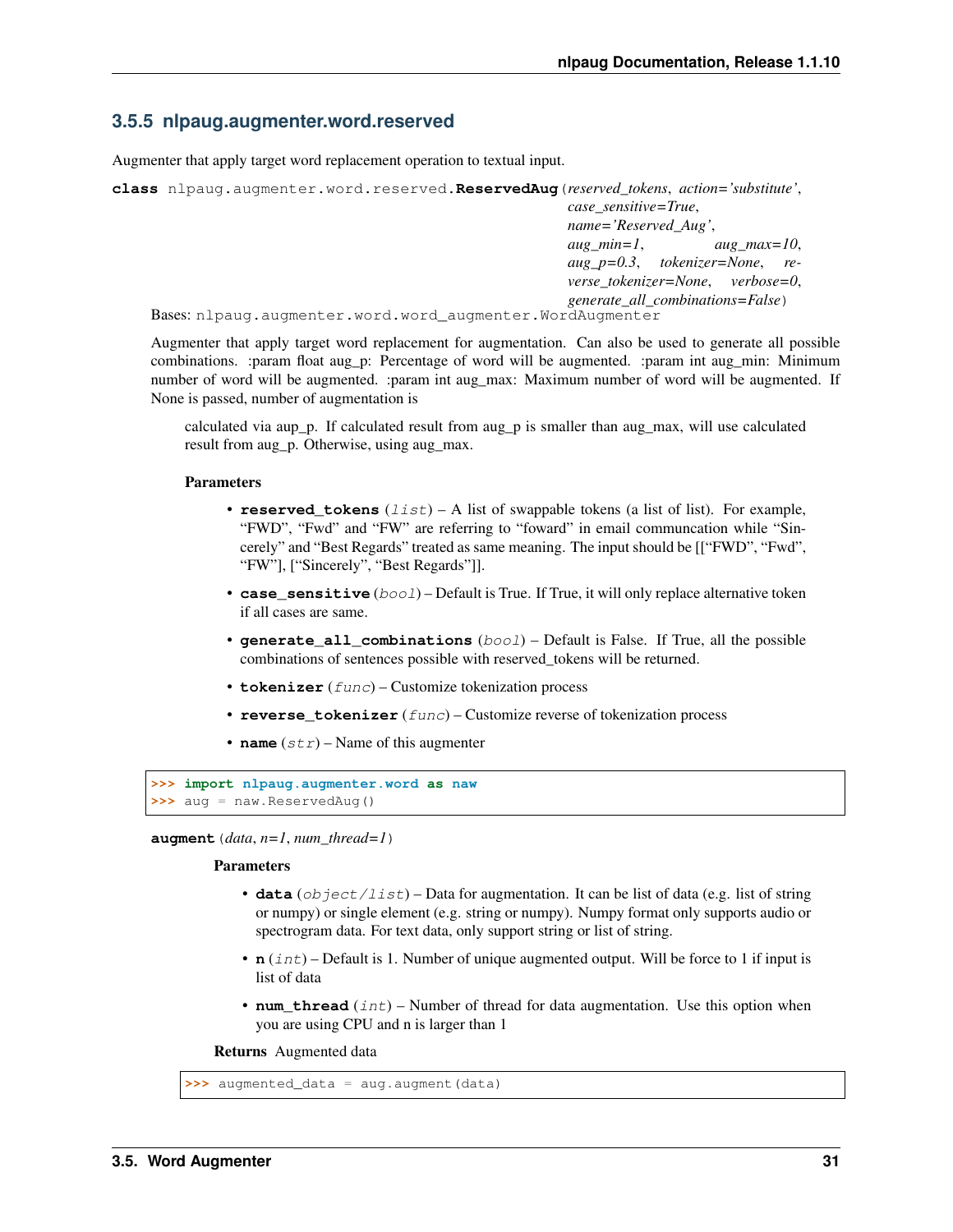## <span id="page-35-2"></span><span id="page-35-0"></span>**3.5.6 nlpaug.augmenter.word.spelling**

Augmenter that apply spelling error simulation to textual input.

```
class nlpaug.augmenter.word.spelling.SpellingAug(dict_path=None,
                                                       name='Spelling_Aug', aug_min=1,
                                                       aug_max=10, aug_p=0.3, stop-
```
*words=None*, *tokenizer=None*, *reverse\_tokenizer=None*, *include\_reverse=True*, *stopwords\_regex=None*, *verbose=0*)

Bases: nlpaug.augmenter.word.word\_augmenter.WordAugmenter

Augmenter that leverage pre-defined spelling mistake dictionary to simulate spelling mistake.

### **Parameters**

- **dict\_path** (str) Path of misspelling dictionary
- **aug\_p** (float) Percentage of word will be augmented.
- **aug\_min** (int) Minimum number of word will be augmented.
- **aug\_max** (int) Maximum number of word will be augmented. If None is passed, number of augmentation is calculated via aup\_p. If calculated result from aug\_p is smaller than aug\_max, will use calculated result from aug\_p. Otherwise, using aug\_max.
- **stopwords**  $(llist)$  List of words which will be skipped from augment operation.
- **stopwords** regex  $(s \nvert x)$  Regular expression for matching words which will be skipped from augment operation.
- **tokenizer** (func) Customize tokenization process
- **reverse\_tokenizer** (func) Customize reverse of tokenization process
- **name**  $(str)$  Name of this augmenter

```
>>> import nlpaug.augmenter.word as naw
>>> aug = naw.SpellingAug(dict_path='./spelling_en.txt')
```
**augment**  $(data, n=1, num$  *thread=1*)

#### Parameters

- $\bullet$  **data** (object/list) Data for augmentation. It can be list of data (e.g. list of string or numpy) or single element (e.g. string or numpy). Numpy format only supports audio or spectrogram data. For text data, only support string or list of string.
- **n** (*int*) Default is 1. Number of unique augmented output. Will be force to 1 if input is list of data
- **num\_thread** (int) Number of thread for data augmentation. Use this option when you are using CPU and n is larger than 1

Returns Augmented data

**>>>** augmented\_data = aug.augment(data)

### <span id="page-35-1"></span>**3.5.7 nlpaug.augmenter.word.split**

Augmenter that apply word splitting operation to textual input.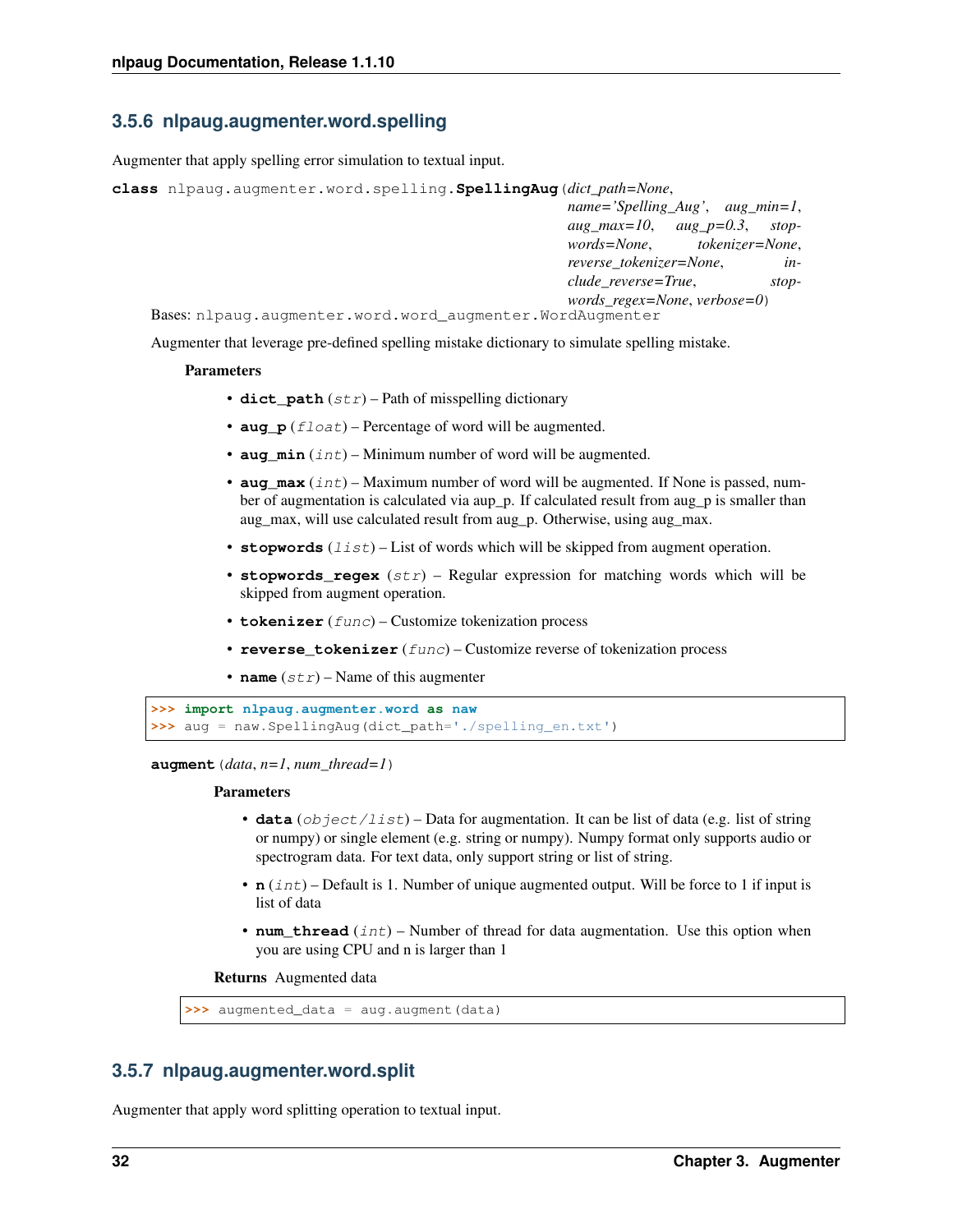```
class nlpaug.augmenter.word.split.SplitAug(name='Split_Aug', aug_min=1, aug_max=10,
                                                  aug_p=0.3, min_char=4, stopwords=None,
                                                  tokenizer=None, reverse_tokenizer=None,
                                                  stopwords_regex=None, verbose=0)
    Bases: nlpaug.augmenter.word.word_augmenter.WordAugmenter
```
Augmenter that apply word splitting for augmentation.

### Parameters

- **aug\_p** (*float*) Percentage of word will be augmented.
- **aug**  $min(int) Minimum number of word will be augmented.$
- **aug** max  $(int)$  Maximum number of word will be augmented. If None is passed, number of augmentation is calculated via aup\_p. If calculated result from aug\_p is smaller than aug\_max, will use calculated result from aug\_p. Otherwise, using aug\_max.
- **min** char  $(int)$  If word less than this value, do not draw word for augmentation
- **stopwords** (*list*) List of words which will be skipped from augment operation.
- **stopwords\_regex** (str) Regular expression for matching words which will be skipped from augment operation.
- **tokenizer** (func) Customize tokenization process
- **reverse\_tokenizer** (func) Customize reverse of tokenization process
- **name**  $(str)$  Name of this augmenter

**>>> import nlpaug.augmenter.word as naw >>>** aug = naw.SplitAug()

**augment**(*data*, *n=1*, *num\_thread=1*)

### Parameters

- **data** (object/list) Data for augmentation. It can be list of data (e.g. list of string or numpy) or single element (e.g. string or numpy). Numpy format only supports audio or spectrogram data. For text data, only support string or list of string.
- **n** (int) Default is 1. Number of unique augmented output. Will be force to 1 if input is list of data
- **num** thread  $(int)$  Number of thread for data augmentation. Use this option when you are using CPU and n is larger than 1

Returns Augmented data

**>>>** augmented\_data = aug.augment(data)

## <span id="page-36-0"></span>**3.5.8 nlpaug.augmenter.word.synonym**

Augmenter that apply semantic meaning based to textual input.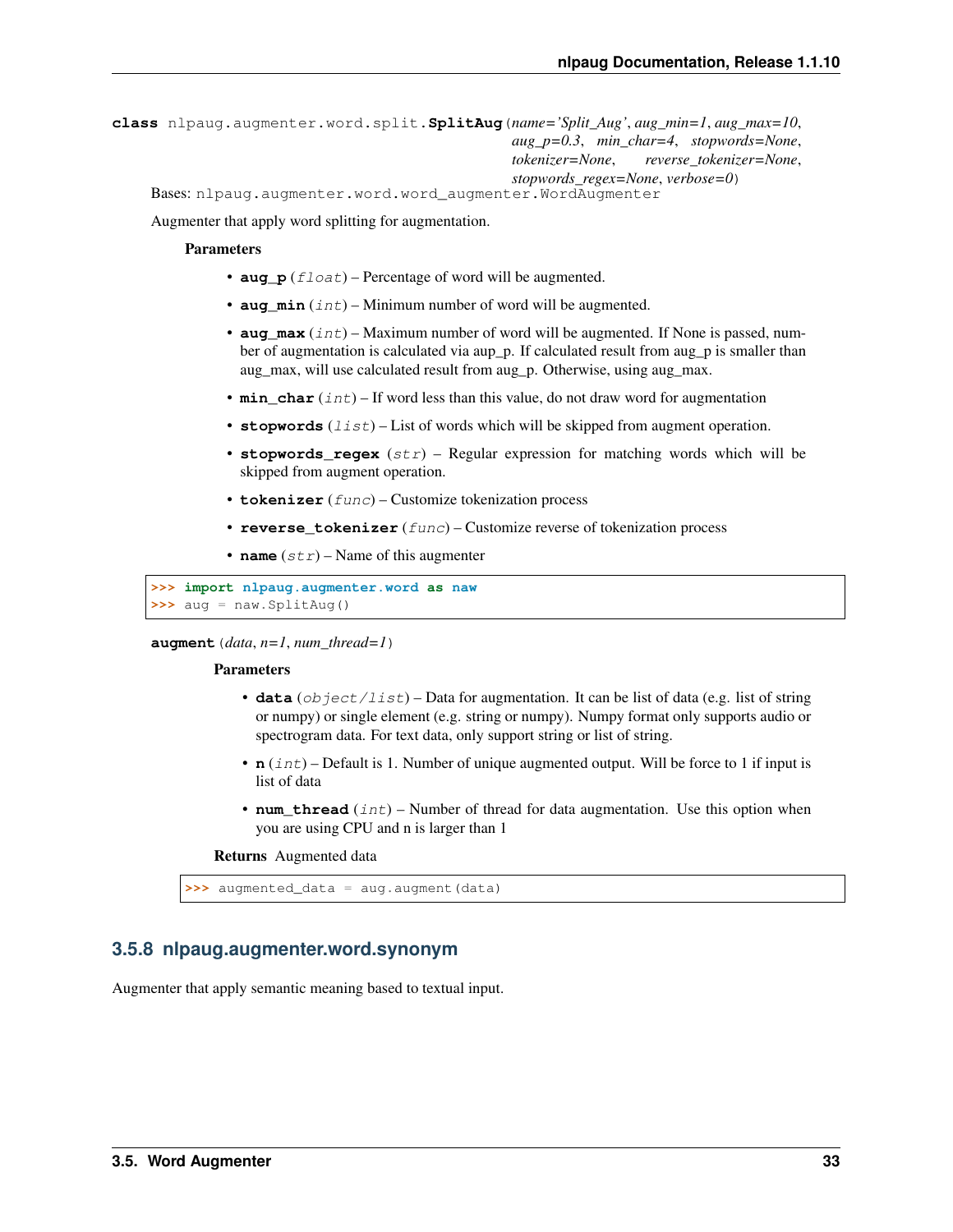```
class nlpaug.augmenter.word.synonym.SynonymAug(aug_src='wordnet', model_path=None,
                                                     name='Synonym_Aug', aug_min=1,
                                                     aug_max=10, aug_p=0.3,
                                                     lang='eng', stopwords=None, tok-
                                                     enizer=None, reverse_tokenizer=None,
                                                     stopwords_regex=None,
                                                     force_reload=False, verbose=0)
    Bases: nlpaug.augmenter.word.word_augmenter.WordAugmenter
```
Augmenter that leverage semantic meaning to substitute word.

### **Parameters**

- **aug\_src** (str) Support 'wordnet' and 'ppdb' .
- **model\_path** (str) Path of dictionary. Mandatory field if using PPDB as data source
- **lang** (str) Language of your text. Default value is 'eng'.
- **aug\_p** (*float*) Percentage of word will be augmented.
- **aug\_min** (int) Minimum number of word will be augmented.
- **aug** max  $(int)$  Maximum number of word will be augmented. If None is passed, number of augmentation is calculated via aup\_p. If calculated result from aug\_p is smaller than aug\_max, will use calculated result from aug\_p. Otherwise, using aug\_max.
- **stopwords**  $(llist)$  List of words which will be skipped from augment operation.
- **stopwords\_regex** (str) Regular expression for matching words which will be skipped from augment operation.
- **tokenizer** (func) Customize tokenization process
- **reverse\_tokenizer** (func) Customize reverse of tokenization process
- **force\_reload** (bool) Force reload model to memory when initialize the class. Default value is False and suggesting to keep it as False if performance is the consideration.
- **name**  $(str)$  Name of this augmenter

```
>>> import nlpaug.augmenter.word as naw
>>> aug = naw.SynonymAug()
```
**augment**  $(data, n=1, num<sub>thread=1</sub>)$ 

### Parameters

- **data** (object/list) Data for augmentation. It can be list of data (e.g. list of string or numpy) or single element (e.g. string or numpy). Numpy format only supports audio or spectrogram data. For text data, only support string or list of string.
- **n** (int) Default is 1. Number of unique augmented output. Will be force to 1 if input is list of data
- **num\_thread** (int) Number of thread for data augmentation. Use this option when you are using CPU and n is larger than 1

```
>>> augmented_data = aug.augment(data)
```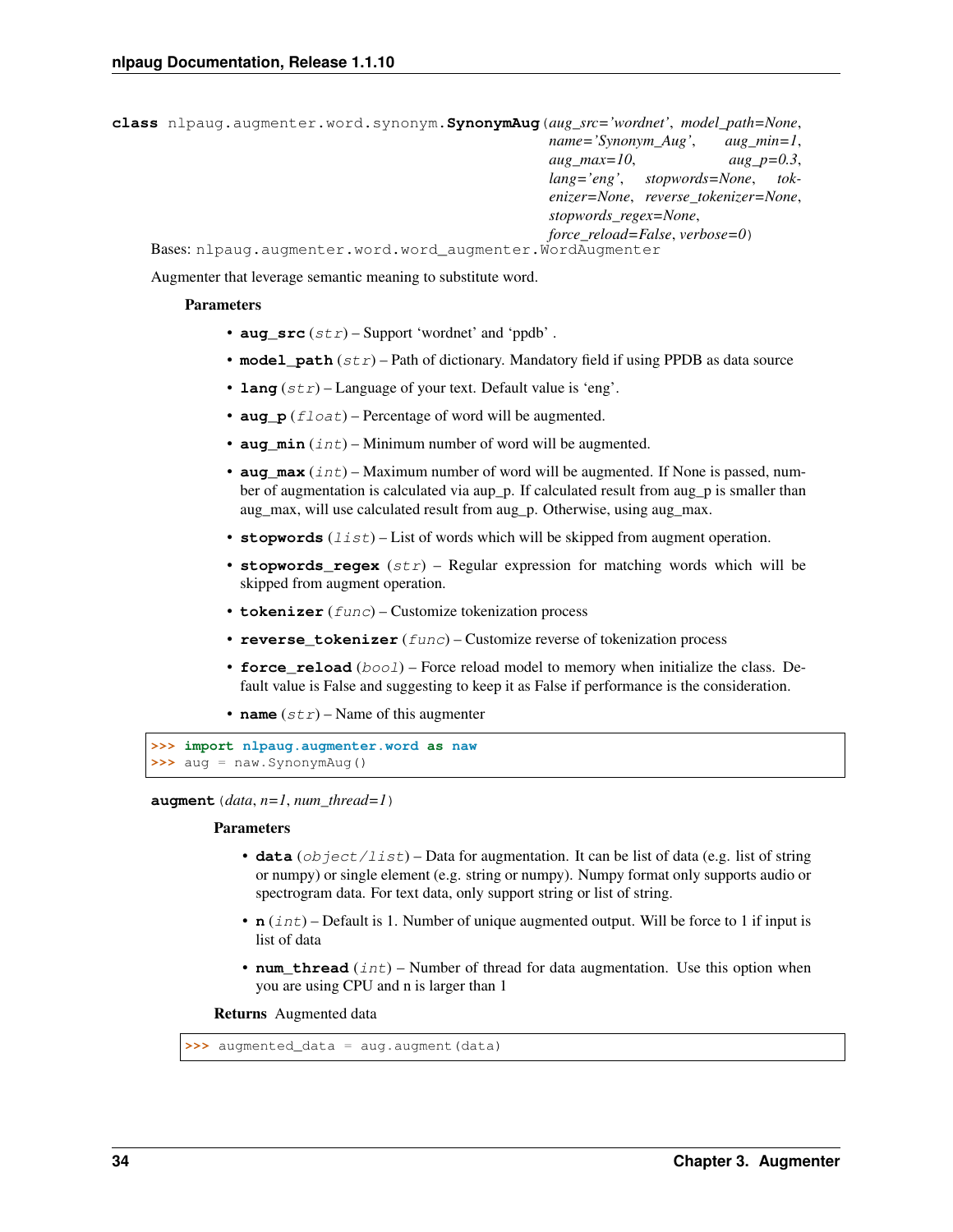## <span id="page-38-1"></span><span id="page-38-0"></span>**3.5.9 nlpaug.augmenter.word.tfidf**

Augmenter that apply TF-IDF based to textual input.

| class nlpaug.augmenter.word.tfidf.TfIdfAug (model_path="., |               | $action='substitute'.$ |
|------------------------------------------------------------|---------------|------------------------|
| $name='Tffdf_Aug',$                                        |               | $aug\_min=1$ ,         |
| $aug\_max=10$ ,                                            | aug $p=0.3$ , | top $k=5$ ,            |
| stopwords=None,                                            |               | tokenizer=None,        |
| reverse tokenizer=None,                                    |               | stop-                  |
| $words\_regex=None, verbose=0)$                            |               |                        |
| Bases: nlpaug.augmenter.word.word augmenter.WordAugmenter  |               |                        |

Augmenter that leverage TF-IDF statistics to insert or substitute word.

### Parameters

- **model\_path** (str) Downloaded model directory. Either model\_path or model is must be provided
- **action** (str) Either 'insert or 'substitute'. If value is 'insert', a new word will be injected to random position according to TF-IDF calculation. If value is 'substitute', word will be replaced according to TF-IDF calculation
- **top**  $k$  (int) Controlling lucky draw pool. Top k score token will be used for augmentation. Larger k, more token can be used. Default value is 5. If value is None which means using all possible tokens.
- **aug\_p** (float) Percentage of word will be augmented.
- **aug**  $min(int) Minimum number of word will be augmented.$
- **aug** max  $(int)$  Maximum number of word will be augmented. If None is passed, number of augmentation is calculated via aup\_p. If calculated result from aug\_p is smaller than aug\_max, will use calculated result from aug\_p. Otherwise, using aug\_max.
- **stopwords**  $(llist)$  List of words which will be skipped from augment operation.
- **stopwords** regex  $(str)$  Regular expression for matching words which will be skipped from augment operation.
- **tokenizer** (func) Customize tokenization process
- **reverse\_tokenizer** (func) Customize reverse of tokenization process
- **name**  $(str)$  Name of this augmenter

```
>>> import nlpaug.augmenter.word as naw
>>> aug = naw.TfIdfAug(model_path='.')
```
 $augment$  (*data*,  $n=1$ ,  $num\_thread=1$ )

### Parameters

- **data** (object/list) Data for augmentation. It can be list of data (e.g. list of string or numpy) or single element (e.g. string or numpy). Numpy format only supports audio or spectrogram data. For text data, only support string or list of string.
- **n** (int) Default is 1. Number of unique augmented output. Will be force to 1 if input is list of data
- **num\_thread** (int) Number of thread for data augmentation. Use this option when you are using CPU and n is larger than 1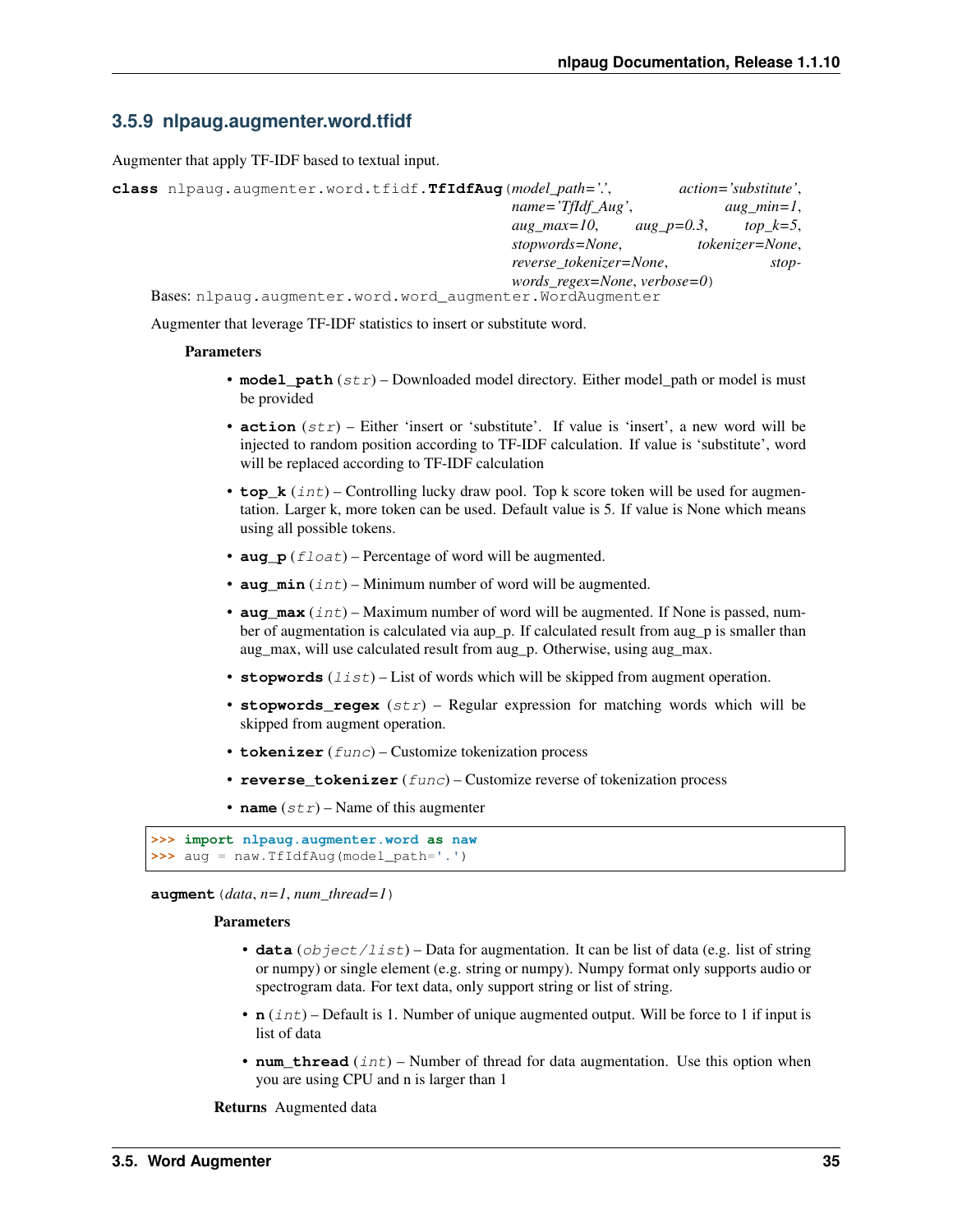<span id="page-39-1"></span>**>>>** augmented\_data = aug.augment(data)

### <span id="page-39-0"></span>**3.5.10 nlpaug.augmenter.word.word\_embs**

Augmenter that apply operation to textual input based on word embeddings.

```
class nlpaug.augmenter.word.word_embs.WordEmbsAug(model_type, model_path='.',
                                                        model=None, action='substitute',
                                                        name='WordEmbs_Aug',
                                                        aug_min=1, aug_max=10,
                                                        aug_p=0.3, top_k=100,
                                                        n_gram_separator='_', stop-
                                                        words=None, tokenizer=None,
                                                        reverse_tokenizer=None,
                                                        force_reload=False, stop-
                                                        words_regex=None, verbose=0,
                                                        skip_check=False)
```
Bases: nlpaug.augmenter.word.word\_augmenter.WordAugmenter

Augmenter that leverage word embeddings to find top n similar word for augmentation.

#### **Parameters**

- **model\_type** (str) Model type of word embeddings. Expected values include 'word2vec', 'glove' and 'fasttext'.
- **model\_path** (str) Downloaded model directory. Either model\_path or model is must be provided
- **model** (obj) Pre-loaded model (e.g. model class is nlpaug.model.word\_embs.nmw.Word2vec(), nlpaug.model.word\_embs.nmw.Glove() or nlpaug.model.word\_embs.nmw.Fasttext())
- **action**  $(str)$  Either 'insert or 'substitute'. If value is 'insert', a new word will be injected to random position according to word embeddings calculation. If value is 'substitute', word will be replaced according to word embeddings calculation
- **top\_k** (int) Controlling lucky draw pool. Top k score token will be used for augmentation. Larger k, more token can be used. Default value is 100. If value is None which means using all possible tokens. This attribute will be ignored when using "insert" action.
- **aug\_p** (*float*) Percentage of word will be augmented.
- $\text{aug-min}(int) \text{Minimum number of word will be augmented.}$
- **aug\_max** (int) Maximum number of word will be augmented. If None is passed, number of augmentation is calculated via aup\_p. If calculated result from aug\_p is smaller than aug\_max, will use calculated result from aug\_p. Otherwise, using aug\_max.
- **stopwords**  $(llist)$  List of words which will be skipped from augment operation.
- **stopwords\_regex** (str) Regular expression for matching words which will be skipped from augment operation.
- **tokenizer** (func) Customize tokenization process
- **reverse\_tokenizer** (func) Customize reverse of tokenization process
- **force\_reload** (bool) If True, model will be loaded every time while it takes longer time for initialization.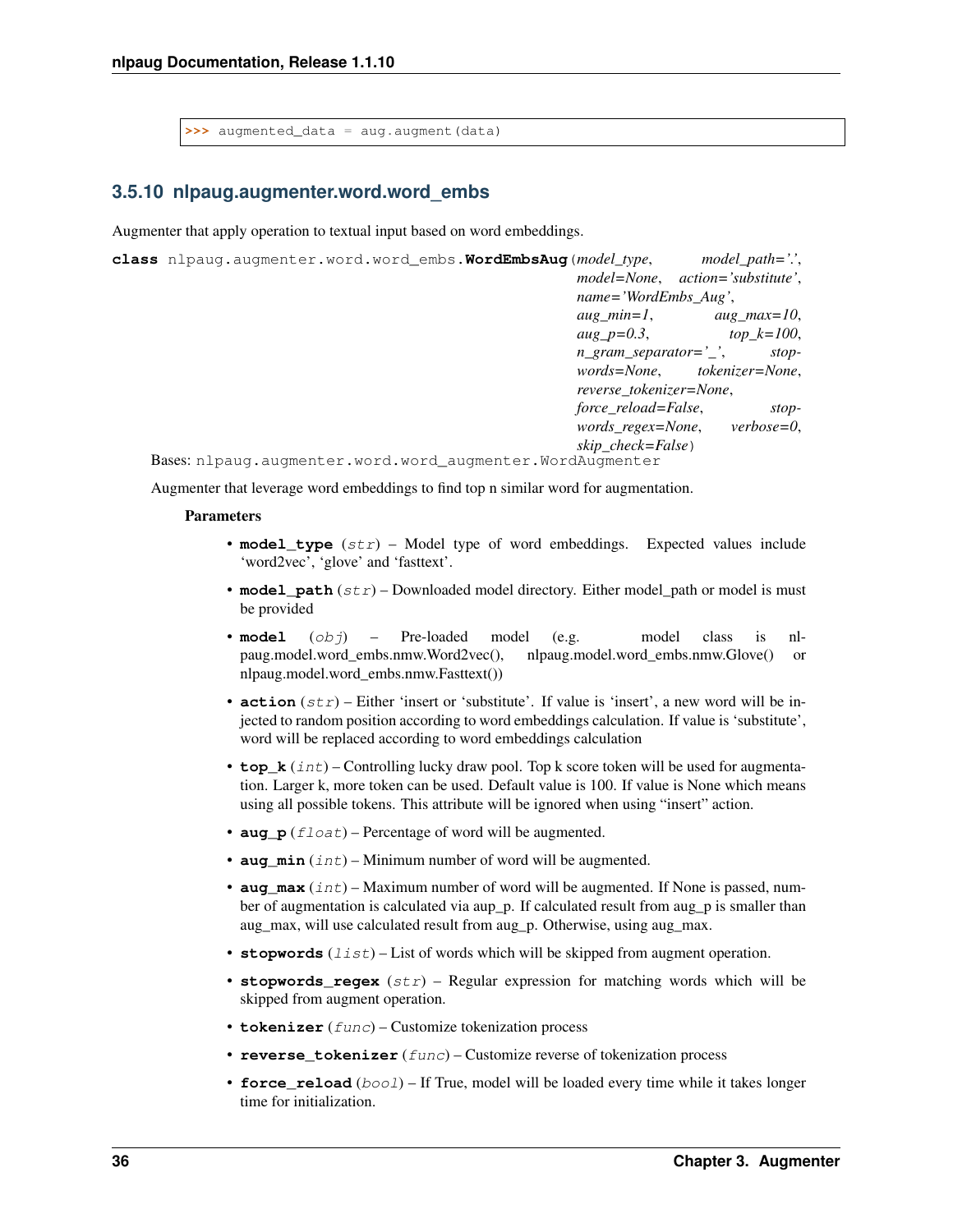- <span id="page-40-0"></span>• **skip\_check** (bool) – Default is False. If True, no validation for size of vocabulary embedding.
- **name**  $(str)$  Name of this augmenter

```
>>> import nlpaug.augmenter.word as naw
>>> aug = naw.WordEmbsAug(model_type='word2vec', model_path='.')
```
**augment**(*data*, *n=1*, *num\_thread=1*)

### Parameters

- **data** (object/list) Data for augmentation. It can be list of data (e.g. list of string or numpy) or single element (e.g. string or numpy). Numpy format only supports audio or spectrogram data. For text data, only support string or list of string.
- **n** (int) Default is 1. Number of unique augmented output. Will be force to 1 if input is list of data
- **num\_thread** (int) Number of thread for data augmentation. Use this option when you are using CPU and n is larger than 1

Returns Augmented data

**>>>** augmented\_data = aug.augment(data)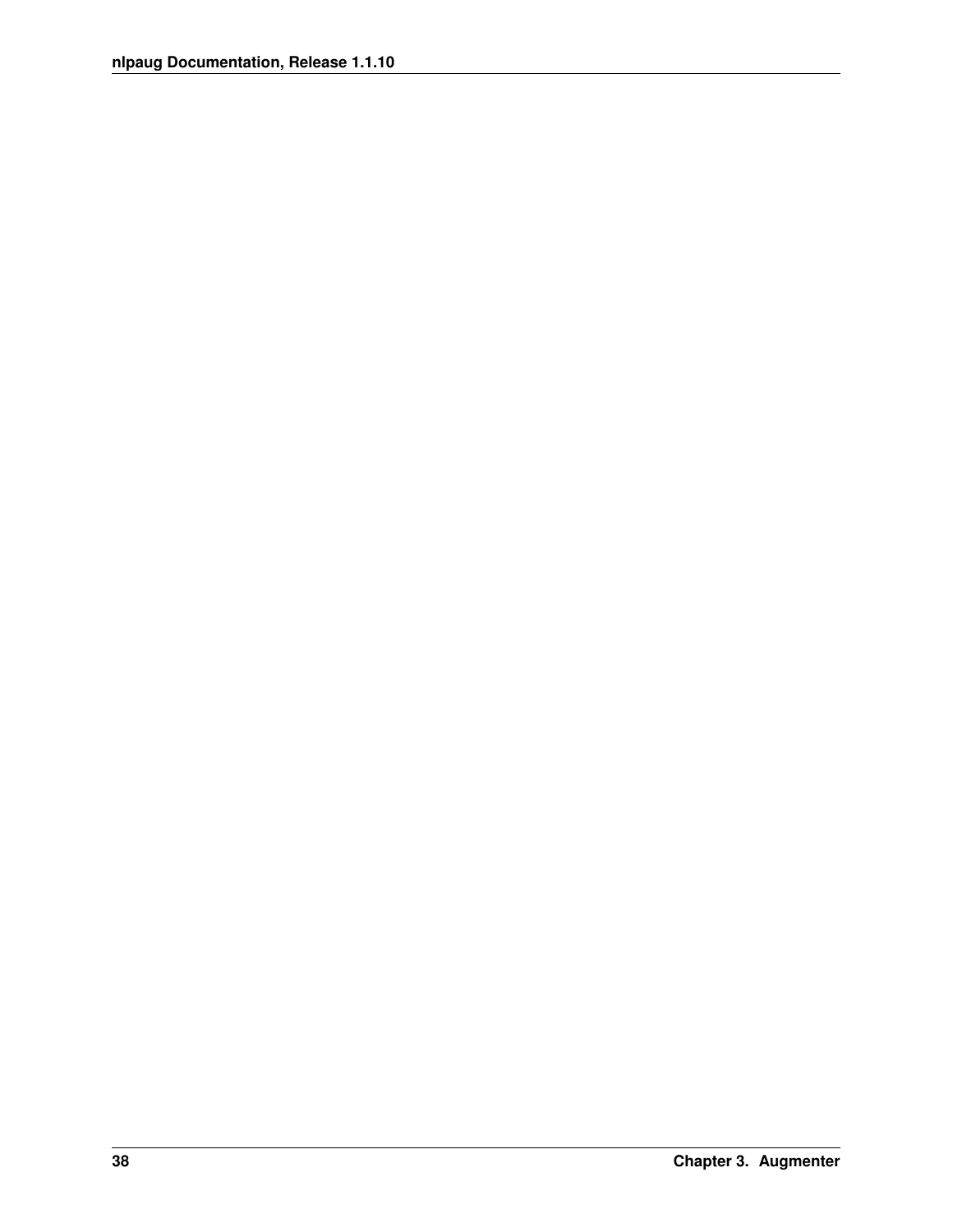# Flow

# <span id="page-42-3"></span><span id="page-42-1"></span><span id="page-42-0"></span>**4.1 nlpaug.flow.sequential**

```
Flow that apply augmentation sequentially.
class nlpaug.flow.sequential.Sequential(flow=None, name='Sequential_Pipeline', ver-
                                                 bose=0)
     Bases: nlpaug.flow.pipeline.Pipeline
     Flow that apply augmenters sequentially.
         Parameters
               • flow (list) – list of flow or augmenter
               • name (str) – Name of this augmenter
    >>> import nlpaug.flow as naf
    >>> import nlpaug.augmenter.char as nac
```
**>>>** flow = naf.Sequential([nac.RandomCharAug(), naw.RandomWordAug()])

# <span id="page-42-2"></span>**4.2 nlpaug.flow.sometimes**

**>>> import nlpaug.augmenter.word as naw**

Flow that apply augmentation randomly.

```
class nlpaug.flow.sometimes.Sometimes(flow=None, name='Sometimes_Pipeline', aug_p=0.8,
                                           verbose=0)
    Bases: nlpaug.flow.pipeline.Pipeline
```
Flow that apply augmenters randomly.

### Parameters

• **flow**  $(llist)$  – list of flow or augmenter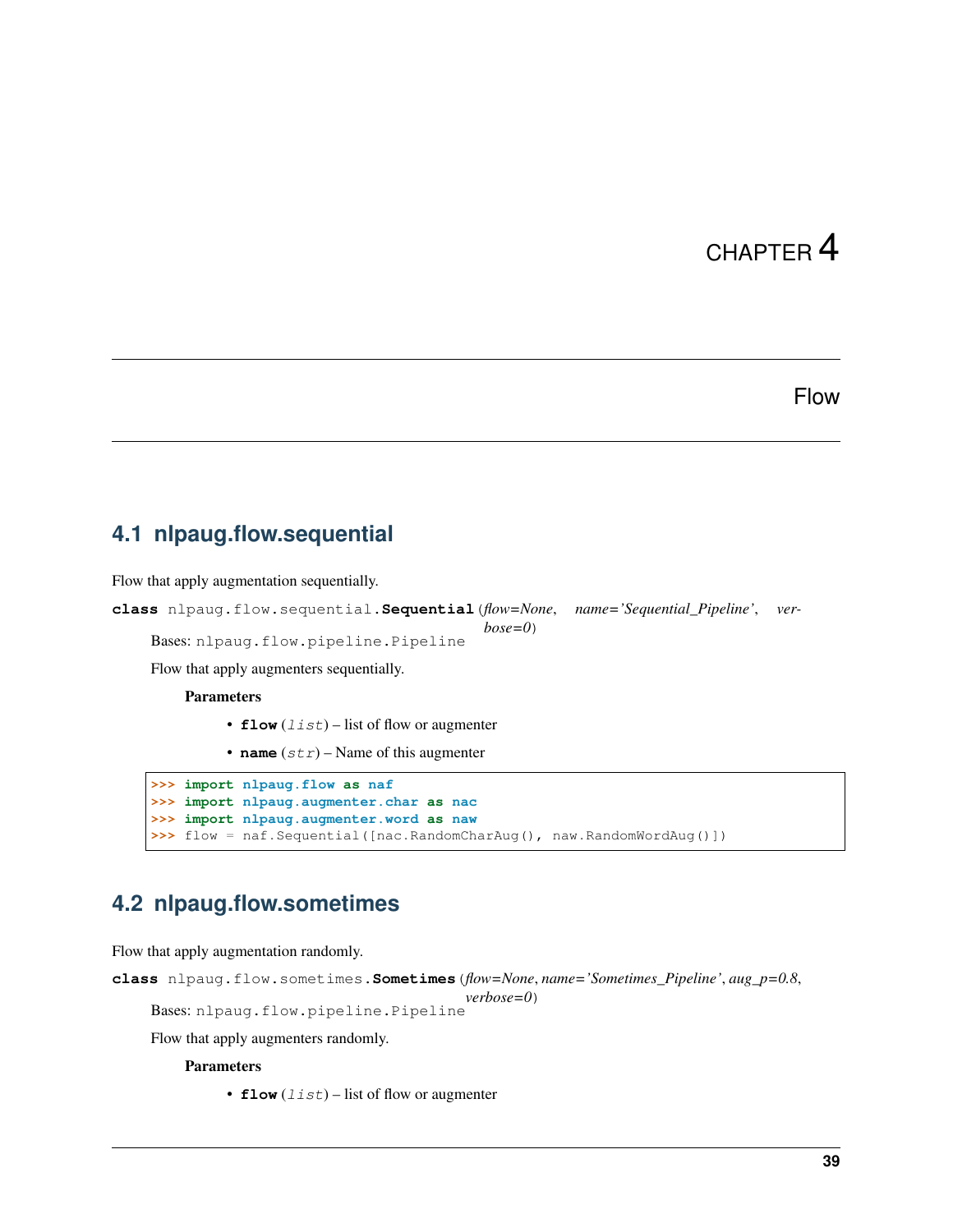- **aug\_p** ( $fload$ ) Percentage of pipeline will be executed.
- **name**  $(str)$  Name of this augmenter

```
>>> import nlpaug.flow as naf
>>> import nlpaug.augmenter.char as nac
>>> import nlpaug.augmenter.word as naw
>>> flow = naf.Sometimes([nac.RandomCharAug(), naw.RandomWordAug()])
```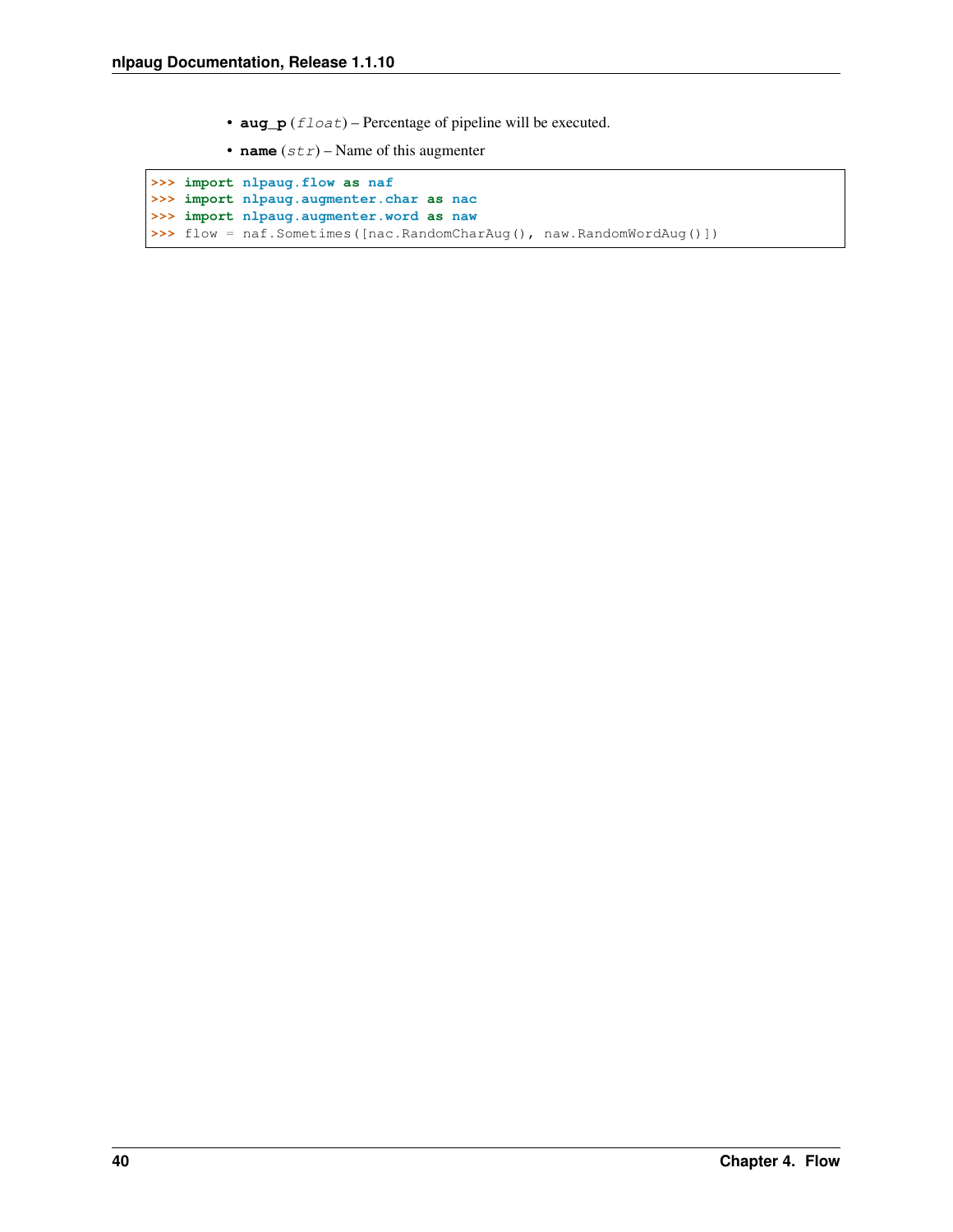## Util

# <span id="page-44-2"></span><span id="page-44-1"></span><span id="page-44-0"></span>**5.1 nlpaug.util.file.download**

```
class nlpaug.util.file.download.DownloadUtil
    Bases: object
```
Helper function for downloading external dependency

**>>> from nlpaug.util.file.download import** DownloadUtil

**static download\_fasttext**(*model\_name*, *dest\_dir*)

### Parameters

- **model\_name**  $(str)$  GloVe pre-trained model name. Possible values are 'wikinews-300d-1M', 'wiki-news-300d-1M-subword', 'crawl-300d-2M' and 'crawl-300d-2Msubword'
- **dest\_dir** (str) Directory of saving file

```
>>> DownloadUtil.download_fasttext('glove.6B', '.')
```
**static download\_glove**(*model\_name*, *dest\_dir*)

### Parameters

• **model\_name** (str) – GloVe pre-trained model name. Possible values are 'glove.6B', 'glove.42B.300d', 'glove.840B.300d' and 'glove.twitter.27B'

• **dest\_dir**  $(str)$  – Directory of saving file

**>>>** DownloadUtil.download\_glove('glove.6B', '.')

**static download\_word2vec**(*dest\_dir*)

Parameters dest\_dir  $(str)$  – Directory of saving file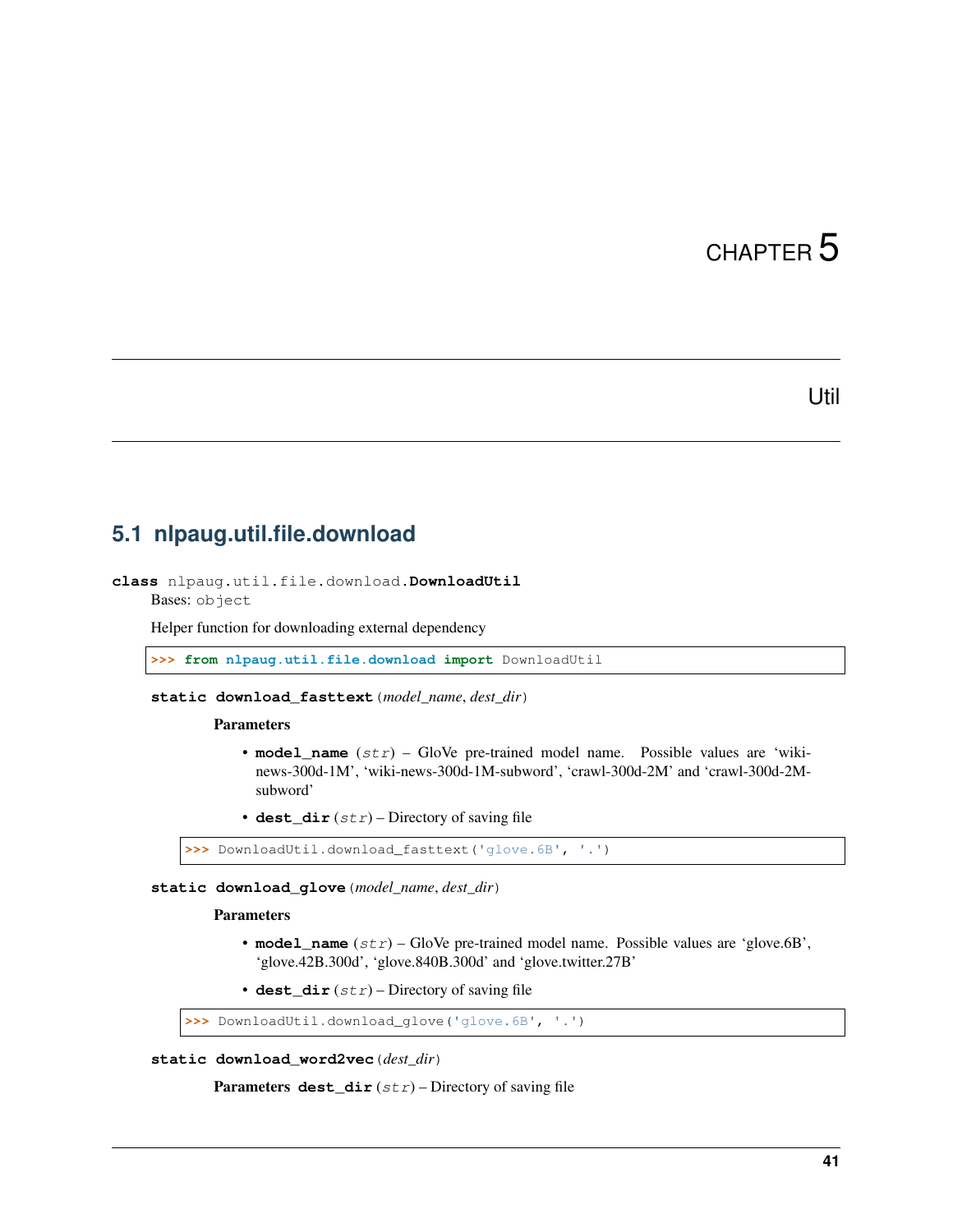<span id="page-45-0"></span>**>>>** DownloadUtil.download\_word2vec('.')

**static unzip**(*file\_path*, *dest\_dir=None*)

Parameters file\_path (str) - File path for unzip

```
>>> DownloadUtil.unzip('zip_file.zip')
```
See modindex for API.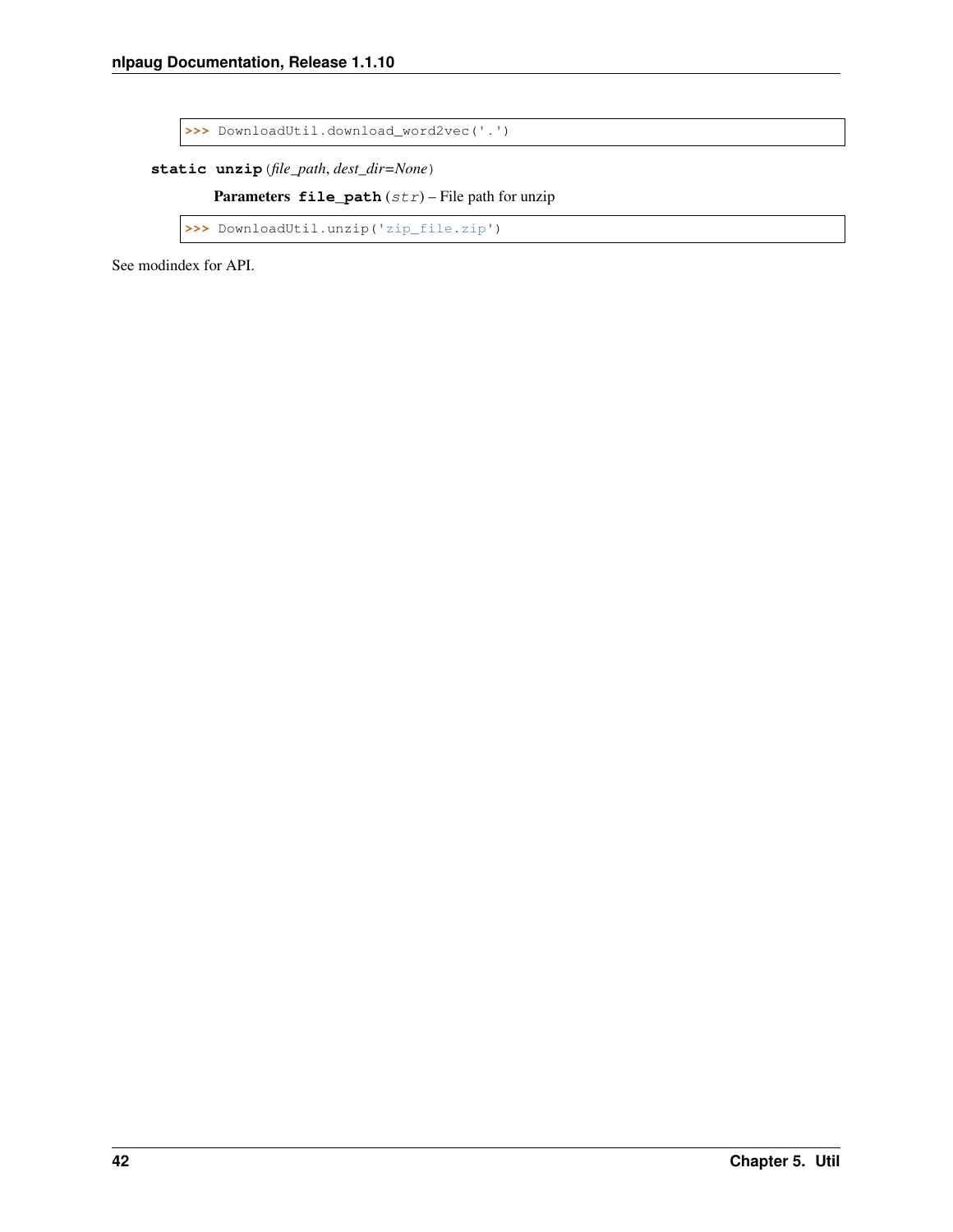Indices and tables

- <span id="page-46-0"></span>• genindex
- modindex
- search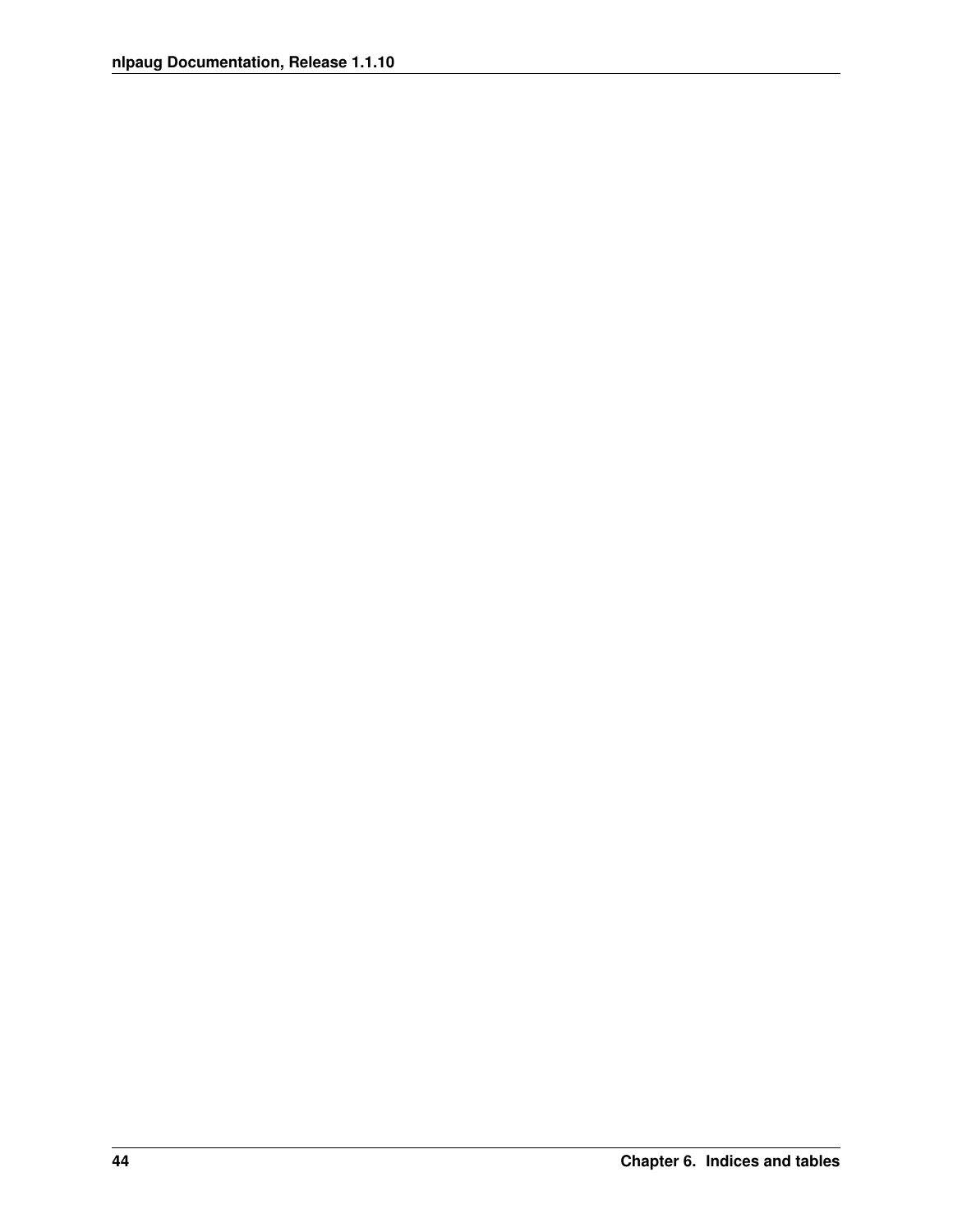# Python Module Index

### <span id="page-48-0"></span>n

```
nlpaug.augmenter.audio.crop, 7
nlpaug.augmenter.audio.loudness, 8
nlpaug.augmenter.audio.mask, 9
nlpaug.augmenter.audio.noise, 9
nlpaug.augmenter.audio.normalization,
      10
nlpaug.augmenter.audio.pitch, 11
nlpaug.augmenter.audio.shift, 12
nlpaug.augmenter.audio.speed, 13
nlpaug.augmenter.audio.vtlp, 13
nlpaug.augmenter.char.keyboard, 14
nlpaug.augmenter.char.ocr, 16
nlpaug.augmenter.char.random, 17
nlpaug.augmenter.sentence.abst_summ, 19
nlpaug.augmenter.sentence.context_word_embs_sentence,
      20
nlpaug.augmenter.sentence.lambada, 21
nlpaug.augmenter.sentence.random, 22
nlpaug.augmenter.spectrogram.frequency_masking,
      24
nlpaug.augmenter.spectrogram.time_masking,
      25
nlpaug.augmenter.word.antonym, 26
nlpaug.augmenter.word.back_translation,
      27
nlpaug.augmenter.word.context_word_embs,
      28
nlpaug.augmenter.word.random, 29
31
nlpaug.augmenter.word.spelling, 32
nlpaug.augmenter.word.split, 32
nlpaug.augmenter.word.synonym, 33
nlpaug.augmenter.word.tfidf, 35
nlpaug.augmenter.word.word_embs, 36
nlpaug.flow.sequential, 39
nlpaug.flow.sometimes, 39
nlpaug.util.file.download, 41
```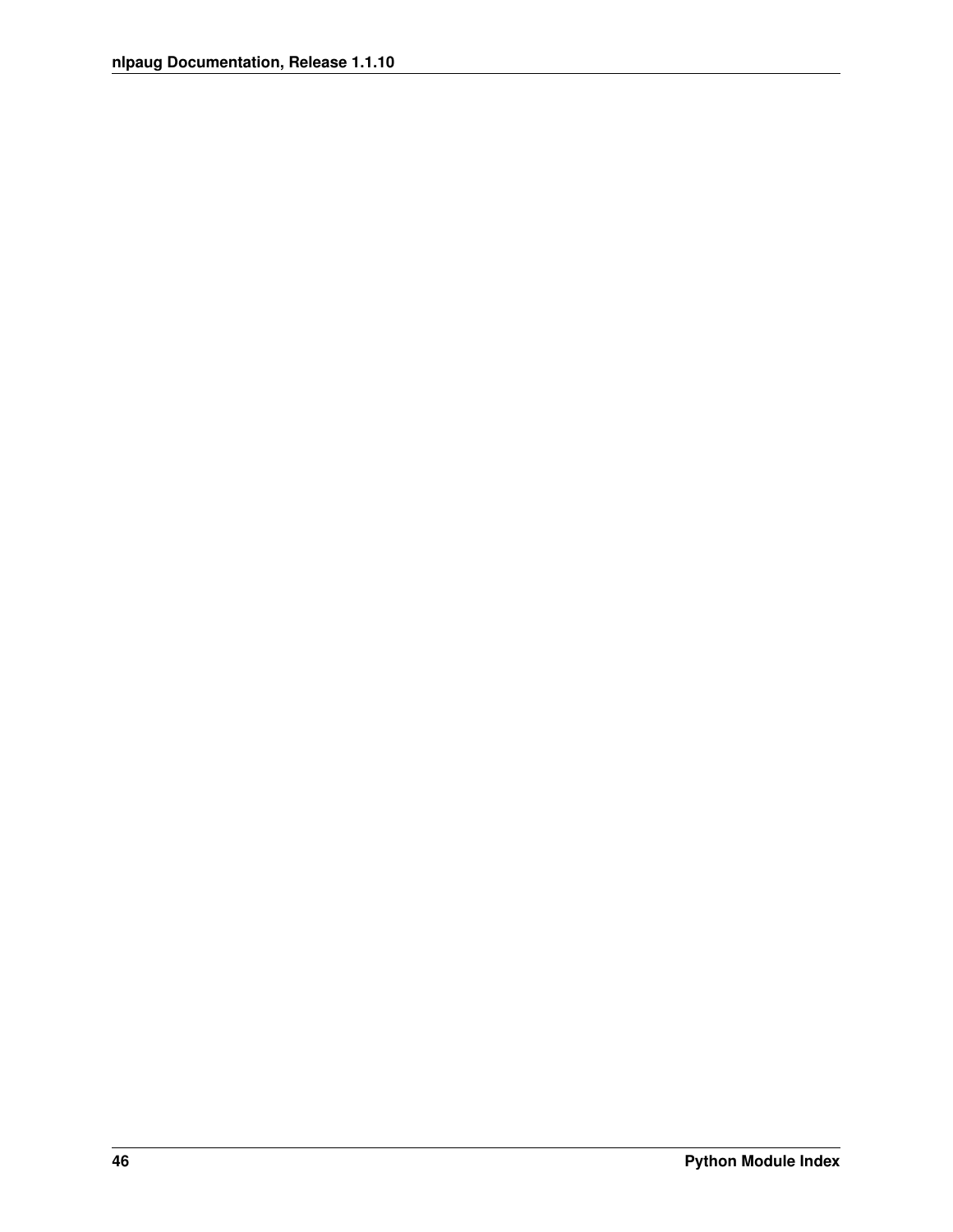# Index

<span id="page-50-0"></span>

| A                                                                                                  | augment () (nlpaug.augmenter.spectrogram.time_masking.TimeMaskingA    |
|----------------------------------------------------------------------------------------------------|-----------------------------------------------------------------------|
| $nl-$<br>AbstSummAuq<br>(class<br>in                                                               | $method$ ), 25                                                        |
| paug.augmenter.sentence.abst_summ), 19                                                             | augment () (nlpaug.augmenter.word.antonym.AntonymAug                  |
| AntonymAuq<br>(class<br>$nl-$<br>in                                                                | $method$ , 26                                                         |
| paug.augmenter.word.antonym), 26                                                                   | augment () (nlpaug.augmenter.word.back_translation.BackTranslationAu  |
| (nlpaug.augmenter.audio.crop.CropAug<br>augment ()                                                 | $method$ , 27                                                         |
| $method$ , 7                                                                                       | augment () (nlpaug.augmenter.word.context_word_embs.ContextualWord    |
| augment () (nlpaug.augmenter.audio.loudness.LoudnessAug                                            | $method$ , 29                                                         |
| $method$ ). $8$                                                                                    | augment () (nlpaug.augmenter.word.random.RandomWordAug                |
| (nlpaug.augmenter.audio.mask.MaskAug<br>augment()                                                  | $method$ , 30                                                         |
| $method$ , 9                                                                                       | augment () (nlpaug.augmenter.word.reserved.ReservedAug                |
| (nlpaug.augmenter.audio.noise.NoiseAug<br>augment ()                                               | $method$ , 31                                                         |
| $method$ , 10                                                                                      | augment () (nlpaug.augmenter.word.spelling.SpellingAug                |
| augment () (nlpaug.augmenter.audio.normalization.NormalizeAug method), 32                          |                                                                       |
| $method$ , 11                                                                                      | (nlpaug.augmenter.word.split.SplitAug<br>augment ()                   |
| (nlpaug.augmenter.audio.pitch.PitchAug<br>augment ()                                               | $method$ , 33                                                         |
| $method$ , 12                                                                                      | augment () (nlpaug.augmenter.word.synonym.SynonymAug<br>$method$ , 34 |
| (nlpaug.augmenter.audio.shift.ShiftAug<br>augment()                                                | (nlpaug.augmenter.word.tfidf.TfIdfAug                                 |
| <i>method</i> ), $12$                                                                              | augment ()<br>$method$ , 35                                           |
| augment () (nlpaug.augmenter.audio.speed.SpeedAug                                                  | augment () (nlpaug.augmenter.word.word_embs.WordEmbsAug               |
| $method$ , 13                                                                                      | $method$ , 37                                                         |
| (nlpaug.augmenter.audio.vtlp.VtlpAug<br>augment()                                                  |                                                                       |
| $method$ ), 14                                                                                     | B                                                                     |
| augment () (nlpaug.augmenter.char.keyboard.KeyboardAug                                             | BackTranslationAug<br>$nl-$<br><i>class</i><br>in                     |
| $method$ , 15<br>(nlpaug.augmenter.char.ocr.OcrAug                                                 | paug.augmenter.word.back_translation),                                |
| augment()<br>$method$ , 17                                                                         | 27                                                                    |
| augment () (nlpaug.augmenter.char.random.RandomCharAug                                             |                                                                       |
| $method$ , 18                                                                                      |                                                                       |
| augment () (nlpaug.augmenter.sentence.abst_summ.AbstSummAngtualWordEmbsAug                         | nl-<br>(class<br>in                                                   |
| $method$ , 19                                                                                      | paug.augmenter.word.context_word_embs),                               |
| augment () (nlpaug.augmenter.sentence.context_word_embs_sentencee.ContextualWordEmbsForSentenceAug |                                                                       |
| $method$ , 21                                                                                      | ContextualWordEmbsForSentenceAug                                      |
| augment () (nlpaug.augmenter.sentence.lambada.LambadaAug                                           | (class)<br>in<br>nl-                                                  |
| $method$ , 22                                                                                      | paug.augmenter.sentence.context_word_embs_sentence),                  |
| augment () (nlpaug.augmenter.sentence.random.RandomSentAug                                         | 20                                                                    |
| $method$ ), 23                                                                                     | CropAug (class in nlpaug.augmenter.audio.crop), 7                     |
| augment () (nlpaug.augmenter.spectrogram.frequency_marking.FrequencyMaskingAug                     |                                                                       |
| method), 24                                                                                        |                                                                       |
|                                                                                                    | device (nlpaug.augmenter.word.context_word_embs.ContextualWordEmb     |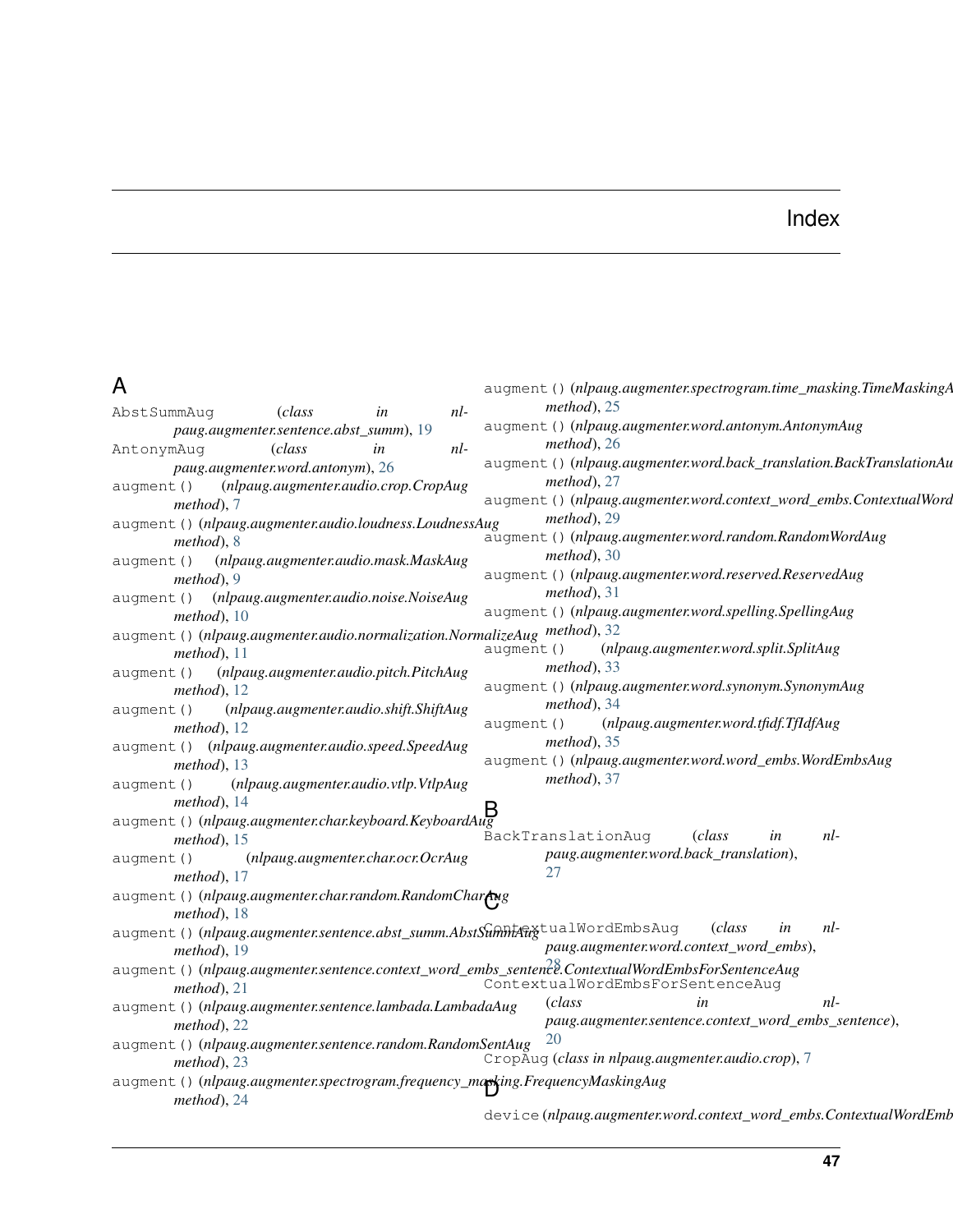| <i>attribute</i> ), 29                                        |            | nlp       |
|---------------------------------------------------------------|------------|-----------|
| download fasttext()                                           | $(nl-$     |           |
| paug.util.file.download.DownloadUtil                          | static     | nlp       |
| $method$ , 41                                                 |            |           |
| download qlove()                                              |            | $(nl-1)p$ |
| paug.util.file.download.DownloadUtil                          | static nlp |           |
| $method$ , 41                                                 |            |           |
| download word2vec()                                           | $(nl-$     | nlp       |
| paug.util.file.download.DownloadUtil                          | static     |           |
| <i>method</i> ), $41$                                         |            | nlp       |
| DownloadUtil <i>(class in nlpaug.util.file.download)</i> , 41 |            | nlp       |
|                                                               |            |           |
|                                                               |            | nlp       |

FrequencyMaskingAug (*class in nlpaug.augmenter.spectrogram.frequency\_masking*), [24](#page-27-2) K KeyboardAug (*class in nl-*

# L

| LambadaAuq                           | (class)                           | ln | nl- |  |  |  |
|--------------------------------------|-----------------------------------|----|-----|--|--|--|
| paug.augmenter.sentence.lambada), 21 |                                   |    |     |  |  |  |
| LoudnessAug                          | (class)                           | ln | nl- |  |  |  |
|                                      | paug.augmenter.audio.loudness), 8 |    |     |  |  |  |

*paug.augmenter.char.keyboard*), [14](#page-17-2)

# M

MaskAug (*class in nlpaug.augmenter.audio.mask*), [9](#page-12-2)

# N

```
nlpaug.augmenter.audio.crop (module), 7
nlpaug.augmenter.audio.loudness (module),
       8
nlpaug.augmenter.audio.mask (module), 9
nlpaug.augmenter.audio.noise (module), 9
nlpaug.augmenter.audio.normalization
       (module), 10
nlpaug.augmenter.audio.pitch (module), 11
nlpaug.augmenter.audio.shift (module), 12
nlpaug.augmenter.audio.speed (module), 13
nlpaug.augmenter.audio.vtlp (module), 13
nlpaug.augmenter.char.keyboard (module),
       14
nlpaug.augmenter.char.ocr (module), 16
nlpaug.augmenter.char.random (module), 17
nlpaug.augmenter.sentence.abst_summ
       (module), 19
nlpaug.augmenter.sentence.context_word_embs_sentence
paug.augmenter.word.spelling), 32
       (module), 20
nlpaug.augmenter.sentence.lambada (mod-
       ule), 21
nlpaug.augmenter.sentence.random (mod-
       ule), 22
```

|                                             | nlpaug.augmenter.spectrogram.frequency_masking      |  |  |  |
|---------------------------------------------|-----------------------------------------------------|--|--|--|
| ļ.                                          | (module), 24                                        |  |  |  |
| $\overline{c}$                              | nlpaug.augmenter.spectrogram.time_masking           |  |  |  |
|                                             | (module), 25                                        |  |  |  |
| ļ-                                          | nlpaug.augmenter.word.antonym (module), 26          |  |  |  |
| $\overline{c}$                              | nlpaug.augmenter.word.back_translation              |  |  |  |
|                                             | (module), 27                                        |  |  |  |
| ļ-                                          | nlpaug.augmenter.word.context_word_embs             |  |  |  |
| $\overline{c}$                              | $(module)$ , 28                                     |  |  |  |
|                                             | nlpaug.augmenter.word.random( <i>module</i> ), 29   |  |  |  |
| 1                                           | nlpaug.augmenter.word.reserved (module),            |  |  |  |
|                                             | 31                                                  |  |  |  |
|                                             | nlpaug.augmenter.word.spelling<br>(module),         |  |  |  |
| ļ.                                          | 32                                                  |  |  |  |
| ing)plpaug.augmenter.word.split(module), 32 |                                                     |  |  |  |
|                                             | nlpaug.augmenter.word.synonym (module), 33          |  |  |  |
|                                             | nlpaug.augmenter.word.tfidf(module), 35             |  |  |  |
|                                             | nlpaug.augmenter.word.word_embs (module),           |  |  |  |
| ļ.                                          | 36                                                  |  |  |  |
|                                             | nlpaug.flow.sequential(module), 39                  |  |  |  |
|                                             | nlpaug.flow.sometimes(module), 39                   |  |  |  |
|                                             | nlpaug.util.file.download(module), 41               |  |  |  |
| ļ-                                          | NoiseAug (class in nlpaug.augmenter.audio.noise), 9 |  |  |  |
|                                             | NormalizeAug<br>(class<br>$nl-$<br>in               |  |  |  |
| ļ.                                          | paug.augmenter.audio.normalization), 10             |  |  |  |
|                                             |                                                     |  |  |  |

# O

OcrAug (*class in nlpaug.augmenter.char.ocr*), [16](#page-19-1)

# P

PitchAug (*class in nlpaug.augmenter.audio.pitch*), [11](#page-14-1)

# R

| RandomCharAuq                       | (class                          | in  | nl- |  |
|-------------------------------------|---------------------------------|-----|-----|--|
|                                     | paug.augmenter.char.random), 17 |     |     |  |
| RandomSentAuq                       | (class                          | in  | nl- |  |
| paug.augmenter.sentence.random), 22 |                                 |     |     |  |
| RandomWordAug                       | (class                          | in  | nl- |  |
| paug.augmenter.word.random), 29     |                                 |     |     |  |
| ReservedAug                         | (class                          | in. | nl- |  |
| paug.augmenter.word.reserved), 31   |                                 |     |     |  |

## S

*method*), [25](#page-28-1)

```
Sequential (class in nlpaug.flow.sequential), 39
ShiftAug (class in nlpaug.augmenter.audio.shift), 12
Sometimes (class in nlpaug.flow.sometimes), 39
SpeedAug (class in nlpaug.augmenter.audio.speed), 13
SpellingAug (class in nl-
SplitAug (class in nlpaug.augmenter.word.split), 32
substitute() (nlpaug.augmenter.spectrogram.frequency_masking.Freq
        method), 25
substitute()(nlpaug.augmenter.spectrogram.time_masking.TimeMask
```